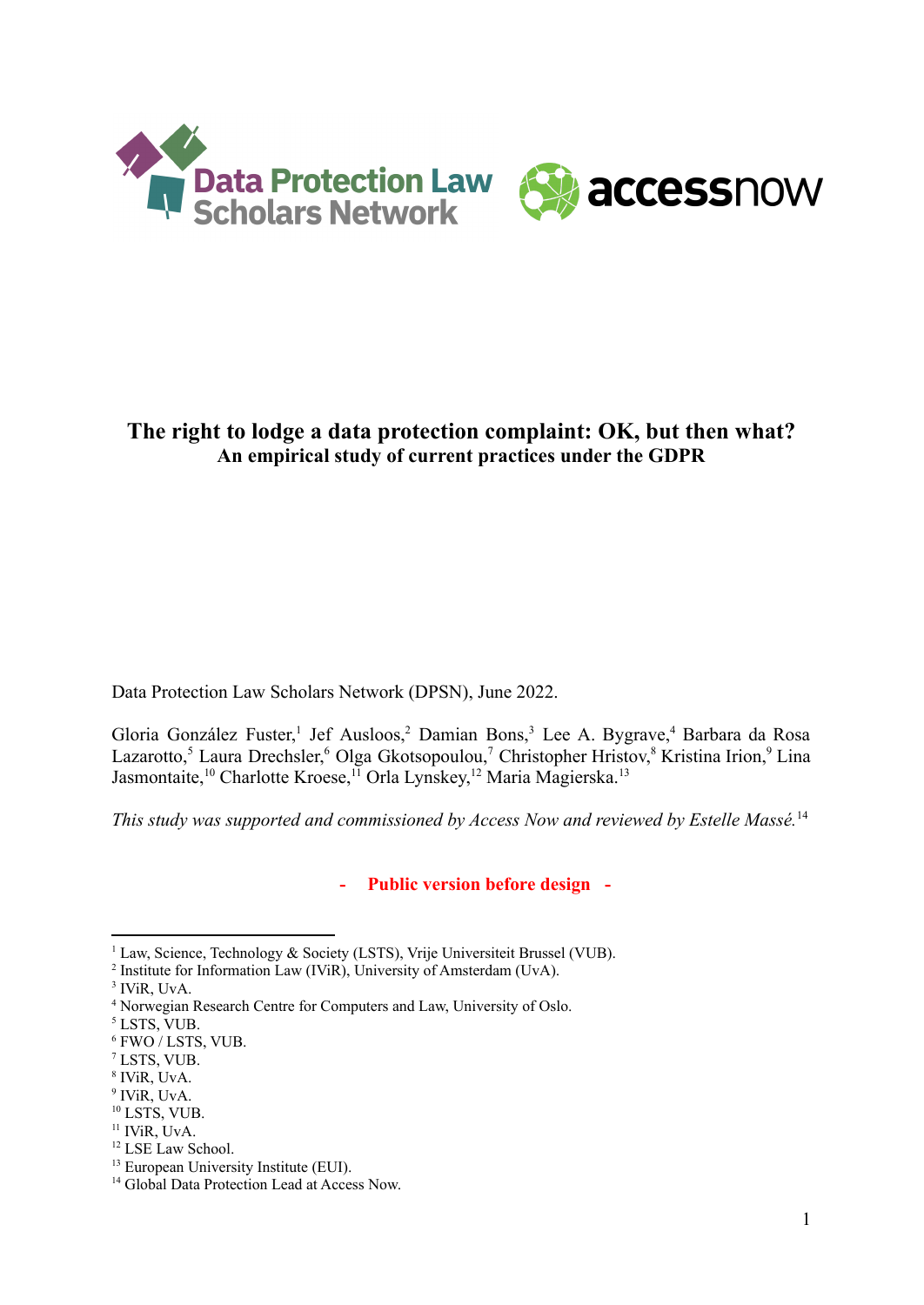| <b>Executive summary</b>                                                                                        | $\overline{\mathbf{3}}$ |
|-----------------------------------------------------------------------------------------------------------------|-------------------------|
| List of figures                                                                                                 | 6                       |
| Introduction                                                                                                    | 7                       |
| 1. Legal framework                                                                                              | 8                       |
| 1.1. Notion of complaint                                                                                        | 9                       |
| 1.2. The obligation to facilitate the submission of complaints                                                  | 10                      |
| 1.3. The obligation to handle complaints                                                                        | 11                      |
| 1.4. Effective judicial remedy following the lodging of a complaint                                             | 16                      |
| 1.5. Decisions about complaints in the 'one-stop-shop'                                                          | 19                      |
| 2. Existing knowledge of current complaint-handling practices of DPAs                                           | 23                      |
| 2.1. Policy background                                                                                          | 23                      |
| 2.2. Approaches to GDPR complaint-handling by DPAs                                                              | 25                      |
| 2.3. Counting complaints                                                                                        | 33                      |
| 3. Findings of empirical research regarding DPAs' handling of complaints                                        | 35                      |
| 3.1. Observation of DPAs websites                                                                               | 35                      |
| 3.1.a. It is generally not difficult to find out how to lodge a complaint                                       | 36                      |
| 3.1.b. DPAs use different technical approaches for the submission of complaints                                 | 38                      |
| 3.1.c. DPAs have variable requirements regarding supporting evidence or prior<br>actions related to a complaint | 40                      |
| 3.1.d. It is much more difficult to lodge cross-border complaints than national<br>complaints                   | 41                      |
| 3.1.f. Data subjects received limited information on next steps after lodging a<br>complaint                    | 44                      |
| 3.1.g. Data subjects get very limited information about the one-stop-shop                                       | 46                      |
| 3.1.h. Very limited information is provided on NGOs that might help lodge complaints<br>47                      |                         |
| 3.2. Observation of the EDPB Register of Article 60 decisions                                                   | 47                      |
| 4. Analysis                                                                                                     | 49                      |
| 4.1. The facilitation of complaints submission should be improved                                               | 50                      |
| 4.2. Limited information is provided to complainants                                                            | 50                      |
| 4.3. Significant opaqueness and fragmentation of complaint handling                                             | 51                      |
| 4.4. Serious obstacles to the cross-border enjoyment of rights                                                  | 53                      |
| 4.5. Almost non-existent acknowledgment of the role of NGOs                                                     | 54                      |
| 5. Ways forward                                                                                                 | 55                      |
| 6. Concluding remarks                                                                                           | 58                      |
| <b>References</b>                                                                                               | 59                      |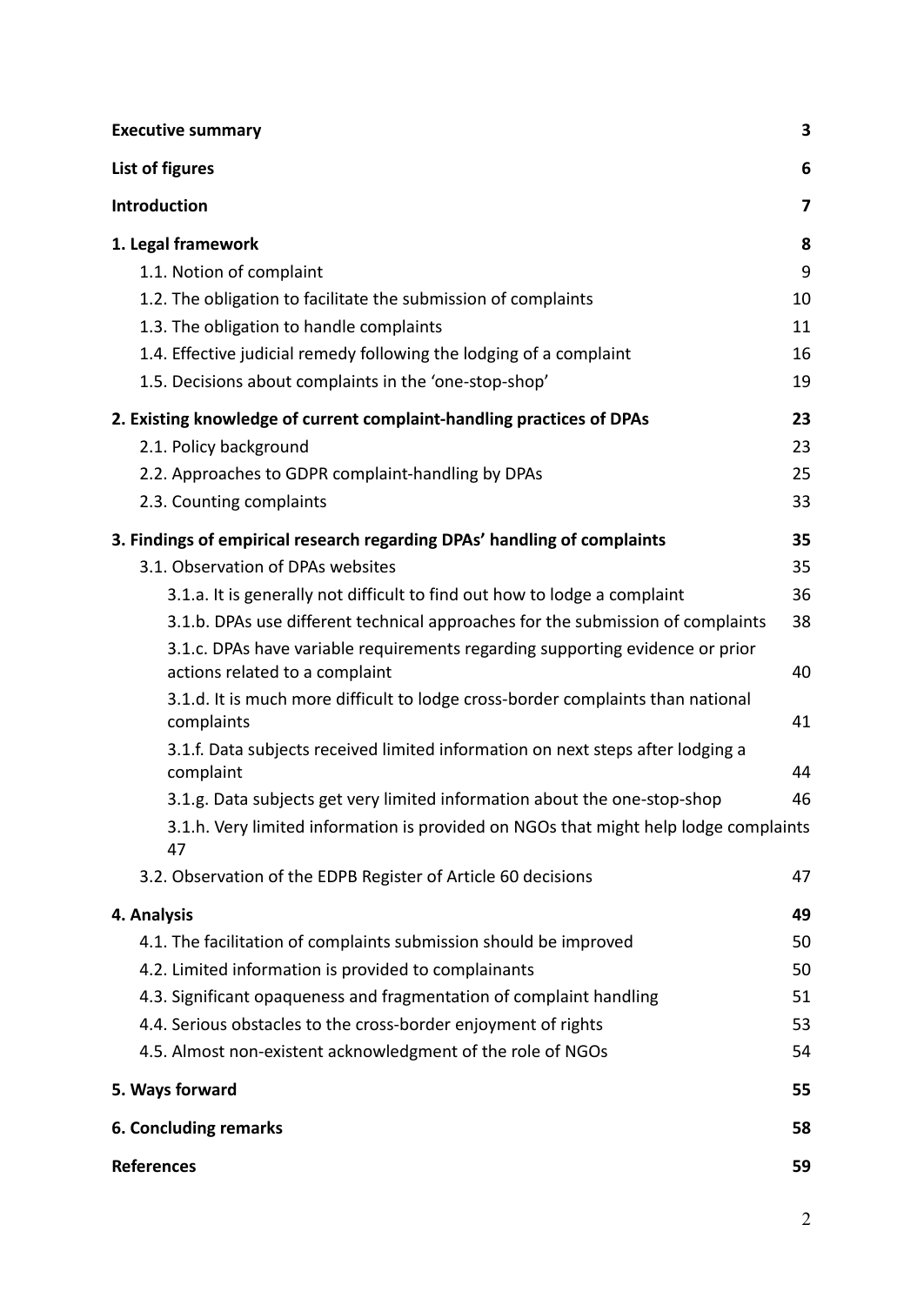### <span id="page-2-0"></span>Executive summary

Access to data protection remedies constitutes a core element of the **enforcement of the General Data Protection Regulation** (**GDPR**).<sup>15</sup> Individuals confronted with a data protection infringement have the right to turn directly to the judiciary (Article 79 of the GDPR), but they have also **the right to lodge a complaint with a Data Protection Authority (DPA)** (Article 77 of the GDPR). They can lodge a complaint at the Member State of their habitual residence, of their place of work, or of the Member State of the place of the alleged data protection infringement. Data subjects also have the **right to an effective judicial remedy against the decisions of DPAs,** as well as in case of **lack of action** or **lack of information about the outcome or progress** of their complaint (Article 78 of the GDPR). Individuals can decide to mandate certain civil society organisations to represent them in front of DPAs, or in front of courts (Article 80 of the GDPR).

Data protection remedies are directly linked to two fundamental rights of the European Union (EU): the **right to the protection of personal data** and the **right to an effective judicial remedy**, enshrined in Articles 8 and 47 of the EU Charter of Fundamental Rights, respectively. Data protection remedies are at the crossroads of the exercise of individuals' rights and the obligations imposed on DPAs.

DPAs are independent authorities entrusted with the **consistent application of the GDPR**. They are obliged to **facilitate the submission of complaints**, notably '*by measures such as a complaint submission form which can also be completed electronically, without excluding other means of communication',* in line with Art. 57(2) GDPR. They are tasked with **handling** lodged complaints, and with **investigating, to the extent appropriate,** the complaints' subject matter.

This study examines current DPA practices related to their obligation to facilitate the submission of complaints, granting special attention to the connection between this obligation and the right to an effective judicial remedy against DPAs. It combines legal analysis and the observation of DPA websites, together with insights obtained from the online public register of decisions adopted under the 'one-stop-shop' mechanism.

The notion of **complaint** is not defined in the GDPR, which also does not elaborate on the meaning of the obligation '**to facilitate'** the submission of complaints. The exact meaning of '**to handle a complaint'** is equally not explicitly delimited by the GDPR – although by reference to Article 78 of the GDPR it emerges complaints shall result in an '**outcome**'.

In line with the case law of the EU Court of Justice, it can be understood as requiring from DPAs to examine the nature of individual complaints as necessary, with all due diligence. This obligation applies **to all complaints deemed admissible**. Some applied admissibility criteria, however, are currently elusive; some national practices seem to foresee admissibility criteria that go beyond GDPR requirements. There is also **fragmentation** and a certain **lack of clarity** regarding the exact moment in which it is possible for data subjects to exercise their right to an effective judicial remedy against a DPA, especially in case of absence of (timely) information by the DPA.

<sup>&</sup>lt;sup>15</sup> Regulation (EU) 2016/679 of the European Parliament and of the Council of 27 April 2016 on the protection of natural persons with regard to the processing of personal data and on the free movement of such data, and repealing Directive 95/46/EC (General Data Protection Regulation) [2016] OJ L119/1.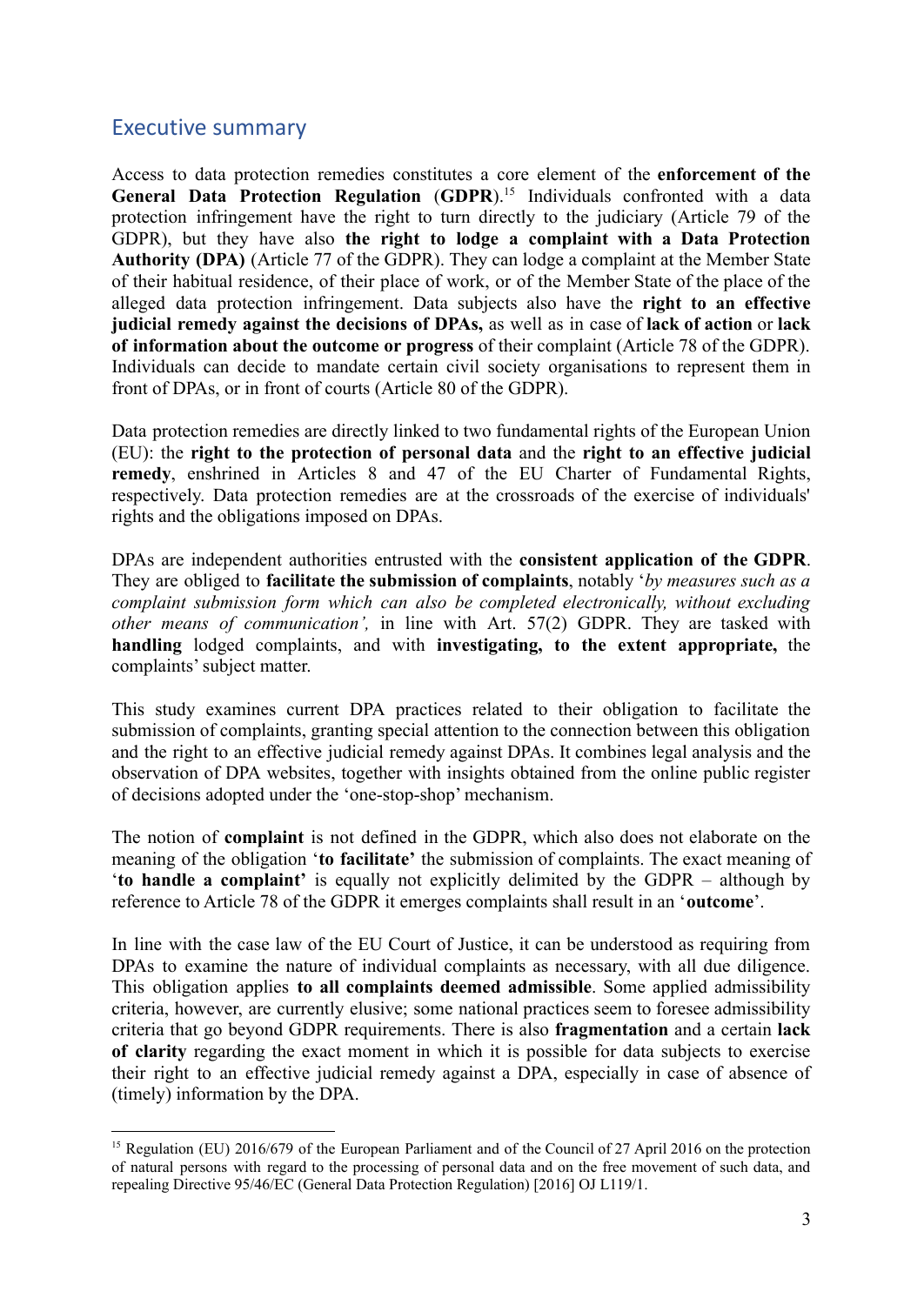There is also uncertainty surrounding the qualification of different types of outcomes marking the closure of a complaint file. This uncertainty is of particular relevance in the context of the **'one-stop-shop'** mechanism. When this mechanism applies, a complaint lodged by a data subject might end up being handled by multiple DPAs, which have to cooperate. If the final outcome of this procedure is a **rejection** or the **dismissal** of the complaint, it must be the DPA originally chosen by the data subject to lodge the complaint which has to adopt the final decision (Article 60(8) of the GDPR). The European Data Protection Board (EDPB), however, has recently announced that in its view this rule does not necessarily apply in cases in which the outcome is a so-called 'amicable settlement'.

The notion of '**amicable settlement'** has acquired significant importance recently, despite the fact that the GDPR only refers to it by connecting it to very specific cases linked to the one-stop-shop (in Recital 131). Procedures connected to a constellation of 'amicable solutions' can be viewed as connected to a more general trend favouring the handling of complaints with varied **degrees of intensity,** including what are often portrayed as '**light**', '**fast',** or '**soft**' procedures.

There is nevertheless much **opaqueness** in this regard, and the consistency of different national practices is unclear. The EDPB has been actively working discussing these issues, but available information on DPAs views and practices is limited. A recent framing of 'amicable settlements' as 'alternative dispute resolution' stands out.

Generally speaking, there is a lack of precise information on complaint-handling, including on the number of complaints lodged with DPAs. National registration and reporting practices appear to reflect and sustain **inconsistencies in national practices**, as well as the recurrent lack of clarity as to what can be expected by complainants after lodging a complaint.

To shed further light on existing practices concerning the facilitation of complaints submission by DPAs, this study reviewed a set of selected DPAs websites. The main findings of these observations are that although it is generally not difficult to find out how to lodge a complaint online, there is room for improvement regarding the effective facilitation of submission. Problems were notably identified in relation to **the possibility to lodge complaints from a different Member State**, touching upon the choices explicitly given to data subjects under Article 77 of the GDPR.

The research also revealed that DPAs generally **fail to give data subjects a clear picture** of **what to expect** from the submission of a complaint. This can be particularly problematic to the extent that it has an impact on the exercise of their right to effective judicial remedy against a DPA under Article 78 of the GDPR. There is also, in general terms, a lack of information on the very existence and possible consequences of the **one-stop-shop** mechanism. Equally, almost no information is provided to data subjects on their rights under **Article 80 of the GDPR**.

A review of the publicly available information on final one-stop-shop decisions reveals that **some DPA practices in relation to Article 60(8) of the GDPR are questionable.** In some cases, a final decision to reject or dismiss a complaint does not appear to have been taken by the DPA with which the complainant lodged the complaint, for unclear reasons. This kind of practice appears however to remain currently unchecked.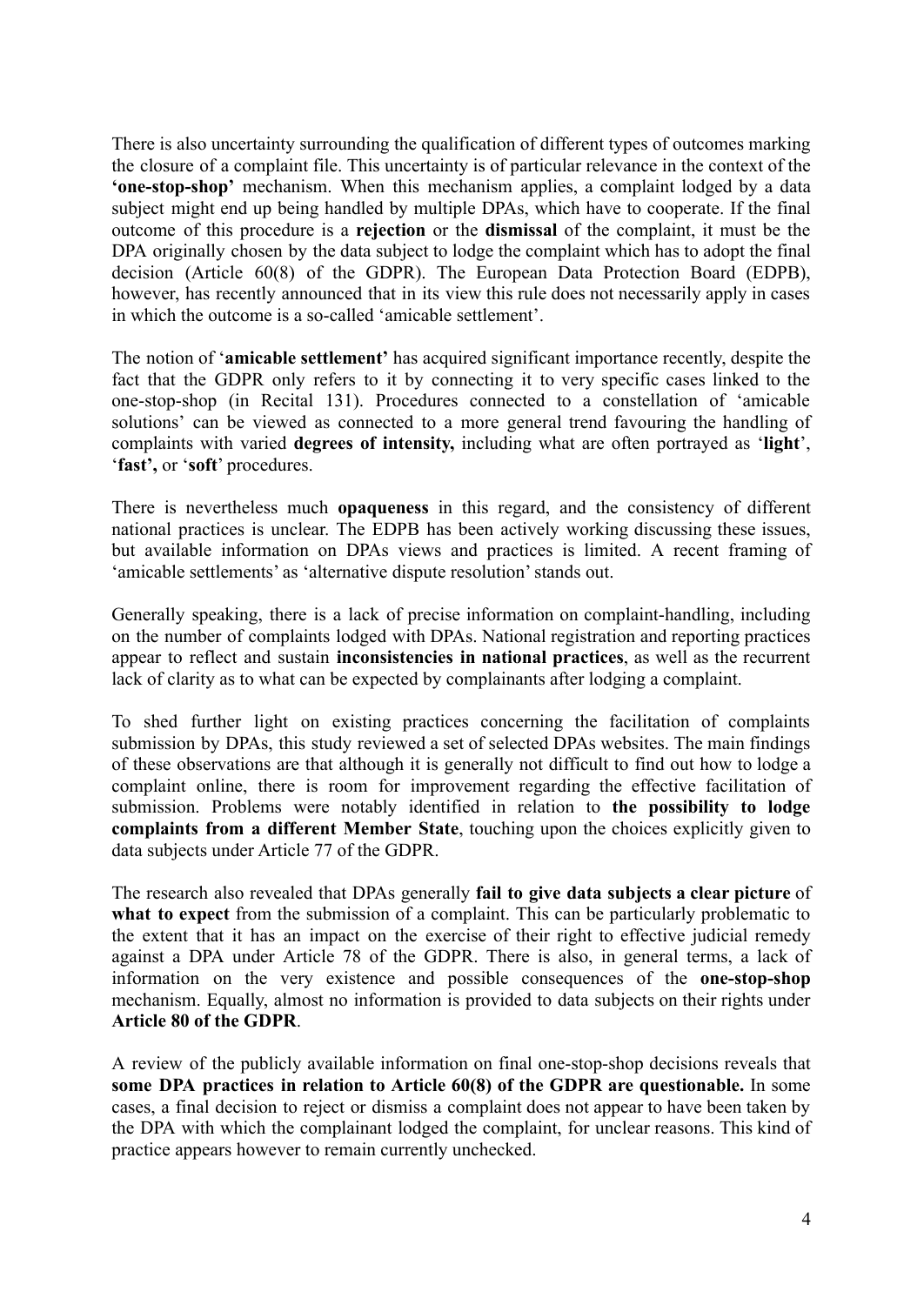#### Overall, **the empirical research on DPA practices shows discrepancies that concern very fundamental aspects of the submission and handling of complaints, with potentially serious implications on the level of data protection in the EU.**

A number of possible **ways forward** are suggested. These include supporting best practices for the facilitation of complaint submission, providing more clarity about complaint-handling, further promoting the direct cross-border lodging of complaints, and better supporting the contribution of civil society organisations – for instance by the publication of a public register of entities falling under Article 80 of the GDPR.

The study's concluding remarks highlight the potential and challenges of research on access to remedies under the GDPR, notably by making a call for **more transparency from DPAs** in their discussions about this crucial component of GDPR enforcement.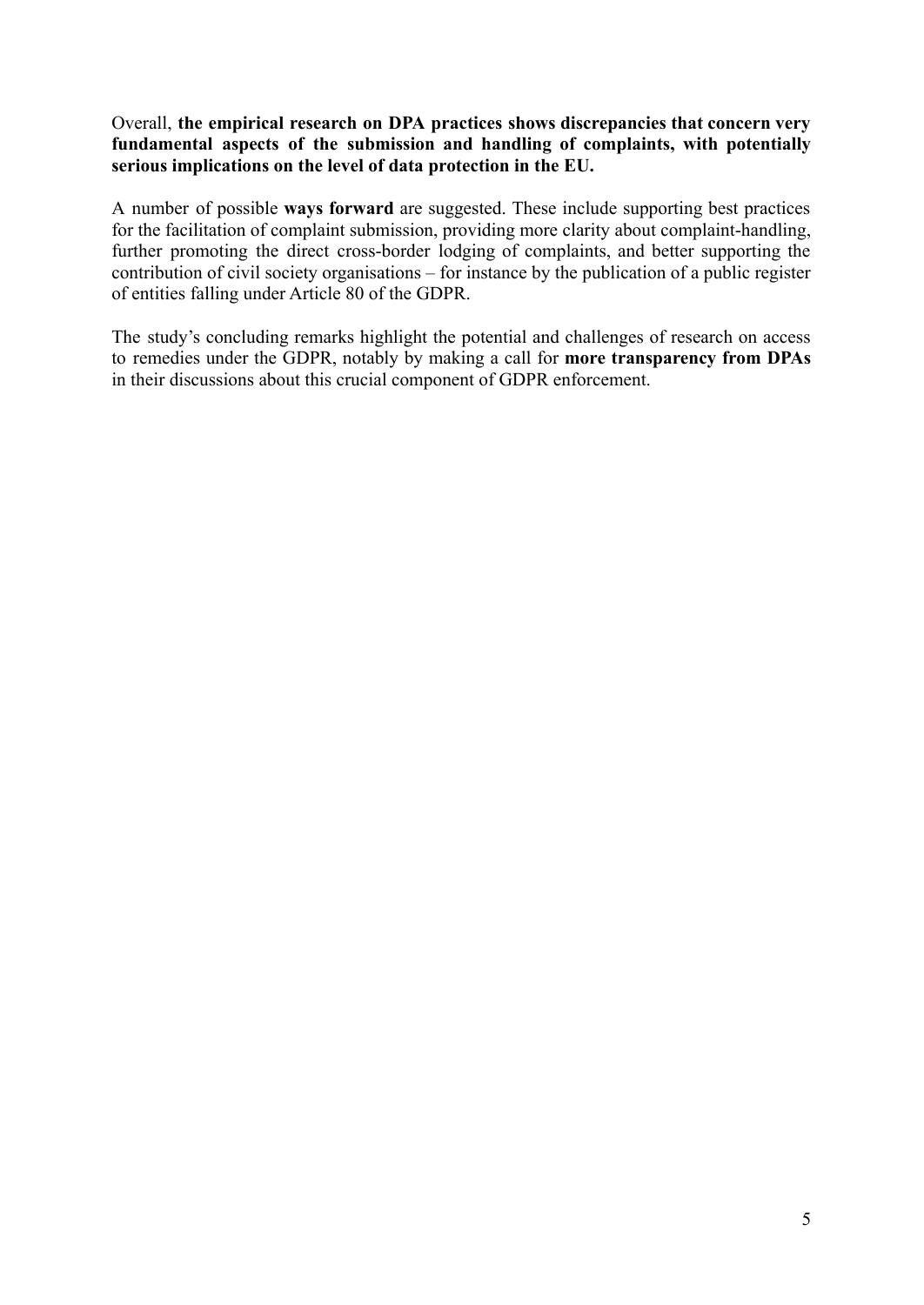# <span id="page-5-0"></span>List of figures

| Figure 1 – First page of EDPB document Handling Cross-Border Complaints Against Public |    |
|----------------------------------------------------------------------------------------|----|
| Bodies or Authorities (without date)                                                   | 14 |
|                                                                                        |    |
| Figure $2 - EDPB$ Implementation of amicable settlements $-$ Poll (without date)       | 29 |
|                                                                                        |    |
| Figure 3 - EDPB document 91 of access to documents request 2022-19 (untitled, without  |    |
| date)                                                                                  | 30 |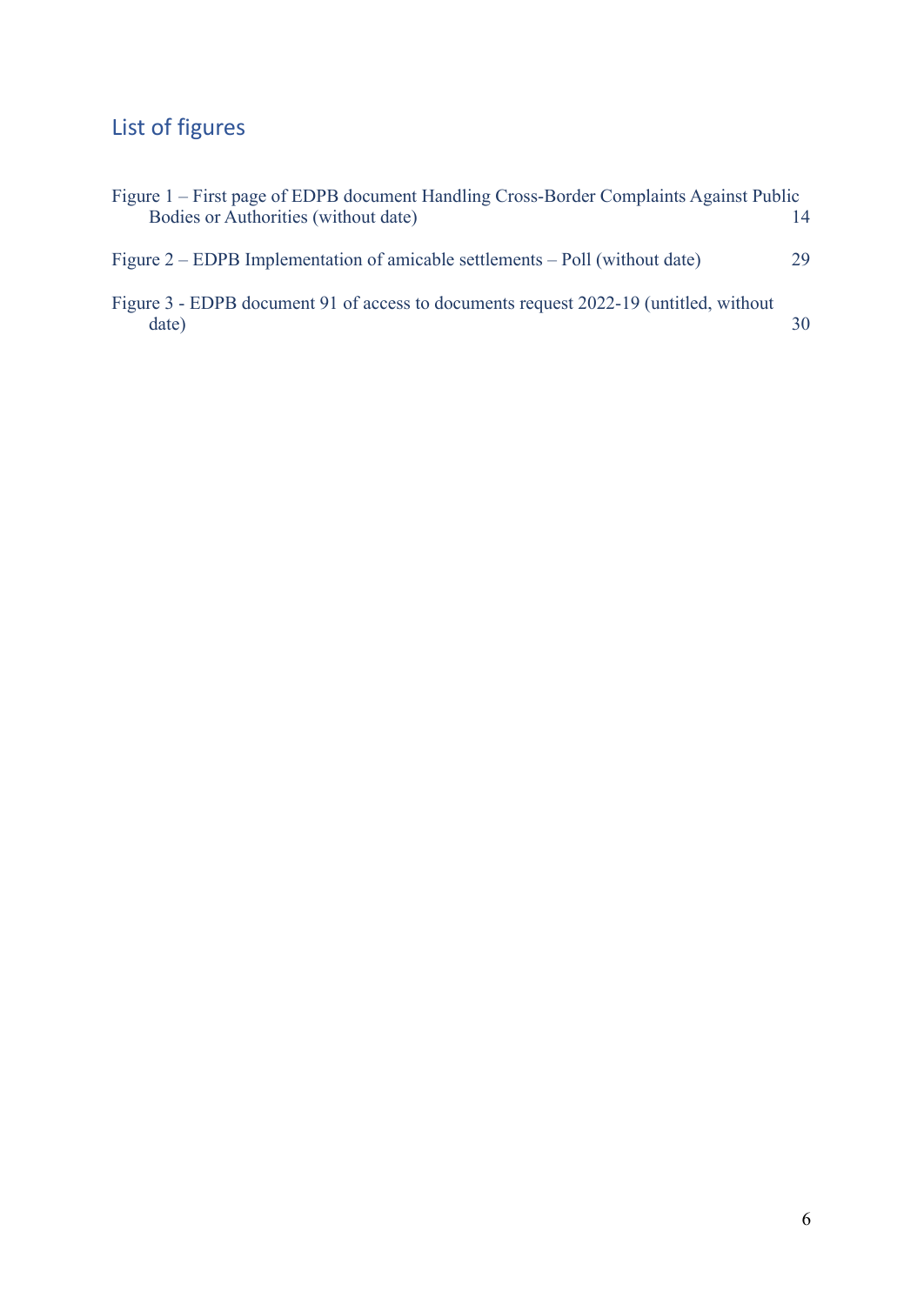### <span id="page-6-0"></span>Introduction

The General Data Protection Regulation (GDPR)<sup>16</sup> heralded an improvement in the access to **remedies for data subjects** confronted with infringements of data protection law, in line with the recognition of data protection as a fundamental right of the European Union (EU). Access to data protection remedies constitutes a core element of GDPR enforcement.<sup>17</sup>

Under the GDPR, data subjects have the choice to either lodge a complaint with a Data Protection Authority (DPA)<sup>18</sup> or turn directly to the judiciary. Data subjects can also decide to mandate certain not-for-profit bodies, organisations, and associations to exercise these rights on their behalf, and thus represent them in front of DPAs, or in front of courts.<sup>19</sup>

If they wish to **lodge a complaint with a DPA,** data subjects have three possibilities: they can lodge the complaint with the DPA of the Member State of their habitual residence, with the DPA of the Member State of their place of work, or with the DPA of the Member State of the place of the alleged data protection infringement.<sup>20</sup>

Data subjects also have a **right to an effective judicial remedy against DPAs.** If the DPA receiving their complaint does not handle it, or if it does not inform the data subject within three months after the lodging of the complaint on its progress or its outcome,<sup>21</sup> the data subject can bring proceedings against the DPA – this must be before the courts of the Member State where the supervisory authority is established.<sup>22</sup> In addition, all natural persons have the right to an effective judicial remedy against a DPA's legally binding decisions '*concerning them'*. 23

Data subjects can also, if they prefer, exercise their right to an effective judicial remedy by directly bringing proceedings against a controller or a processor.<sup>24</sup> They can do that either before the courts of the Member State where the controller or processor has an establishment, or, alternatively, before the courts of the Member State of the data subject's habitual residence<sup>25</sup>

<sup>&</sup>lt;sup>16</sup> Regulation (EU) 2016/679 of the European Parliament and of the Council of 27 April 2016 on the protection of natural persons with regard to the processing of personal data and on the free movement of such data, and repealing Directive 95/46/EC (General Data Protection Regulation) [2016] OJ L119/1.

<sup>17</sup> See Recital 129 GDPR: '*In order to ensure consistent monitoring and enforcement of this Regulation throughout the Union, the supervisory authorities should have in each Member State the same tasks and ef ective powers, including powers of investigation, corrective powers and sanctions, and authorisation and advisory powers, in particular in cases of complaints from natural persons, …*'.

<sup>&</sup>lt;sup>18</sup> Hereafter also sometimes referred to as 'supervisory authority' or 'authority'.

<sup>19</sup> Art. 80(1) GDPR.

 $20$  Art. 77(1) GDPR.

 $21$  Art. 78(2) GDPR.

 $22$  Art. 78(3) GDPR.

<sup>&</sup>lt;sup>23</sup> Art. 78(1) GDPR.

<sup>&</sup>lt;sup>24</sup> There is a preliminary reference pending before the EU Court of Justice concerning the relationship between Art. 77 and Art. 79 GDPR: Request for a preliminary ruling from the Fővárosi Törvényszék (Hungary) lodged on 3 March 2021 – *BE v Nemzeti Adatvédelmi és Információszabadság Hatóság,* Case C-132/21.

<sup>&</sup>lt;sup>25</sup> Unless the controller or processor is a public authority of a Member State acting in the exercise of its public powers, in which case the only possibility is to bring proceedings in the Member State of the public authority; Art. 79(2) GDPR.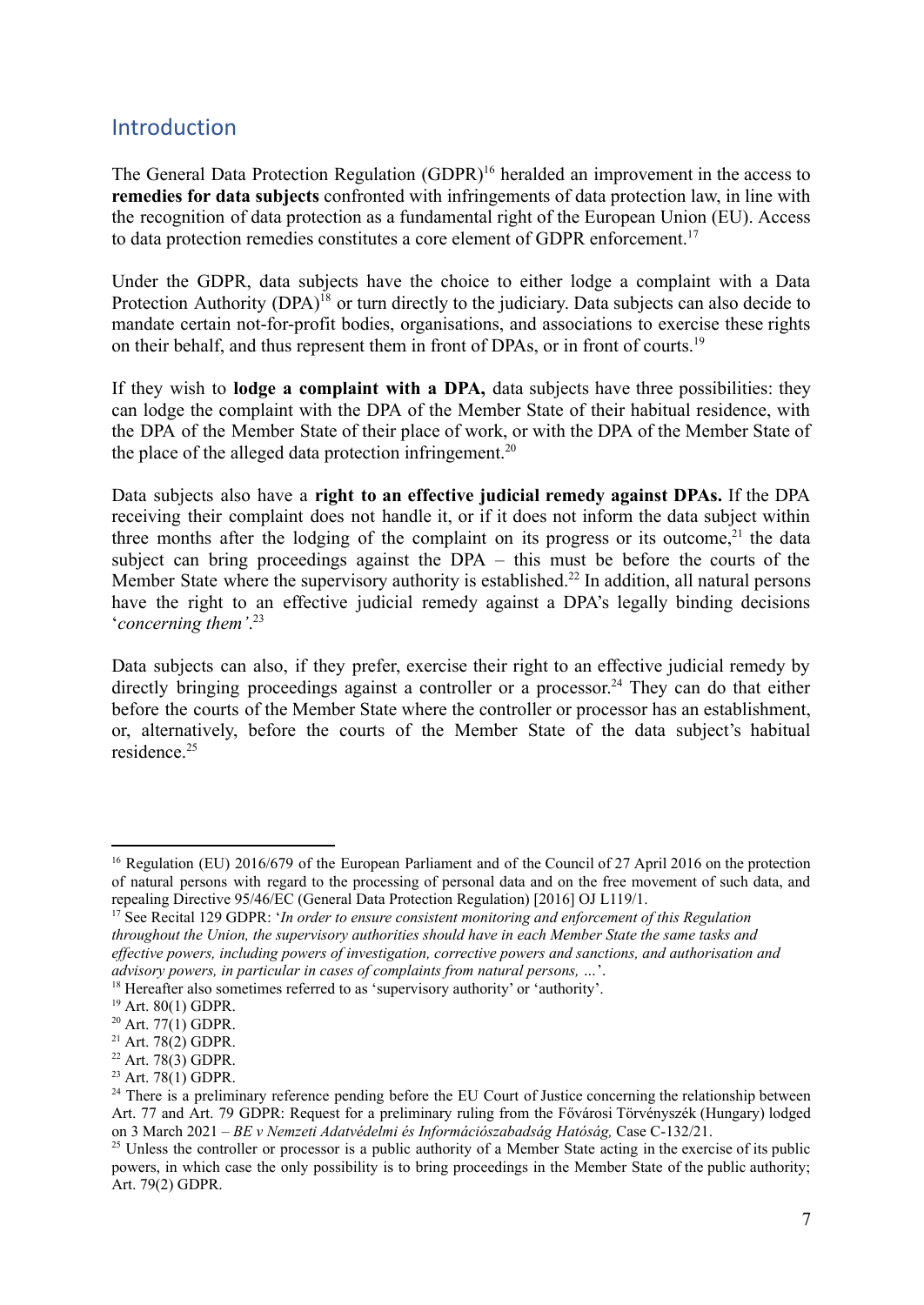DPAs have the legal obligation **to facilitate the submission of complaints** by data subjects.<sup>26</sup> Concretely, DPAs must facilitate the submission '*by measures such as a complaint submission form which can also be completed electronically, without excluding other means of communication'*. 27

Four years after the GDPR became applicable, it is necessary to analyse if its application is effectively translating into the anticipated improvement of access to data protection remedies. Against this background, this study examines **whether and how DPAs comply with their obligation to facilitate the submission of complaints**, and how the measures in place support or hinder data subjects' right to effective judicial remedy against DPAs.

To do so, the study first introduces the applicable GDPR rules concerning the submission of complaints, complaint-handling by DPAs, including complaints within the scope of the 'one-stop-shop' mechanism, and about the right to an effective judicial remedy against a DPA. Secondly, drawing on information available in the public domain, the study sets out how complaints are currently being handled by DPAs. Thirdly, it presents the findings of empirical research carried out concerning a number of selected DPAs – covering a representative sample of DPAs and Member States of different characteristics,<sup>28</sup> as well as insights obtained from the online public register of decisions adopted under the one-stop-shop mechanism. Finally, the study analyses these findings, and identifies possible options to improve access to data protection remedies and to promote effective GDPR enforcement.

### <span id="page-7-0"></span>1. Legal framework

Access to data protection remedies is crucial in light of both Article 8 and Article 47 of the EU Charter of Fundamental Rights (hereafter, 'the Charter').<sup>29</sup> **Article 8 of the Charter** enshrines the fundamental right to the protection of personal data.<sup>30</sup> The third paragraph of Article 8 explicitly recognises a special role for DPAs as a core component of such right, noting that compliance with data protection rules '*shall be subject to control'* by an independent authority. <sup>31</sup> **Article 47 of the Charter** establishes the EU fundamental right to an effective judicial remedy, noting that *'(e)veryone whose rights and freedoms guaranteed by the law of the Union are violated has the right to an effective remedy before a tribunal'.*

The right of data subjects to lodge a complaint with a DPA and the right to an effective judicial remedy appear explicitly connected in Recital 141 of the GDPR, which notes that data subjects have the right to an effective judicial remedy, in accordance with Article 47 of the EU Charter, *'where the supervisory authority does not act on a complaint, partially or*

<sup>26</sup> Art. 57(2) GDPR.

 $27$  Idem.

<sup>&</sup>lt;sup>28</sup> Austria, Belgium, France, Germany, Greece, Italy, the Netherlands, Poland, Portugal, Lithuania, Spain.

<sup>&</sup>lt;sup>29</sup> Charter of Fundamental Rights of the European Union [2012] OJ C326/391.

<sup>30</sup> Art. 8 EU Charter: '*Protection of personal data: (1) Everyone has the right to the protection of personal data* concerning him or her. (2) Such data must be processed fairly for specified purposes and on the basis of the consent of the person concerned or some other legitimate basis laid down by law. Everyone has the right of access to data which has been collected concerning him or her, and the right to have it rectified. (3) Compliance *with these rules shall be subject to control by an independent authority'*.

<sup>31</sup> It is argued that failure by a DPA to *'consider the complaint of an individual in a meaningful way'* constitutes an interference with Art. 8 EU Charter: see Felix Bieker (2022), *The Right to Data Protection Individual and Structural Dimensions of Data Protection in EU Law*, Asser/Springer, p. 245.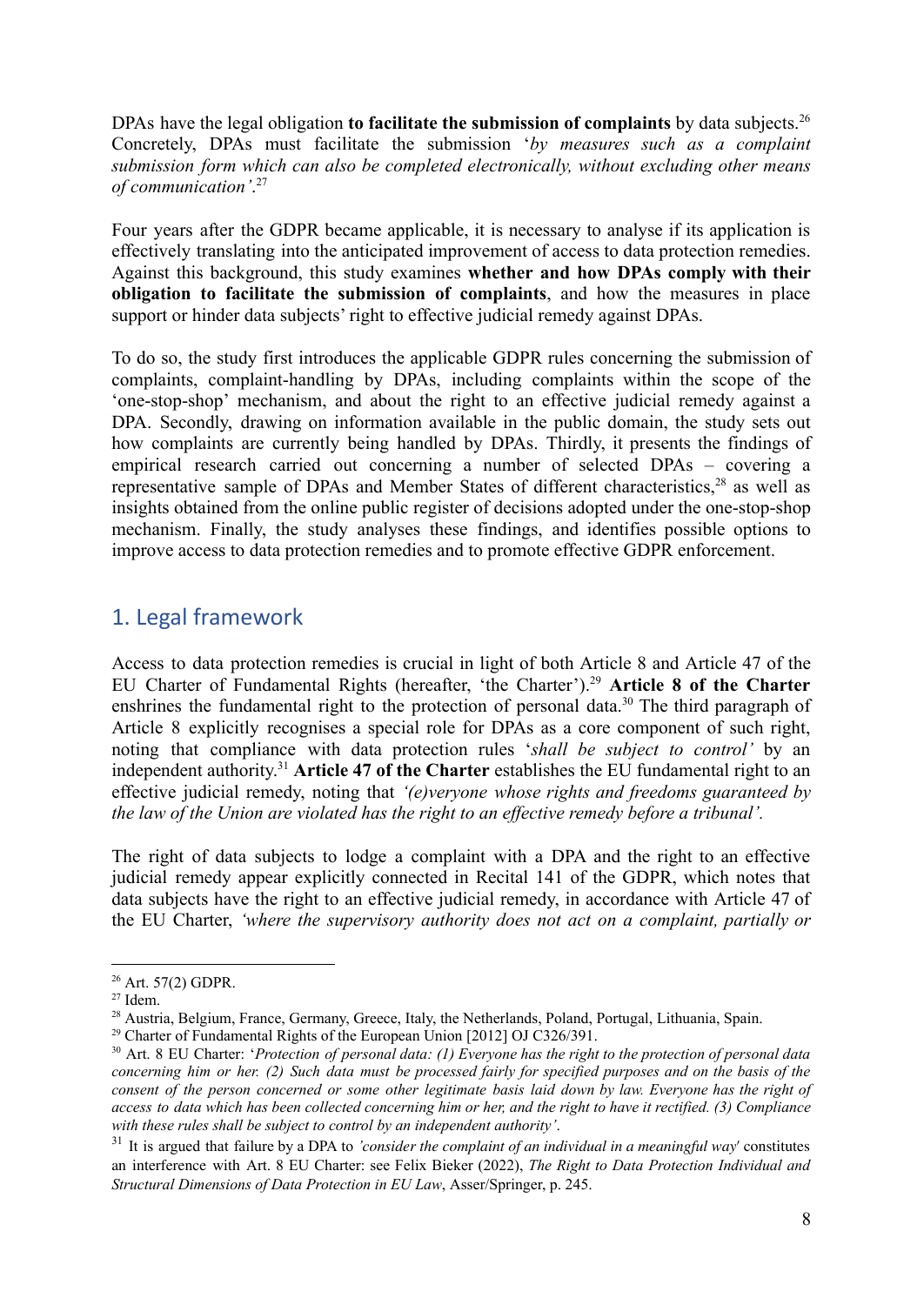*wholly rejects or dismisses a complaint or does not act where such action is necessary to protect the rights of the data subject'.*

The GDPR rules on complaints are at the crossroads between the rights granted to data subjects and the duties and obligations imposed on DPAs. These supervisory authorities are independent,<sup>32</sup> but they must nevertheless exercise their powers *'in accordance with appropriate procedural safeguards set out in Union and Member State law, impartially, fairly and within a reasonable time'*. 33

In addition, beyond rules limiting their competence in relation to their tasks and powers, the main duty of each DPA is to '*contribute to the consistent application of this Regulation throughout the Union'.*<sup>34</sup> As Recital 10 of the GDPR proclaims, the aim of the Regulation is to ensure the '*(c)onsistent and homogenous application of the rules for the protection of the fundamental rights and freedoms of natural persons with regard to the processing of personal data* (…) *throughout the Union'.*

#### <span id="page-8-0"></span>1.1. Notion of complaint

The GDPR does not define the notion of **'complaint'**, as noted by the European Data Protection Board (EDPB)<sup>35</sup> in its *Internal Document* 06/2020 *on preliminary steps to handle a complaint: Admissibility and vetting of complaints*, of December 2020.<sup>36</sup> The EDPB has nevertheless stressed that complaints cannot be limited solely to infringements of a data subject right (as found in Chapter III GDPR). Rather, complaints can concern, more generally, any '*infringement of the Regulation by a processing of the complainant's personal data'*. 37

In this internal document, the EDPB explicitly excludes from the notion of complaint any general requests about the GDPR made by individuals, as well as suggestions '*made by a natural person that he or she thinks that a particular company is not compliant with the GDPR as long as he or she is not among the data subjects'.*<sup>38</sup> Such suggestions of non-compliance by a controller or processor are referred to as **'tips'** in another EDPB document.<sup>39</sup>

The EDPB also distinguishes complaints from **'enquiries'**, which would be for instance *'a request for advice from a controller or processor on the implementation of data protection*

<sup>32</sup> Art. 52(1) GDPR: '*Each supervisory authority shall act with complete independence in performing its tasks and exercising its powers in accordance with this Regulation'*; cf. also Art. 8(3) EU Charter, as noted.

<sup>&</sup>lt;sup>33</sup> Recital 129 GDPR.

<sup>34</sup> Art. 51(2) GDPR.

<sup>&</sup>lt;sup>35</sup> The EDPB was established by the GDPR with the prime task of ensuring its consistent application. It is an EU body composed of the head of one DPA of each EU Member State and of the European Data Protection Supervisor, or their respective representatives. Representatives of DPAs of European Economic Area (EEA) countries are also members but without voting rights.

<sup>36</sup> EDPB, *Internal EDPB Document 06/2020 on preliminary steps to handle a complaint: Admissibility and vetting of complaints*, adopted on 15 December 2020.

<sup>37</sup> Ibid., p. 3.

<sup>38</sup> Ibid., p. 4. Also explicitly excluded from the notion of complaint by the EDPB are '*cases without any reference to the processing of personal data such as disputes concerning exclusively commercial- or consumer* protection matters such as a violation of the controllers general terms and conditions or violation of contracts' (idem).

<sup>39</sup> EDPB, *Internal EDPB Document 02/2021 on SA duties in relation to alleged GDPR infringements,* Version 1.0, adopted on 2 February 2021, p. 14.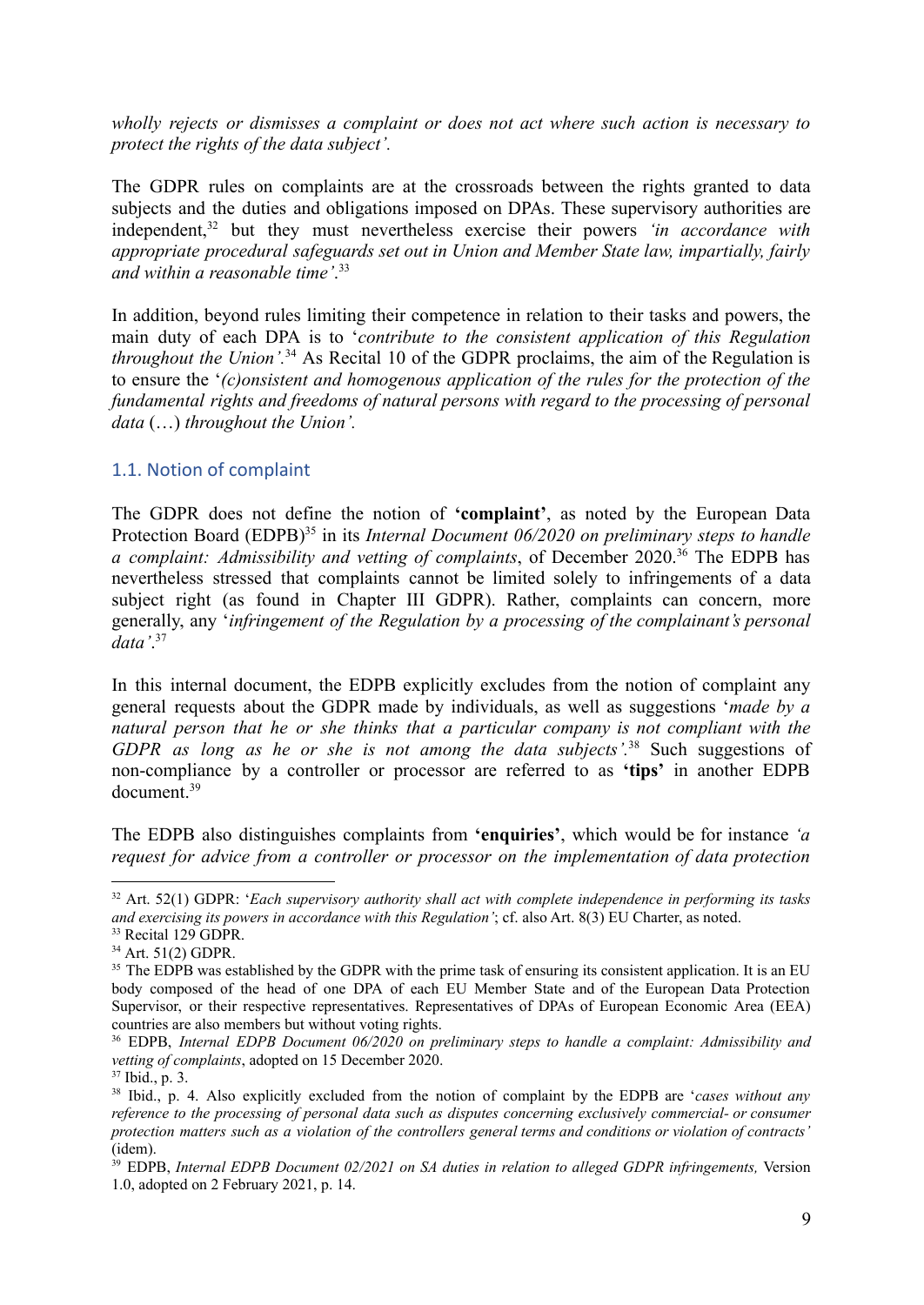*law or a request from a natural person for advice about how to exercise his or her rights'.*<sup>40</sup> It should be noted however that occasionally the EDPB has used the term 'complaints' as able to encompass tips and signals – in this sense, it has stated that 'Article 77 complaints' would be one of the types of complaints that are submitted to DPAs.<sup>41</sup>

A preliminary reference currently pending before the EU Court of Justice concerns a question about the outcome of complaints, and whether the findings of DPAs following the lodging of complaints have the character of a 'decision' or a 'petition'.<sup>42</sup> According to the referring court, what is at stake is whether the judicial review of the outcome of complaints can be subject to a full substantive review by the courts or not.

#### <span id="page-9-0"></span>1.2. The obligation to facilitate the submission of complaints

DPAs must **facilitate** the submission of complaints, notably '*by measures such as a complaint submission form which can also be completed electronically, without excluding other means of communication',* pursuant to Art. 57(2) GDPR.<sup>43</sup> This obligation has until now received very limited attention in the literature and from policy-makers.

The exact meaning of the verb 'to facilitate' in this context is not clear. Guidance by the EDPB in relation to the obligations imposed by the GDPR on controllers 'to facilitate' the exercise of data subject rights<sup>44</sup> can provide some insights on EU DPAs' views on the notion of 'facilitating'. In that context, the EDPB has highlighted that '*controllers should undertake all reasonable efforts to make sure that the exercise of data subject rights is facilitated',* adding that, '*for example, in case the data subject sends the request to an employee who is on leave, an automatic message informing the data subject about an alternative communication channel for its request could be a reasonable effort'*. 45

Also in relation to data subject rights, the EDPB has noted that controllers '*should take special care to ensure that people with special needs, such as elderly people, children, visually impaired persons or persons with cognitive disabilities can exercise their rights, for instance by proactively providing easily accessible elements to facilitate exercise of these rights'*. 46

DPA decisions elaborating on the meaning of a data controller obligation 'to facilitate' the exercise of data subject rights may also provide a sense of their interpretation of this notion. In January 2022, the Norwegian DPA stated that the obligation imposed on organisations to facilitate data subjects exercising their rights under the GDPR '*means that organisations must allocate resources and have systems in place to consider requests from private individuals'.*<sup>47</sup> A decision of the Belgian DPA, of February 2022, noted that according to its Litigation

<sup>40</sup> Idem.

<sup>41</sup> EDPB, *Overview on resources made available by Member States to the Data Protection Authorities and on enforcement actions by the Data Protection Authorities*, August 2021, p. 10.

<sup>&</sup>lt;sup>42</sup> Request for a preliminary ruling from the Verwaltungsgericht Wiesbaden (Germany) lodged on 7 September 2021 – *FT v Land Hesse ('SCHUFA Holding')*, Case C-552/21.

<sup>43</sup> This obligation is established as a task of DPAs, the performance of which '*shall be free of charge for the data subject*' (Art. 57(3) GDPR).

<sup>44</sup> Cf. Art. 12(2) GDPR.

<sup>45</sup> EDPB, *Guidelines 01/2022 on data subject rights - Right of access*, Version 1.0, adopted on 18 January 2022, p. 21.

<sup>46</sup> Ibid., p. 44.

<sup>47</sup> Datatilsynet, decision of 14 January 2022, EDPBI:NO:OSS:D:2022:314, p. 4.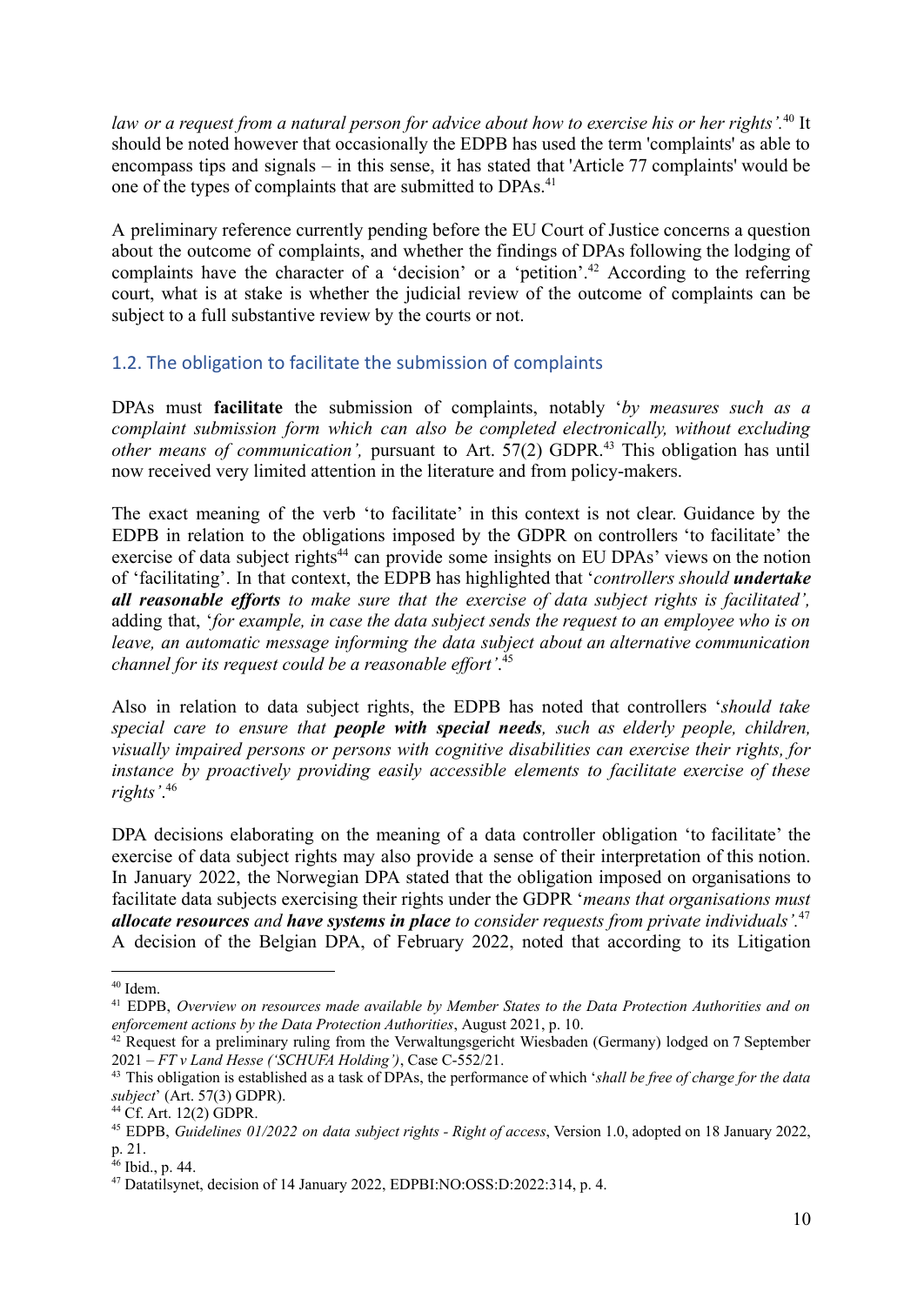Chamber a data controller did not facilitate the exercise of the data subjects' rights insofar as an interface used could not be retrieved easily and at all times by the users, such as to allow them to amend their preferences in relation to data processing.<sup>48</sup>

#### <span id="page-10-0"></span>1.3. The obligation to handle complaints

As noted, Recital 141 of the GDPR indicates that data subjects must have the right to an effective judicial remedy, in accordance with Article 47 of the EU Charter, *'where the supervisory authority does not act on a complaint, partially or wholly rejects or dismisses a complaint or does not act where such action is necessary to protect the rights of the data subject'.* However, the GDPR does not clarify how a DPA should '*act'* after receiving a complaint, and at which point it can be considered that a DPA did '*not act on a complaint',* opening the door to Article 78(2) of the GDPR.

The GDPR establishes the tasks of DPAs to '*handle complaints'* lodged by either data subjects or not-for-profit bodies, organisations, or associations (in accordance with Article 80), and to '*investigate, to the extent appropriate, the subject matter of the complaint'.*<sup>49</sup> This means that there is a general obligation for the complaints to be '**handled'**, and that the subject matter of the complaint shall be investigated '*to the extent appropriate'.*<sup>50</sup> In line with Recital 141, '*(t)he investigation following a complaint should be carried out, subject to judicial review, to the extent that is appropriate in the specific case'.<sup>51</sup>* There have already been instances of judicial review concerning the extent to which investigations had been conducted<sup>52</sup>

The EU Court of Justice has underlined that pursuant to Article 57(1)(f) of the GDPR each DPA is required on its territory to handle complaints, adding that DPAs are '*required to examine the nature of that complaint as necessary'*, <sup>53</sup> and to handle complaints *'with all due* diligence'.<sup>54</sup> If a DPA does not apply all due diligence, it '*fails to deal'* with a complaint.<sup>55</sup> In this regard, the Court has emphasised that in order to handle complaints '*Article 58(1) of the GDPR confers extensive investigative powers on each supervisory authority'*, <sup>56</sup> and that –

55 '*Schrems II',* para. 110.

<sup>48</sup> Gegevensbeschermingsautoriteit (GBA), Decision on the merits 21/2022 of 2 February 2022, Case number: DOS-2019-01377 (unofficial English translation available at

 $49$  Art. 57(1)(f) GDPR. [https://www.autoriteprotectiondonnees.be/publications/decision-quant-au-fond-n-21-2022-english.pdf\)](https://www.autoriteprotectiondonnees.be/publications/decision-quant-au-fond-n-21-2022-english.pdf), p. 107.

<sup>50</sup> The EDPB appeared to conflate these two obligations when it referred to a '*prioritisation of complaints for handling to the extent appropriate*' in: EDPB, Contribution of the EDPB to the evaluation of the GDPR under Article 97, adopted on 18 February 2020, p. 11.

<sup>&</sup>lt;sup>51</sup> In addition, Art. 58(4) GDPR establishes that the exercise of the powers conferred on DPAs, thus including investigative powers, 'shall be subject to appropriate safeguards, including effective judicial remedy and due process, set out in Union and Member State law in accordance with the Charter'.

 $52$  Cf., for instance, the judgment of the Spanish Audiencia Nacional (Sala de lo Contencioso) of 29 January 2019 (ECLI: ES:AN:2019:234), a case in which the court concluded that the Spanish DPA should have done more than merely blindly trust the allegations of the data controller before closing the file.

<sup>53</sup> Judgment of the Court of 16 July 2020, C‑311/18, *'Schrems II',* ECLI:EU:C:2020:559, para. 109.

<sup>54</sup> Idem; '*by analogy, as regards Article 25(6) of Directive 95/46, judgment of 6 October 2015, Schrems, C*‑*362/14, EU:C:2015:650, para. 63'*. The EU Court of Justice had observed in the Schrems judgment (Judgment of the Court of 6 October 2015, *Schrems*, C-362/14, ECLI:EU:C:2015:650) that, in the context of certain data transfers provisions of Directive 95/46/EC, when a data subject lodged a complaint with a DPA, it was 'incumbent upon the national supervisory authority to examine the claim with all due diligence' (para. 63).

<sup>56</sup> Ibid.*,* para. 111.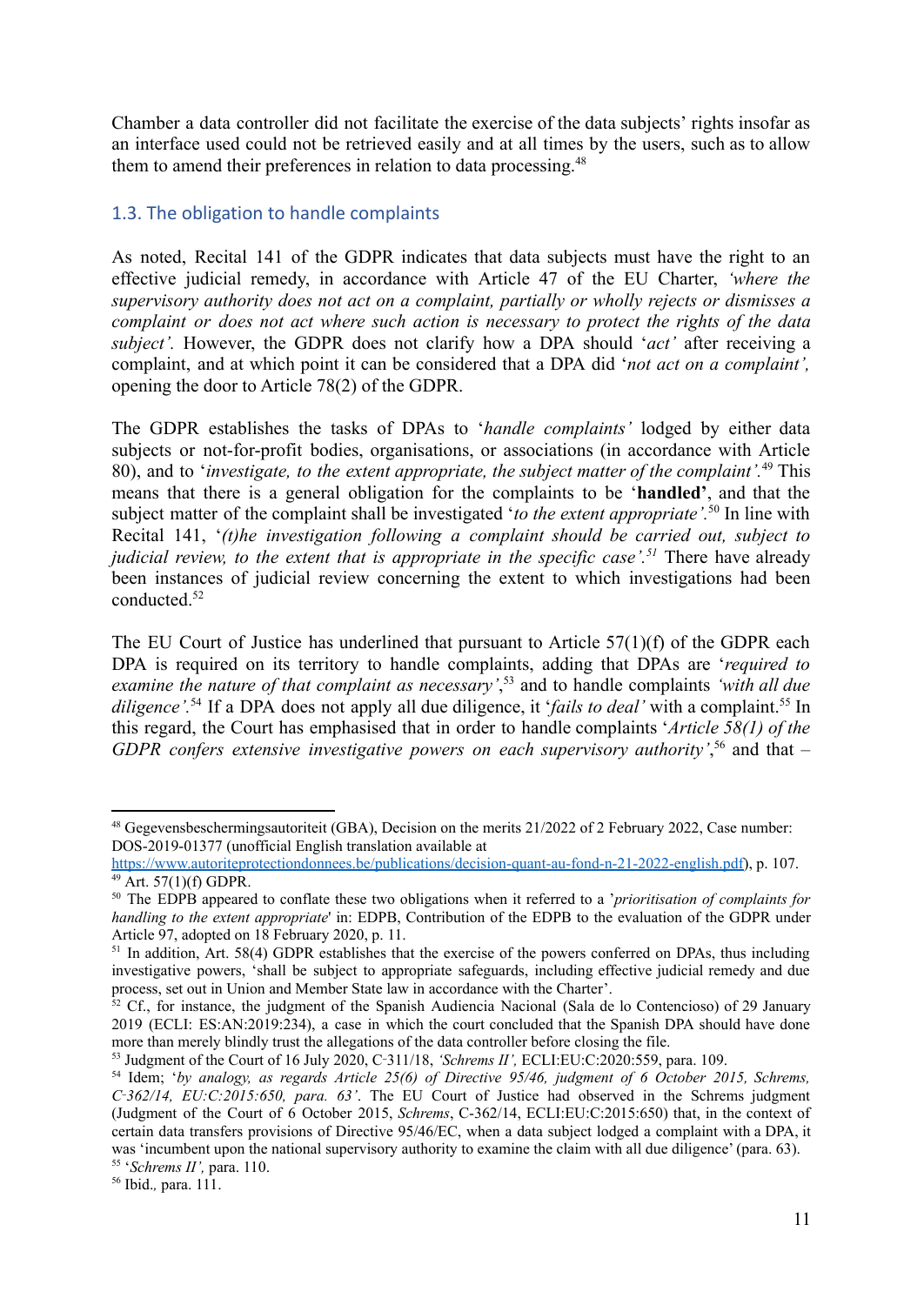when handling a complaint - the DPA is '*required to execute its responsibility for ensuring that the GDPR is fully enforced with all due diligence'.*<sup>57</sup>

Recital 129 of the GDPR offers general remarks about the tasks and powers of DPAs, mentioning some general principles, such as the fact that each DPA measure '*should be appropriate, necessary and proportionate in view of ensuring compliance with this Regulation, taking into account the circumstances of each individual case, respect the right of every person to be heard before any individual measure which would affect him or her adversely is taken and avoid superfluous costs and excessive inconveniences for the persons concerned'.*<sup>58</sup>

It is apparent that there is not full clarity as to what 'to handle a complaint' entails, and in which cases the dismissal of a complaint might constitute a form of handling, or rather lack of handling. Under Hungarian law, for instance, it is possible for the DPA to dismiss a complaint without examining it on its merits if the alleged infringement is of minor importance.<sup>59</sup> It would appear that in those cases the complaint has been examined to some extent (at least in order to determine its minor importance), but the decision is that it shall not be examined on its merits. Under Belgian law, a complaint might be deemed as deserving to move to the Litigation Chamber, only to be then filed without follow-up on the basis of a decision of the Litigation Chamber. <sup>60</sup> The Cyprus DPA may, according to national law, decide not to investigate a complaint, or discontinue an ongoing investigation, for reasons of public interest $61$ 

The EDPB *Internal Document 06/2020* describes the steps to be undertaken by DPAs for the handling of complaints, including, as a first step, an admissibility check. The GDPR does not explicitly detail **admissibility criteria**. <sup>62</sup> The EDPB document notes that it can occur that a DPA receives a complaint *'that has to be rejected on admissibility grounds'*, mainly because: a) the subject matter is clearly not related to data protection, and thus the DPA is not competent; b) the complaint is manifestly unfounded or excessive pursuant to Article 57(4) of

<sup>&</sup>lt;sup>57</sup> Ibid., para. 112. The judgment refers to a complaint about data transfers, but the described obligations of DPAs appear to apply generally to all complaints. The EDPB has in any case endorsed this reading: '*Even* though the judgment relates to complaints in the context of transfer of personal data to a third country, the EDPB infers that the duty to review complaints with due diligence extends to all complaints, regardless of their *subject matter'* (EDPB, *Internal Document 02/2021*, p. 10).

<sup>&</sup>lt;sup>58</sup> This might be contrasted with the explicit reference to national procedural law in another sentence of the same Recital: '*Investigatory powers as regards access to premises should be exercised in accordance with specific requirements in Member State procedural law, such as the requirement to obtain a prior judicial authorisation'*.

<sup>59</sup> Milieu, *Study on the national administrative rules impacting the cooperation duties for the national supervisory authorities: Questionnaire for the national supervisory authorities (Hungary),* EDPS/2019/02-07, February 2020, p. 3.

<sup>60</sup> Milieu, *Study on the national administrative rules impacting the cooperation duties for the national supervisory authorities: Questionnaire for the national supervisory authorities (Belgium),* EDPS/2019/02-07, February 2020, p. 7; it must be noted that the complaints 'filed without follow-up' are in any case classified as different from simply 'abandoned' cases (in French, 'abandonnés' v. 'classement sans suite'; in Dutch, 'afgesloten v. eigen sepot', Peter Van Rompuy, *Schriftelijke vraag nr. 7-287, aan de minister van Digitale Agenda, Telecommunicatie en Post, belast met Administratieve Vereenvoudiging, Bestrijding van de sociale fraude, Privacy en Noordzee*, Belgische Senaat, 17 januari 2020.

<sup>61</sup>Milieu, *Study on the national administrative rules impacting the cooperation duties for the national supervisory authorities: Questionnaire for the national supervisory authorities (Cyprus),* EDPS/2019/02-07, February 2020, p. 4.

 $62$  Some might be inferred from some GDPR provisions: for instance, it follows from the nature of most data subject rights that complaints about them will only be admissible if the data subject has first exercised them.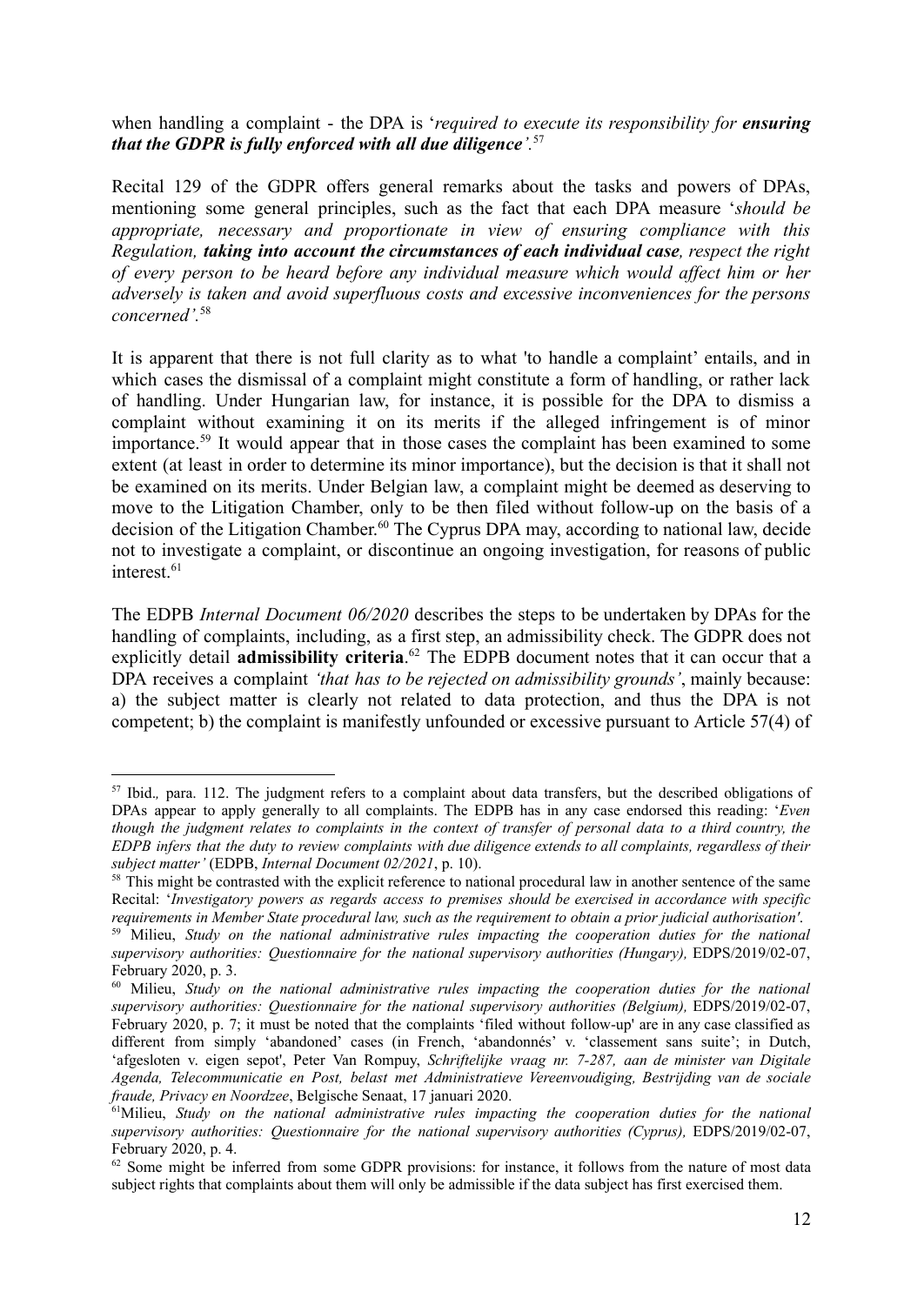the GDPR;<sup>63</sup> or c) the complaint does not fulfil '*the formal conditions laid down by the Member State of the* [DPA] *which received the complaint'*. 64

The EDPB has noted that, as regards the level of proof required to consider a complaint admissible, '*it is necessary and sufficient that the complainant provides a substantiated complaint',* meaning that *'the circumstances that allegedly constitute an infringement of the GDPR must be presented in a way that the supervisory authority will be able to investigate the case'.*<sup>65</sup> According to the EDPB, if '*the complainant presents circumstances that state a reason, why he or she considers that the processing of personal data relating to him or her infringes the Regulation, the complaint is substantiated'*, and DPAs should in any case '*take steps, if appropriate, to clarify the unsubstantiated issues before dismissing the complaint'.* 66

Regarding admissibility requirements applicable in the Member State of the DPA, the *EDPB Internal Document 06/2020* observes that such national-level formal conditions could result from a variety of sources, ranging from a *'constitutional obligation to contact any administration in one of the official languages'* to '*the internal rule of the supervisory authority based upon respective legal provisions (such as, in some Member States, the obligation for the complainant to supply a proof of identity)'*, and encompassing '*other applicable legal requirements e.g. administrative procedure requirements of the relevant Member State'*. 67

The document stresses that the applicable formal conditions to be taken into account for the admissibility of complaint are **those of the Member State where the complaint is lodged**. Thus, if the complaint is declared admissible and the 'one-stop-shop mechanism' applies, thus triggering the involvement of another DPA, such other DPA *'shall not re-examine the admissibility of the complaint'* based on formal aspects.<sup>68</sup>

The EDPB nonetheless suggests that when a complaint is to be rejected because it does not fulfil the necessary formal conditions, the rejecting DPA shall '*as a good practice and in alignment with its national law, first inform the complainant of the missing conditions in order to enable him or her to fulfil these conditions'.*<sup>69</sup> In any case, even if the complainant still does not provide all necessary elements for the complaint to be declared admissible, the DPA may inform other potentially concerned DPAs, something which '*may be particularly important when a complaint that is otherwise unsatisfactory for formal requirements reveals a serious infringement'.*<sup>70</sup>

<sup>63</sup> Art. 57(4) GDPR: '*Where requests are manifestly unfounded or excessive, in particular because of their repetitive character, the supervisory authority may charge a reasonable fee based on administrative costs, or* refuse to act on the request. The supervisory authority shall bear the burden of demonstrating the manifestly *unfounded or excessive character of the request'*. The internal document argues that a complaint '*is unfounded* when its subject matter falls within the scope of the GDPR but obviously does not justify an action from a *supervisory authority*'. There is no explanation as to which complaints falling within the scope of the GDPR are to be regarded as not justifying any action by the DPA.

<sup>64</sup> EDPB, *Internal Document 06/2020*, p. 6.

<sup>65</sup> EDPB, *Internal Document 02/2021*, p. 14.

<sup>&</sup>lt;sup>66</sup> Idem. This appears to be in tension with some statements such as the one from the Swedish DPA, according to which lodged complaints that are not *'completely filled out will be handled as tips'*, as stated here: [https://www.imy.se/en/individuals/forms-and-e-services/file-a-gdpr-complaint/.](https://www.imy.se/en/individuals/forms-and-e-services/file-a-gdpr-complaint/)

 $67$  Idem.

 $69$  Idem<sup>3</sup> <sup>68</sup> Ibid., p. 7.

<sup>70</sup> Idem.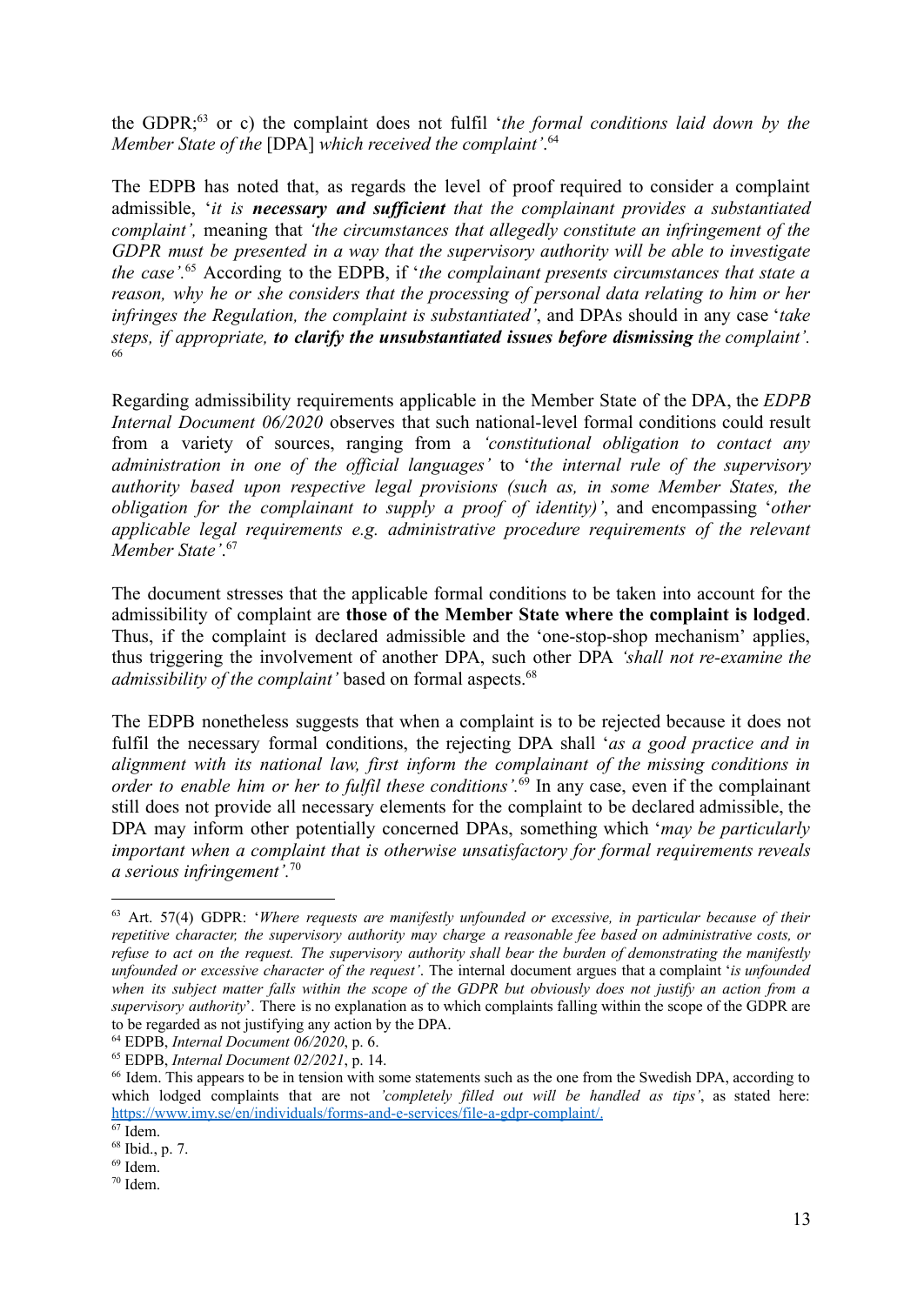It must be noted that some Member States have expanded the possibilities for DPAs to reject complaints on grounds not foreseen under the GDPR. The Hellenic DPA, for example, may, according to national law, not only reject complaints which are manifestly unfounded, but also those that are manifestly vague, and those that 'shall be misused'.<sup>71</sup> Italian law foresees the restriction of the right of the data subject to lodge a complaint under Article 77 of the GDPR in a variety of cases, such as if the exercise of the rights may prove factually, effectively detrimental to the interests safeguarded by anti-money laundering provisions, or to the interests safeguarded by the provisions aimed to support victims of extortion.<sup>72</sup>

Some requirements and practices remain elusive. The EDPB compiled statements of DPAs on whether they would be able to accept a complaint for which the authority has exclusive competence in a language other than the national (official) one(s), but the version of the document made available to non-EDPB members after an access to documents request is significantly redacted.<sup>73</sup>



<span id="page-13-0"></span>*Figure 1 – First page of EDPB document ''*Handling Cross-Border Complaints Against Public Bodies or Authorities (*without date*)

The visible answers reflect a significant level of unpredictability and heterogenous approaches.<sup>74</sup> The Danish DPA indicated it could accept complaints '*written in English (or in*

<sup>&</sup>lt;sup>71</sup> See Art. 13(2) of Law No. 4624.

<sup>72</sup> Art. 2-undecies (Limitazioni ai diritti dell'interessato), Capo III, Codice in materia di protezione dei dati personali.

<sup>73</sup> EDPB, *Handling cross border complaints against public bodies or authorities,* document without date, probably dated 2021 (a request for mandate is mentioned in the Agenda of the 43rd EDPB meeting of 15 December 2020), Document 89 of request for access to documents 2022-19, submitted by *noyb* to the EDPB (documents obtained in April 2022). This document might be connected to a document referred to as EDPB Internal Document 05/2021 complaints against public bodies in the request for access to EDPB documents 2022/31 (cf. [https://www.asktheeu.org/en/request/list\\_of\\_internal\\_documents#incoming-37148](https://www.asktheeu.org/en/request/list_of_internal_documents#incoming-37148)).

<sup>&</sup>lt;sup>74</sup> A certain lack of predictability in some Member States has also been highlighted by the doctrine. It has been argued, for instance, that although a provision exists in Romanian law allowing for the submission of complaints in Romanian or English, considering that the Romanian Constitution provides that only Romanian is the official language in Romania, and noting the lack of specific rules on the language of the answers to be provided to complaints, it can be expected that complaints submitted in English with the Romanian DPA shall be responded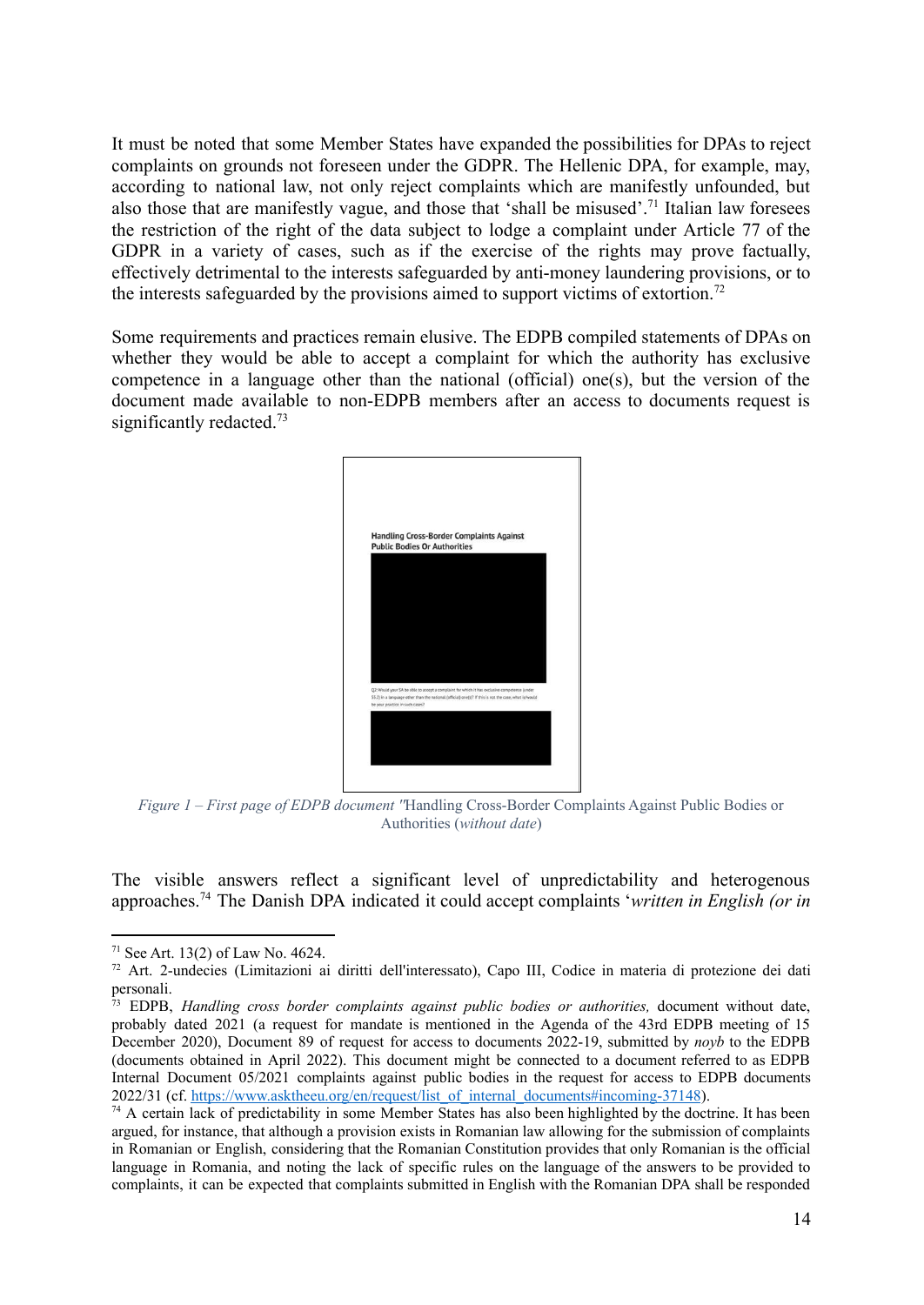*Danish and depending on the circumstances in Swedish or Norwegian)'*. <sup>75</sup> The Slovenian DPA asserted that it would be able to accept complaints '*in another language that we understand (aside from Slovenian this is English, Croatian, perhaps some other languages depending on the staff's internal knowledge of a specific language)'*. <sup>76</sup> The Norwegian DPA ventured it could not be excluded that it would also accept complaints in languages other than the national official languages, English, Danish and Swedish.<sup>77</sup> The Slovak DPA stated it can only accept complaints lodged in Slovak language, and complaints in other languages shall be dismissed;<sup>78</sup> the Polish DPA also replied that it will not consider complaints not in Polish and lacking a Polish translation.<sup>79</sup> An authority identified as '*the FL DPA'* argued that the right to lodge a complaint with a DPA as enshrined in Article 77 of the GDPR '*cannot be made factually void in requiring a data subject to file a complaint in a specific language'*. 80

The **existence of different administrative rules** that may impact the modalities of complaint handling also needs to be taken into account. The EDPB has emphasised that any '*differences in national procedural law can never lead to situations in which the principles of equivalence and effectiveness are undermined'*. <sup>81</sup> The European Free Trade Association (EFTA) Court also pointed out, in a 2020 judgment about the Article 77 of the GDPR, that national rules '*must not render practically impossible or excessively difficult the exercise of rights conferred by EEA law'.*<sup>82</sup>

In its *Guidelines 02/2022 on the application of Article 60 GDPR* the EDPB stressed that '*an interpretation of a given provision must not undermine the effectiveness of EU law and its principle of primacy in an area that has been regulated by the EU'*, in reference to the EU principle of procedural autonomy and its limits.<sup>83</sup> In this sense, it recalled that **the general principle of national procedural autonomy is limited by the EU principles of equivalence and effectiveness**. <sup>84</sup> Moreover, it explicitly pointed out that '*national regulations that contradict EU law must in principle remain unapplied',*<sup>85</sup> and recalled that '*the effects of national procedural regulations must not lead to limiting or hampering the cooperation under the GDPR'*. <sup>86</sup> This means, notably, that if national laws would undermine the effectiveness of the GDPR, they would need to be disapplied in this context. $87$ 

- <sup>79</sup> Ibid., p. 22.
- <sup>80</sup> Ibid., p. 25.

in Romanian (Marius Petroiu (2018), 'Romania: overview of the GDPR implementation', *European Data Protection Law Review* (EDPL), 4(3), p. 368.

<sup>75</sup> Ibid., p. 5.

<sup>76</sup> Ibid., p. 10.

<sup>77</sup> Ibid., p. 14.

<sup>78</sup> Ibid., p. 6.

<sup>81</sup> EDPB, *Internal Document 02/2021*, p. 12.

<sup>&</sup>lt;sup>82</sup> Judgment of the EFTA Court of 10 December 2020, Adpublisher AG and J, and Adpublisher AG and K, Joined Cases E-11/19 and E-12/19, para. 45.

<sup>83</sup> EDPB, *Guidelines 02/2022 on the application of Article 60 GDPR, Version 1.0,* adopted on 14 March 2022, p. 2.

<sup>84</sup> As expressed by the EDPB, '*These principles stipulate that the applicable national rules must not treat an EU determined matter more unfavorably than purely national ones (equivalence*)' and that 't*he application of* national provisions must not significantly complicate or make it practically impossible to realise the purpose of *the European legal standards (ef ectiveness)*' (EDPB, *Guidelines 02/2022*, p. 11).

<sup>85</sup> Idem.

<sup>86</sup> Ibid., p. 2.

<sup>87</sup> As an example of DPA decision to not apply some national provisions, see: Comissão Nacional de Proteção de Dados (CNPD), *Deliberação 2019/494*, 3 September 2019.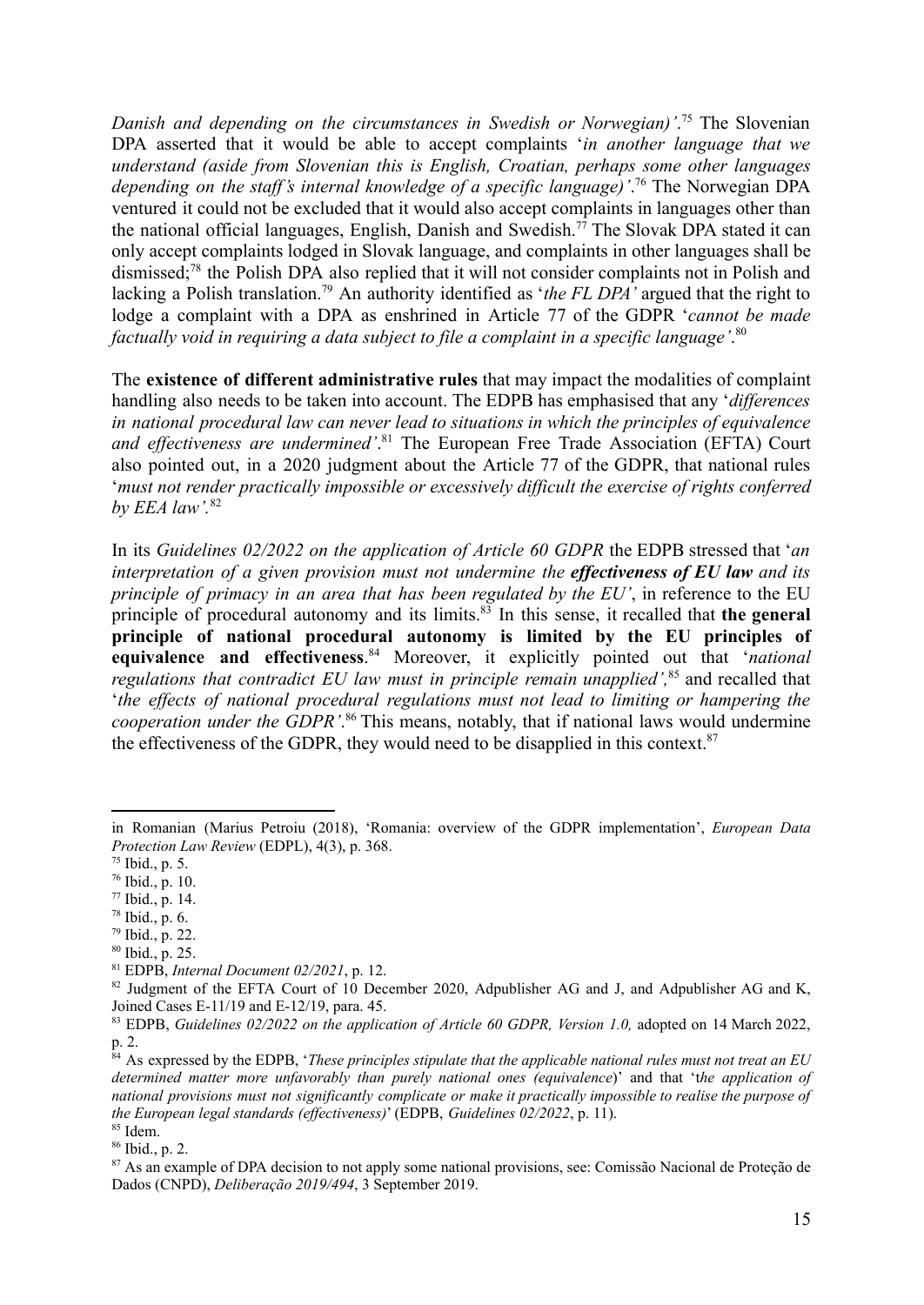In addition, the EDPB '*highlighted that terms of EU law not making express reference to member state law must normally be given an autonomous and uniform interpretation'*. It made this statement specifically in the context of a discussion of the situations that constitute a dismissal/rejection of a complaint, and the situations in which the lead supervisory authority '*acts on the complaint'* in relation to the controller. <sup>88</sup> **This means, concretely, that the meaning of 'to dismiss', 'to reject' or 'to act on' a complaint is not determined by national laws and practices, but by EU law.**

The EDPB compiled in a document DPAs' answers to the questions on their understanding of whether they have an obligation to investigate complaints.<sup>89</sup> The answers of some DPAs appear as partially redacted in the version of the document made available to non-EDPB members after an access to documents request (France,<sup>90</sup> Bulgaria,<sup>91</sup> Ireland);<sup>92</sup> the answer of the Dutch DPA is completely masked. $93$ 

#### <span id="page-15-0"></span>1.4. Effective judicial remedy following the lodging of a complaint

Pursuant to Article 57(1)(f) of the GDPR*,* DPAs are obliged to '*inform the complainant of the progress and the outcome of the investigation*<sup>94</sup> *within a reasonable period, in particular if further investigation or coordination with another supervisory authority is necessary'.* Recital 141 includes very similar, but not identical wording. It states that *'*[t]*he supervisory authority should inform the data subject of the progress and the outcome of the complaint*<sup>95</sup> *within a reasonable period. If the case requires further investigation or coordination with another supervisory authority, intermediate information should be given to the data subject'.*

Not all complaints lodged with a DPA will necessarily trigger a comprehensive, detailed investigation.<sup>96</sup> The EDPB has indicated that when a DPA '*decides not to investigate a complaint further, the complainant must be informed hereof and be provided with the rationale for concluding the investigation'.*<sup>97</sup> According to the Board, the outcome of a complaint *'could e.g. be an establishment of an infringement, that the parties to the complaint through the intervention of the* [DPA] *have settled the case amicably or, that the SA has sent a letter to the controller reminding it of its duties'.*<sup>98</sup>

The obligation imposed on DPAs to inform data subjects about the outcome of a complaint is also indirectly enshrined in Article 78(2) of the GDPR, which gives data subjects the right to

<sup>88</sup> Ibid., p. 3.

<sup>&</sup>lt;sup>89</sup> Document 95 of request for access to documents 2022-19, submitted by *noyb* to the EDPB (documents obtained in April 2022).

 $90$  Ibid., p. 1.

 $91$  Ibid., p. 2.

<sup>92</sup> Ibid., p. 3.

<sup>93</sup> Ibid., p. 4.

<sup>&</sup>lt;sup>94</sup> Underlined by the authors.

<sup>&</sup>lt;sup>95</sup> Underlined by the authors.

<sup>96</sup> The EDPB has noted in this regard that it falls within the discretion of the DPA '*to assess and decide with all due diligence the extent to which specific investigative and corrective measures are appropriate, necessary and proportionate'* (EDPB, *Internal Document 02/2021*, p. 15).

<sup>97</sup> Idem. The EDPB also notes that the relevant *'reasoning may – depending on the type and complexity of the case – be kept rather short'* (ibid., p. 16).

<sup>&</sup>lt;sup>98</sup> Ibid., p. 15. There is a preliminary reference pending before the EU Court of Justice about whether where a DPA finds that data processing has infringed a data subject's rights, the DPA must always take action exercising its corrective powers (however insignificant the infringement): request for a preliminary ruling from the Verwaltungsgericht Wiesbaden (Germany) lodged on 14 December 2021 – *TR v Land Hessen*, Case C-768/21.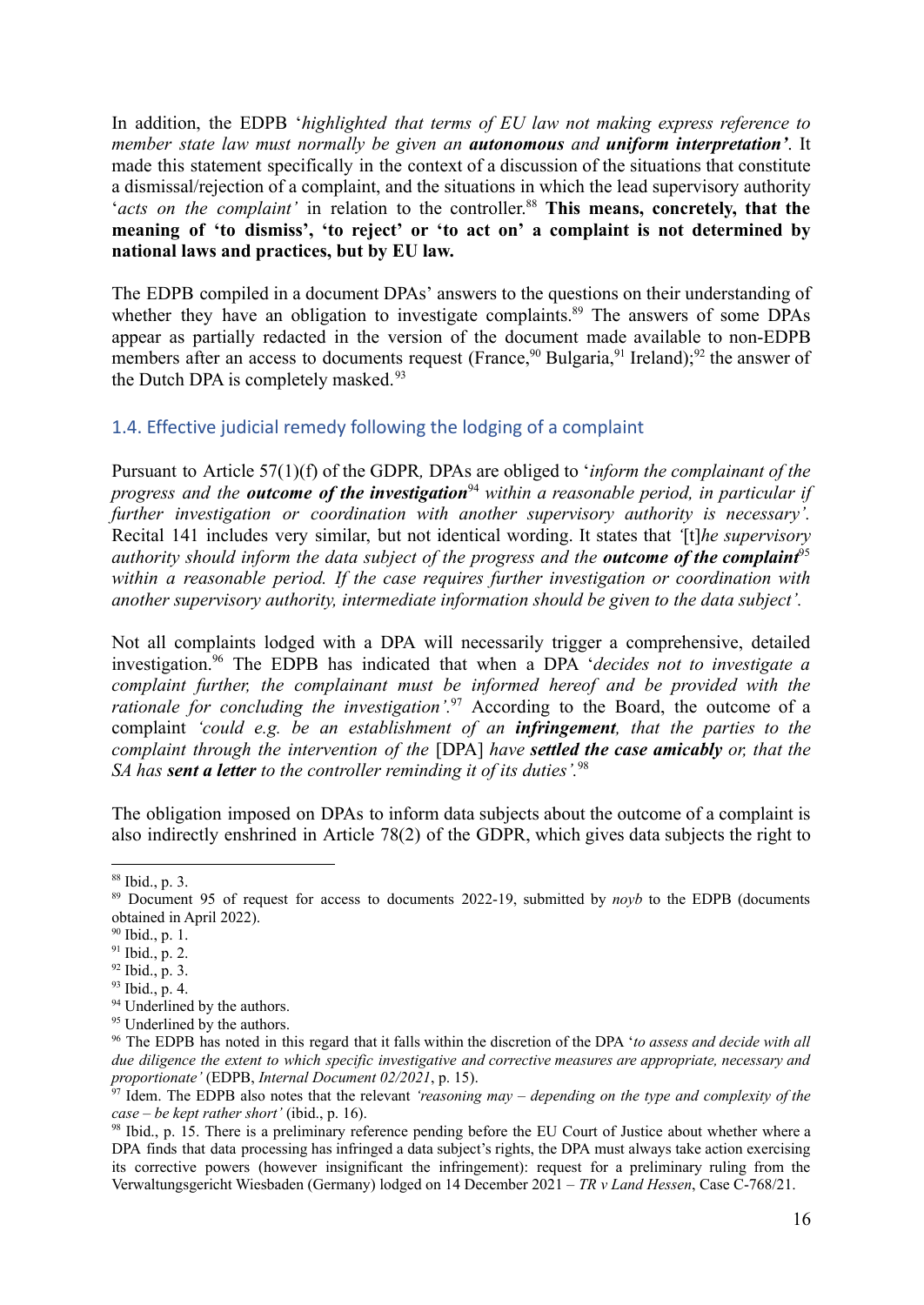take the DPA to court if it fails to inform them about the outcome of a lodged complaint within three months.<sup>99</sup> Once informed about the outcome of the complaint they lodged with the DPA, data subjects will be in a position to consider whether they wish to exercise their right to an effective judicial remedy against the DPA's decision – to the extent that this is covered by Article 78(1) of the GDPR, which grants natural persons the right to an effective judicial remedy against a DPA's legally binding decisions '*concerning them'*.

The data subjects' right to an effective judicial remedy against DPAs under Article 78 of the GDPR encompasses what can be envisioned as two basic scenarios, described by the EDPB as, on the one hand, a right to the right to an effective judicial remedy against a legally binding decision of a DPA, and, on the other, *'against an 'inactive' supervisory authority'*. 100

The first scenario, concerning a DPA that takes a decision that is contested, is further elaborated in Recital 143: each person should have an effective judicial remedy before the competent national court against a decision of a DPA '*which produces legal effects concerning that person'*, adding that such a decision *'concerns in particular the exercise of investigative, corrective and authorisation powers by the supervisory authority or the dismissal or rejection of complaints'*. 101 In view of the EDPB, this Recital illustrates that the dismissal or rejection of a complaint must be regarded as '*a legally binding decision affecting the complainant'* in the sense of Article 78 of the GDPR.<sup>102</sup>

The second scenario concerns a DPA that does not handle a complaint and/or does not adequately inform the data subject, and is thus completely 'inactive' or at least not active enough in keeping the complainant duly informed for the purposes of Article 78.

Sometimes the line between the first and the second scenario is not manifestly evident. Under Dutch law, for instance, some DPA decisions not to handle a complaint are to be regarded as decisions by the DPA that can be appealed.<sup>103</sup> The legal qualification of the closure of a complaint is in any case under Dutch law dependent on whether it constitutes a request for the use of corrective powers: if not, the closure cannot be appealed, if yes, it is regarded as a rejection of the request, which is a decision that can be appealed.<sup>104</sup>

In relation to legally binding decisions adopted by DPAs, Recital 129 notes that '*(e)ach legally binding measure of the supervisory authority should be in writing, be clear and unambiguous, indicate the supervisory authority which has issued the measure, the date of issue of the measure, bear the signature of the head, or a member of the supervisory authority authorised by him or her, give the reasons for the measure, and refer to the right of an effective remedy. This should not preclude additional requirements pursuant to Member State procedural law'.* The main reason justifying all these requirements is echoed in the final sentence of Recital 129, hinting at Article 78 of the GDPR: '*The adoption of a legally*

<sup>&</sup>lt;sup>99</sup> The provision also refers to the need to inform the complainant three months after the lodging of the complaint, which, however, according to the EDPB, does not mean that the DPA must nor to inform the complainant repeatedly every three months (ibid., p. 12).

<sup>100</sup> EDPB, *Internal Document 02/2021*, p. 7.

<sup>&</sup>lt;sup>101</sup> In some Member States, the possibility to access administrative remedies is also available, for instance by appealing to a higher level of decision-making within the DPA (cf. Spain).

<sup>102</sup> EDPB, *Internal Document 02/2021*, p. 12.

<sup>103</sup> Milieu, *Study on the national administrative rules impacting the cooperation duties for the national supervisory authorities: Questionnaire for the national supervisory authorities (Netherlands),* EDPS/2019/02-07, February 2020, p. 5.

 $104$  Ibid., p. 6.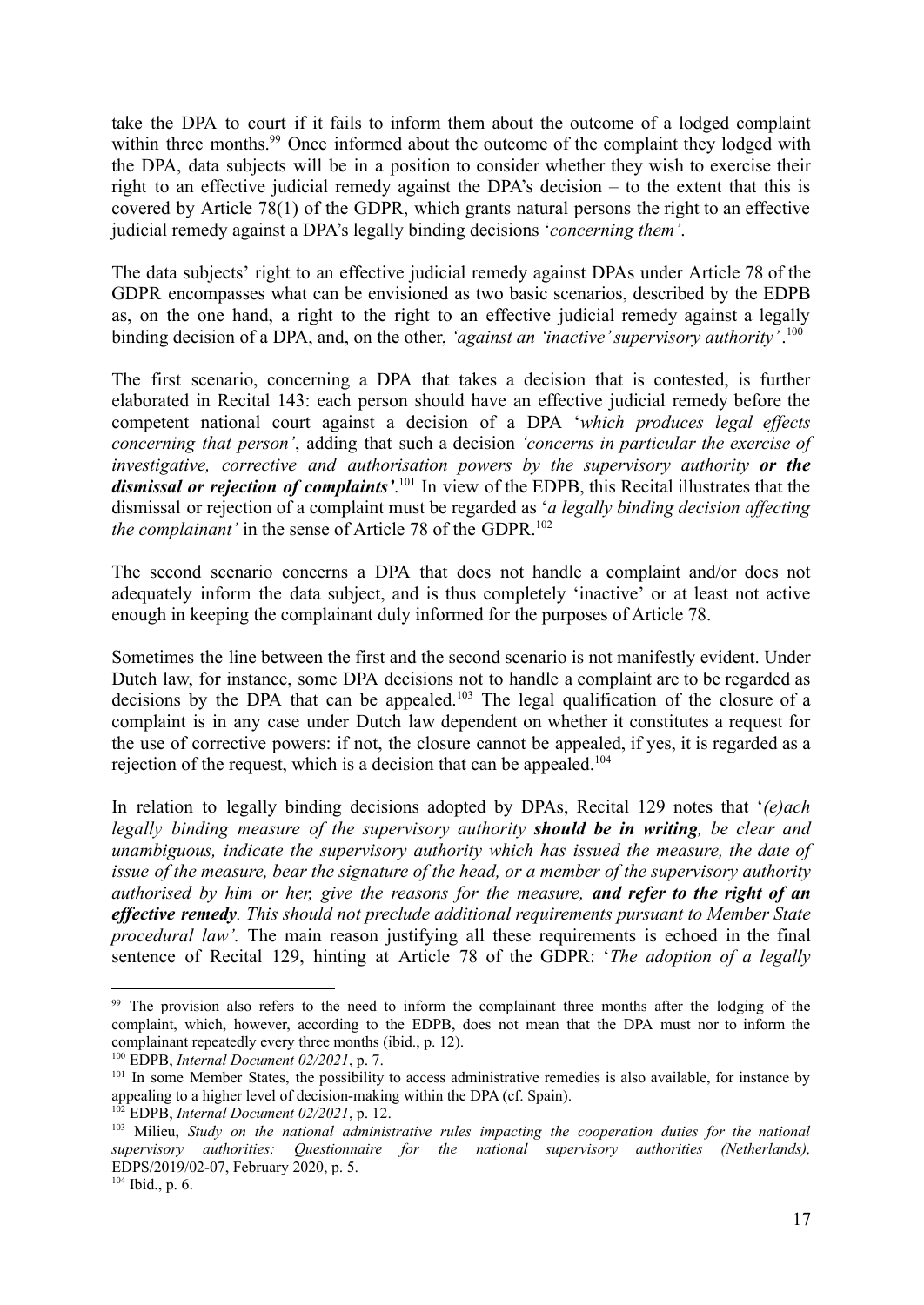*binding decision implies that it may give rise to judicial review in the Member State of the supervisory authority that adopted the decision'.*<sup>105</sup>

According to the information collected by the European Commission from Member States representatives, the majority of Member States comply with their obligations under Article 78 of the GDPR, but not all. Concretely, Finland and Sweden would not make available a judicial remedy, but only other types of legal remedies (via the Chancellor of Justice and the Parliamentary Ombudsman).<sup>106</sup> In April 2022 the European Commission launched formal infringement procedures against both (Finland<sup>107</sup> and Sweden)<sup>108</sup> for failure 'to fulfil their *obligations as regards the right to effective judicial remedy for data subjects in certain cases'*. 109

It is important to note that Article 78(2) of the GDPR does not prescribe an exact timeframe to complete the handling of complaints, although some national laws do have their own time requirements. These might derive from national data protection laws, or internal procedures, or general administrative law, and range in general terms from between one month and one year.<sup>110</sup> Some Member States provide for a suspension of the applicable time requirements when the one-stop-shop applies. $111$ 

Illustrating the diversity of rules in this regard, in Spain there is a six month deadline to react to some complaints, and in case of lack of decision before the expiry of this period the claimant may consider that the complaint has been resolved favourably by the DPA.<sup>112</sup> In Luxembourg, if an administrative body has not adopted a decision within three months of the

<sup>&</sup>lt;sup>105</sup> The European Commission's Expert group on the Regulation (EU) 2016/679 and Directive (EU) 2016/680 discussed national interpretations of the notion of 'legally binding decision' under Art. 78 GDPR during its meeting of May 2021 (European Commission's Expert group on the Regulation (EU) 2016/679 and Directive (EU) 2016/680, *Questions for the GDPR/LED Member States Expert Group*, May 2021, p. 3).

<sup>106</sup> European Commission, *Implementation and transposition of Articles 85 and 78 GDPR and Article 53 LED: Overview of discussions with the members of the GDPR/LED expert group*, November 2021, p. 5.

<sup>&</sup>lt;sup>107</sup> Infringement procedure INFR(2022)4010.

<sup>&</sup>lt;sup>108</sup> Infringement procedure INFR(2022)2022.

<sup>109</sup> European Commission, *April infringements package: key decisions*, 6 April 2022.

<sup>110</sup> EDPB, *Overview on resources made available by Member States to the Data Protection Authorities and on enforcement actions by the Data Protection Authorities*, op. cit., p. 22.

<sup>111</sup> See for instance, regarding Austria: Milieu, *Study on the national administrative rules impacting the cooperation duties for the national supervisory authorities: Questionnaire for the national supervisory authorities (Austria)*, EDPS/2019/02-07, February 2020, p. 3; Milieu, Study on the national administrative rules impacting the cooperation duties for the national supervisory authorities: Questionnaire for the national supervisory authorities (Netherlands), EDPS/2019/02-07, February 2020, p. 3, and Milieu, *Study on the national administrative rules impacting the cooperation duties for the national supervisory authorities: Questionnaire for the national supervisory authorities (Lithuania),* EDPS/2019/02-07, February 2020, p. 3, and presenting them as mutually alternative means of redress: the Codice in materia di protezione dei dati personali.

<sup>112</sup> EDPB, *Overview on resources made available by Member States to the Data Protection Authorities and on enforcement actions by the Data Protection Authorities*, op. cit., p. 22. This concerns specifically complaints related to the exercise of data subject rights, and if the authority does not decide and notify the decision to the data subject after six months (cf. also: Alonso Ramón-Díaz (2022), 'La inadmisión a trámite de las reclamaciones presentadas ante la Agencia Española de Protección de Datos', Diario La Ley, No 9985, Sección Tribuna, 10 de enero de 2022, Wolters Kluwer).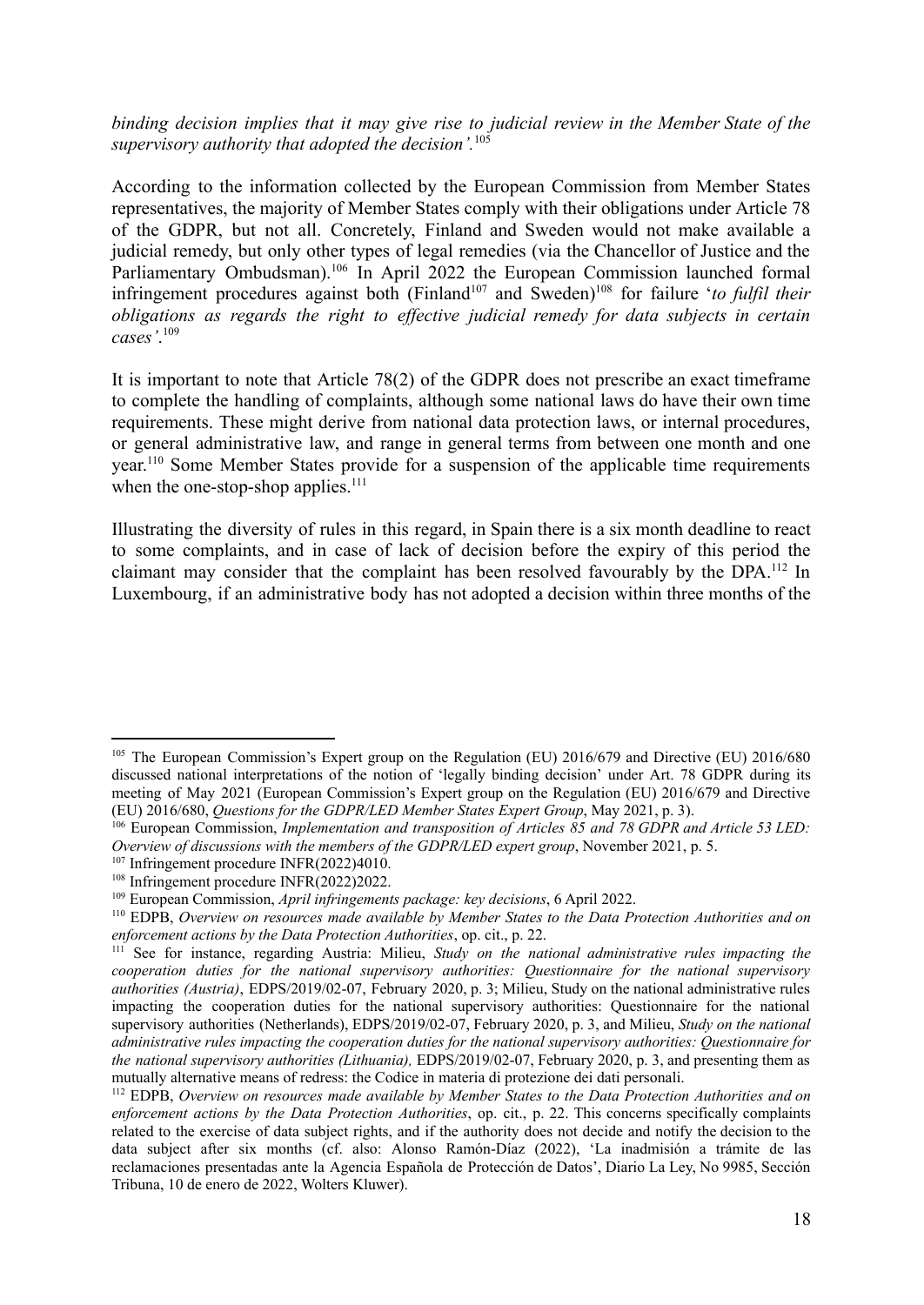introduction of a request, an implicit negative decision can be presumed.<sup>113</sup> France follows a similar approach.<sup>114</sup>

#### <span id="page-18-0"></span>1.5. Decisions about complaints in the 'one-stop-shop'

The 'one-stop-shop mechanism' is a specific type of DPA cooperation procedure which needs to be followed in certain cases, and is mainly regulated by Article 60 of the GDPR. The EU Court of Justice noted in *Facebook Ireland Ltd* that '*the use of the 'one-stop shop' mechanism cannot under any circumstances have the consequence that a national supervisory authority, in particular the lead supervisory authority, does not assume the responsibility incumbent on it under Regulation 2016/679 to contribute to providing effective protection of natural persons from infringements of their fundamental rights* (…), *as otherwise that consequence might encourage the practice of forum shopping*'.<sup>115</sup>

Whereas DPAs are generally competent for the performance of the tasks assigned to them on the territory of their own Member State,<sup>116</sup> if the personal data processing at stake constitutes '*cross-border processing'*<sup>117</sup> the procedure established in Article 60 of the GDPR will apply, and the DPA '*of the main establishment*<sup>118</sup> *or of the single establishment of the controller or* processor' shall be competent to act as 'lead supervisory authority' in such procedure,<sup>119</sup> in principle.<sup>120</sup> This lead DPA will have to cooperate with all the other DPAs qualifying as concerned DPAs in order to take a decision, which will always include the DPA with which the complaint was lodged, if a complaint was lodged.

The one-stop-shop does not exclusively apply to cases initiated by the lodging of complaints, even if that is how most cases are launched in practice.<sup>121</sup> Most typically, a complaint is lodged with a DPA (sometimes called the 'receiving DPA', 'originating DPA', or with similar expressions, but lacking an official name) which will be different from the lead DPA, in procedures in which there may or may not also be other concerned DPAs.

By derogation to the general one-stop-shop procedure, if the concrete subject matter of a complaint concerns only processing activities of the controller or processor in the Member

<sup>113</sup> Milieu, *Study on the national administrative rules impacting the cooperation duties for the national supervisory authorities: Questionnaire for the national supervisory authorities (Luxembourg),* EDPS/2019/02-07, February 2020, p. 3.

<sup>114</sup> Décret n° 2019-536 du 29 mai 2019 pris pour l'application de la loi n° 78-17 du 6 janvier 1978 relative à l'informatique, aux fichiers et aux libertés, Art. 10.

<sup>115</sup> Judgment of the Court of 15 June 2021, *Facebook Ireland Ltd, Facebook Inc., Facebook Belgium BVBA, v Gegevensbeschermingsautoriteit*, Case C‑645/19, ECLI:EU:C:2021:483, para. 68.

<sup>116</sup> Art. 55(1) GDPR.

<sup>117</sup> As defined in Art. 4(23) GDPR: '*cross-border processing' means either: (a) processing of personal data* which takes place in the context of the activities of establishments in more than one Member State of a controller or processor in the Union where the controller or processor is established in more than one Member State; or (b) processing of personal data which takes place in the context of the activities of a single establishment of a controller or processor in the Union but which substantially affects or is likely to substantially affect data *subjects in more than one Member State.'*

<sup>118</sup> Cf. Art. 4(16) GDPR.

<sup>119</sup> Art. 56(1) GDPR.

<sup>&</sup>lt;sup>120</sup> Unless 'the subject matter relates only to an establishment in its Member State or substantially affects data *subjects only in its Member State'*, in which case the derogation of Art. 56(2) GDPR applies.

<sup>121</sup> In this sense: EDPB*, First overview on the implementation of the GDPR and the roles and means of the national supervisory authorities*, 2019. EDPB, *Annual report 2018: Cooperation and transparency*, 2019, p. 17; EDPB, *Annual report 2020: Ensuring data protection rights in a changing world*, 2021, p. 55.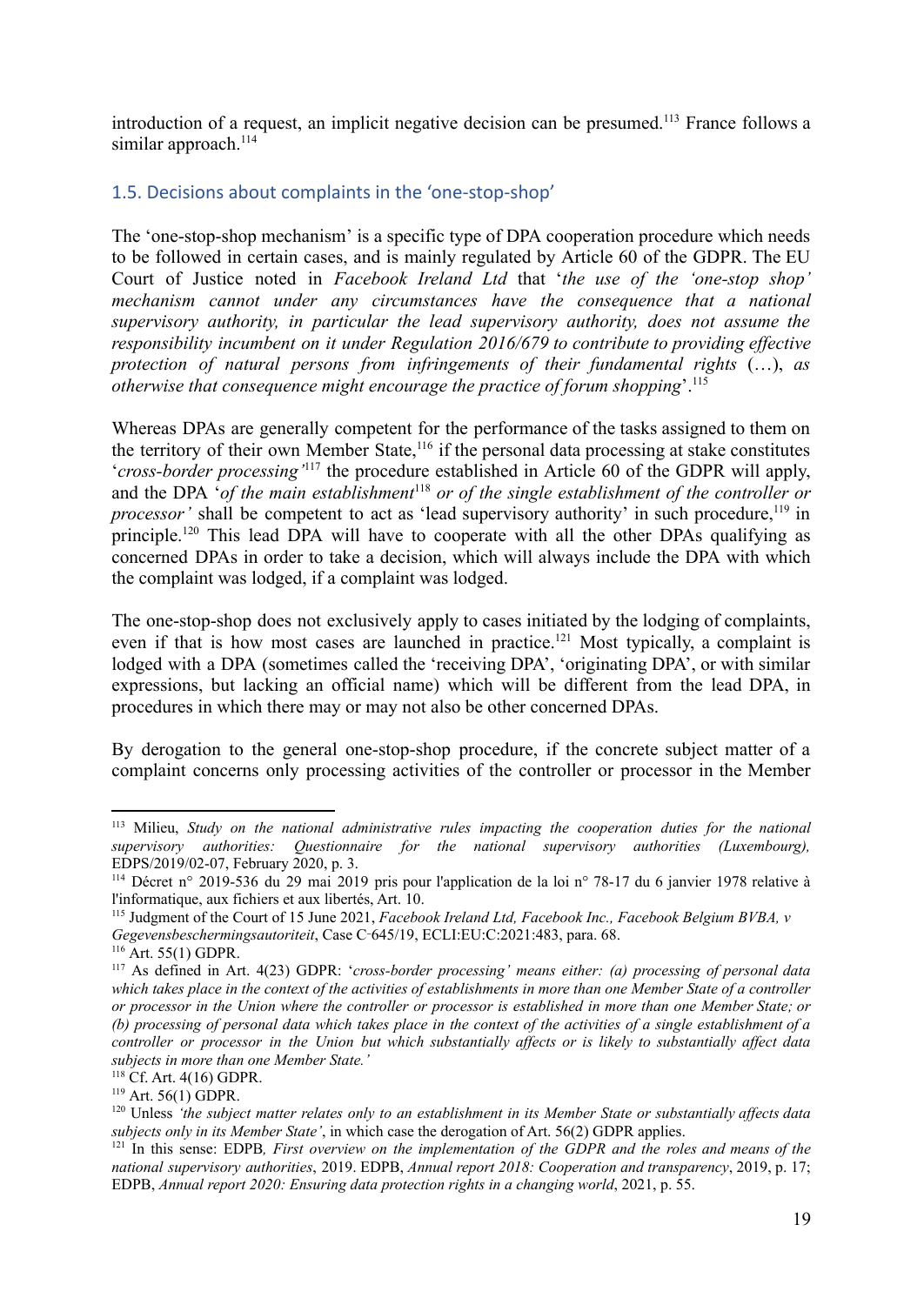State where the complaint was lodged, and if the matter does not substantially affect or is not likely to substantially affect data subjects in other Member States, the DPA with which the complaint was lodged shall be competent to handle the complaint. This derogation might be described as referring to '**local cases'**, or rather as one-stop-shop scenarios with a marked local dimension. Recital 131 further elaborates on these cases, stating that, in these cases, the DPA that originally received the complaint '*should seek an amicable settlement with the controller and, if this proves unsuccessful, exercise its full range of powers'.*

This mention of a possible 'amicable settlement' in Recital 131 is of particular interest, as there appear to be different readings regarding its significance. On the one hand, it is possible to read this reference as an acknowledgement or endorsement by the legislator of the general opportunity for DPAs to seek 'amicable settlements' (a notion which is nevertheless not defined). On the other hand, it is also possible to avoid such generalisation, emphasising that the reference appears in the GDPR only in a specific Recital, and only in reference to exceptional (local) derogations to the one-stop-shop procedure.

The EDPB *Internal Document 06/2020* examined **the notion of 'amicable settlement'**. It observed that this term is mentioned in Recital 131, and put forward that '*we could consider that the "amicable settlement" means the use of some'* of the DPA powers '*which do not imply the use of corrective powers*<sup>'.122</sup> Such use of some (non-corrective) powers would occur, for example, when '*a controller or processor accepts to provide any information requested by a supervisory authority to resolve a complaint'*, or when a '*controller abides by the request of the data subject after the supervisory authority asks it to do so'*. <sup>123</sup> On the contrary, in line with this internal EDPB document, there would be no 'amicable settlement' when the controller or processor refuse to do what they have been requested to do, or when the DPA exercises powers such as '*carrying out investigations in the form of data protection audits, obtaining access to all personal data, or obtaining access to any premises of the controller and the processing'.* <sup>124</sup>

When the general one-stop-shop procedure applies, Article 60(7) of the GDPR establishes that the lead DPA '*shall adopt* (…) *the decision…'*. This **decision** mentioned here is the decision concerning the outcome of the one-stop-shop procedure. It must be recalled that in the context of other provisions about complaints there is no explicit reference to the obligation of DPAs to specifically adopt a decision following a lodged complaint – as shown above, as a general task DPAs must handle complaints and investigate the subject matter at stake as necessary, and they also obliged to inform the data subject about the *outcome of the complaint*.

In any case, when the one-stop-shop applies, the lead DPA shall in principle, and pursuant to Article 60(7) of the GDPR, not only **adopt a decision** but also notify such adopted decision '*to the main establishment or single establishment of the controller or processor, as the case may be and inform the other supervisory authorities concerned and the Board of the decision in question, including a summary of the relevant facts and grounds'.*<sup>125</sup>

By derogation to this general rule, Article 60(8) of the GDPR foresees that if with the decision adopted by the lead DPA '*a complaint is dismissed or rejected, the supervisory*

<sup>122</sup> Ibid., p. 5.

 $123$  Idem.

<sup>124</sup> Ibid., p. 6.

 $125$  Art.  $60(7)$  GDPR.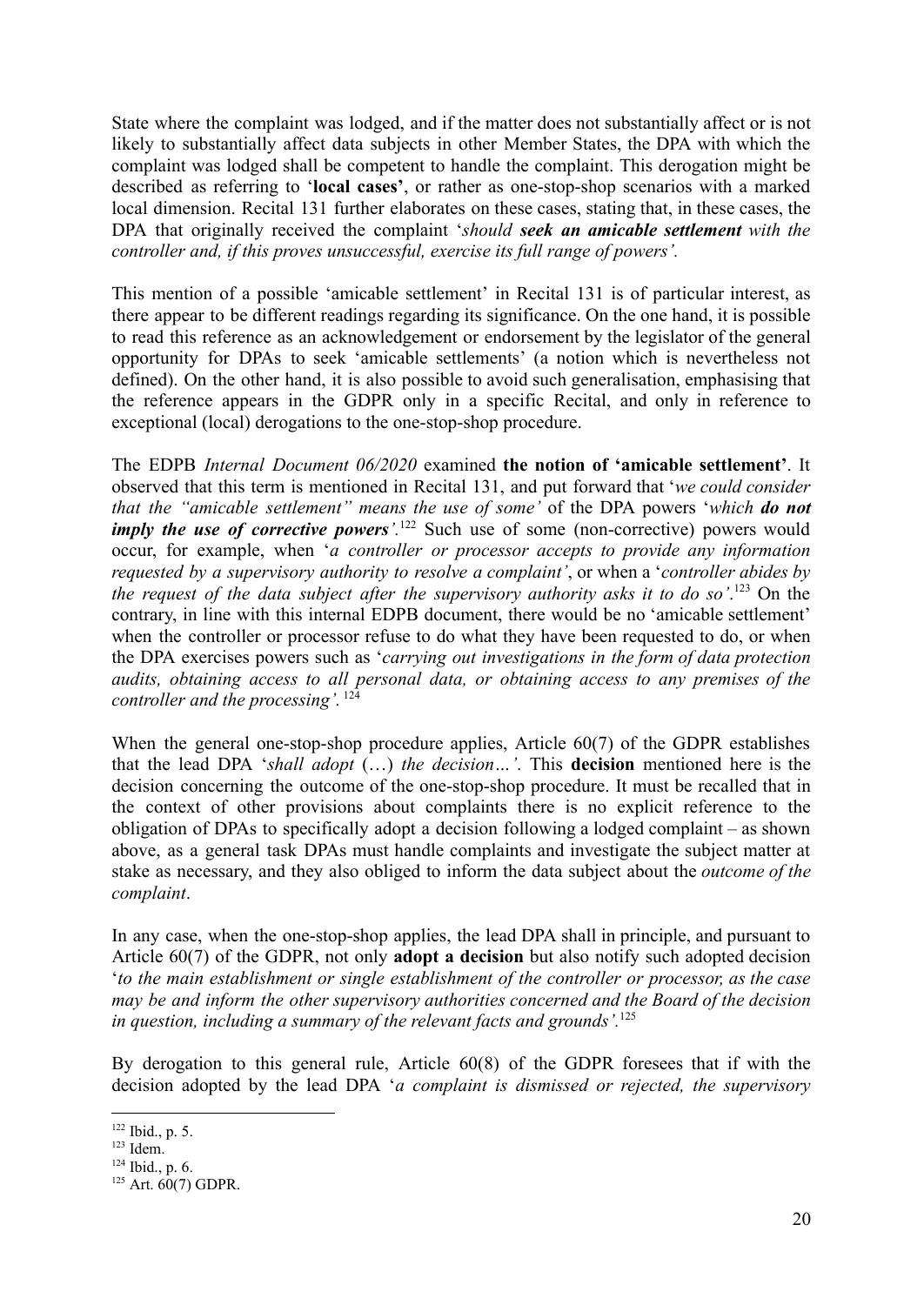*authority with which the complaint was lodged shall adopt the decision and notify it to the complainant and shall inform the controller thereof'.*<sup>126</sup> Exceptionally, then, if the final decision of the one-stop-shop procedure is going to be **to dismiss or reject a complaint**, it is not the lead DPA but the originating DPA (supposing they are not the same) that will adopt such a decision.

If the final decision concluding the one-stop-shop procedure is to dismiss or reject parts of a complaint, while acting on other parts on the complaint, Article 60(9) of the GDPR establishes that '*a separate decision shall be adopted for each of those parts of the matter',* and that the DPA with which was lodged the complaint will in any case '*adopt the decision for the part concerning dismissal or rejection of that complaint, and shall notify it to that complainant and shall inform the controller or processor thereof'.*<sup>127</sup>

The objective of these detailed rules is to make sure that any decision constituting the dismissal or rejection of a complaint is adopted by the DPA with which the data subject originally lodged the complaint. This is important because, in line with Article 78(3) of the GDPR, '*(p)roceedings against a supervisory authority shall be brought before the courts of the Member State where the supervisory authority is established'.<sup>128</sup>* If the data subject lodged a complaint with a DPA but then a decision dismissing or rejecting such complaint would be adopted by another DPA, the data subject would be obliged to bring proceedings against such decision in the Member State not of the DPA originally chosen by them, but another one.

The references in Article 60 of the GDPR to the 'dismissal' and 'rejection' of complaints have generated much uncertainty, as the GDPR does not define these notions, and Member States have a variety of procedures that might be perceived as somehow connected, but are not necessarily equivalent. These national procedures are directly relevant because, as noted by the EDPB, the decision at the end of the one-stop-shop procedure might be either '*the implementation by way of a national decision of the consensus reached under Article 60(6)*' of the GDPR, and/or '*the implementation by way of a national decision on the basis of the binding decision of the EDPB adopted under Article 65,<sup>129</sup> following the procedure provided under Article 65(6)*', and that the DPA adopting the decision '*will need to adjust the format to comply with its national administrative rules'.*<sup>130</sup>

The EDPB has looked into this issue and has interpreted, reading Article 60(9) jointly with Article 60(8) of the GDPR, that '*dismissal/rejection of a complaint as the outcome of an Article 60 procedure entails that the (part of the) final decision to be adopted does not contain any action to be taken in relation to the controller'.*<sup>131</sup> Thus, '*a decision dismissing or rejecting a complaint (or parts of it) should be construed as a situation where the LSA has*

<sup>126</sup> Art. 60(8) GDPR.

<sup>127</sup> Art. 60(9) GDPR, which also indicates: '*The lead supervisory authority shall adopt the decision for the part* concerning actions in relation to the controller, shall notify it to the main establishment or single establishment of the controller or processor on the territory of its Member State and shall inform the complainant thereof, while the supervisory authority of the complainant shall adopt the decision for the part concerning dismissal or rejection of that complaint, and shall notify it to that complainant and shall inform the controller or processor *thereof'.*

<sup>128</sup> As also echoed in Recital 143: '*Where a complaint has been rejected or dismissed by a supervisory authority, the complainant may bring proceedings before the courts in the same Member State'*.

<sup>&</sup>lt;sup>129</sup> Art. 65 GDPR can apply in certain Art. 60 GDPR cases, in particular when there is a need for EDPB intervention for dispute resolution.

<sup>130</sup> EDPB, *Guidelines 02/2022,* p. 38.

<sup>131</sup> Ibid., p. 41.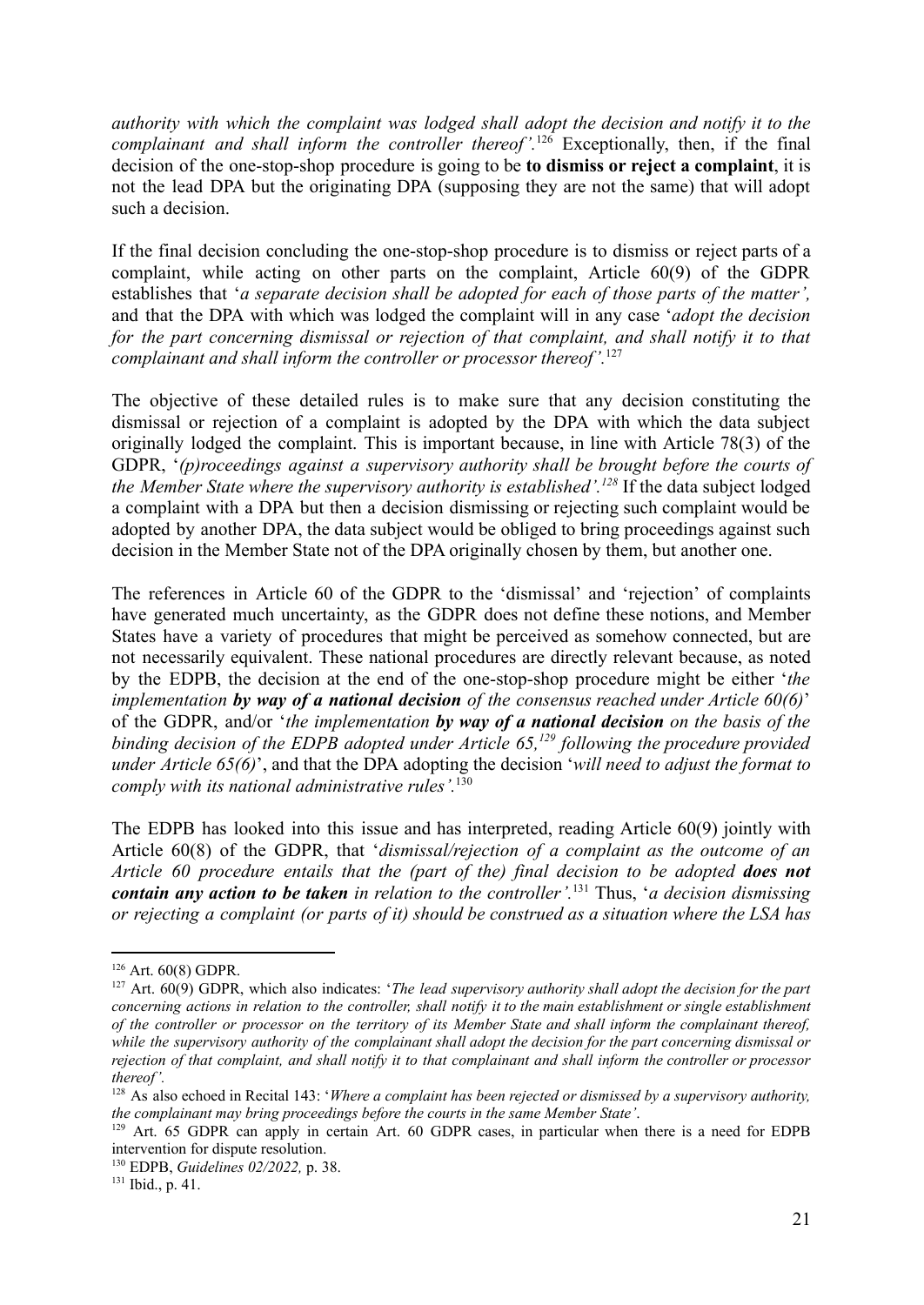*found, in handling the complaint, that there is no cause of action regarding the complainant's claim, and no action is taken in relation to the controller'.*<sup>132</sup>

It is not completely clear how this construal of the rejection and dismissal of complaints as instances in which the DPA handles the complaint but there is (eventually) no cause of action fits with the already mentioned Recital 143. The Recital clearly differentiates *'the exercise of investigative, corrective and authorisation powers'* by DPAs from the dismissal or rejection of complaints.<sup>133</sup>

The EDPB *Guidelines 02/2022 on the application of Article 60 GDPR* offer a noteworthy interpretation of Article 60(8) of the GDPR, and of the obligation it imposes on the DPA which received the complaint to '*adopt the decision and notify it to the complainant'* '*where a complaint is dismissed or rejected'.* According to the EDPB, this provision is **not applicable** '*in particular, with the amicable settlement situation'*, described here as '*the situation where the case has been resolved to a satisfaction of a data subject, when the infringement alleged in the complaint has been identified by the LSA and when the complainant agreed to an amicable resolution of this complaint'.*<sup>134</sup>

In those cases, the EDPB considers that there is a '*demonstrated removal of the cause of action'*, meaning '*the complainant obtained the vindication of his/her rights through the intervention of the LSA towards the controller, which meanwhile met the terms of the complainant's claim'.*<sup>135</sup> As a consequence, the EDPB puts forward that these situations do not fall under Article 60(8) but under Article 60(7) of the GDPR,<sup>136</sup> and thus the lead supervisory authority shall be the one to adopt the decision, as opposed to the DPA with which the complaint was lodged.

Equally, the EDPB holds that there can also be other situations, *'that do not fall within the amicable settlement constellation'*, in which the intervention of the lead supervisory authority '*led the controller to stop the infringement and fully satisfy the complainant's claim'*, and in which Article 60(8) of the GDPR would not apply. <sup>137</sup> Again, it is difficult to perceive the congruity of this reading with the idea that there is dismissal or rejection if there is no use of investigative, corrective and authorisation powers, as it refers to an intervention of a DPA.

The EDPB acknowledges in any case that **this has an impact on the data subject's access to judicial remedy**, and in this context stresses that *'whenever this scenario may happen, it should be ensured by the* [lead supervisory authority] *via the complaint receiving* [supervisory authority] *that the complainant is duly informed on the positive achievement and on the envisaged outcome of the complaint and expresses no disagreement'*. 138

<sup>132</sup> Ibid., p. 42.

<sup>134</sup> EDPB, *Guidelines 02/2022*, p. 43. <sup>133</sup> With the sentence: '*Such a decision concerns in particular the exercise of investigative, corrective and authorisation powers by the supervisory authority or the dismissal or rejection of complaints'* (the 'or' indicating here that dismissal and rejection are something different from the exercise of the mentioned powers).

<sup>135</sup> Ibid., p. 42.

<sup>136</sup> Ibid., p. 43.

 $137$  Idem.

 $138$  Idem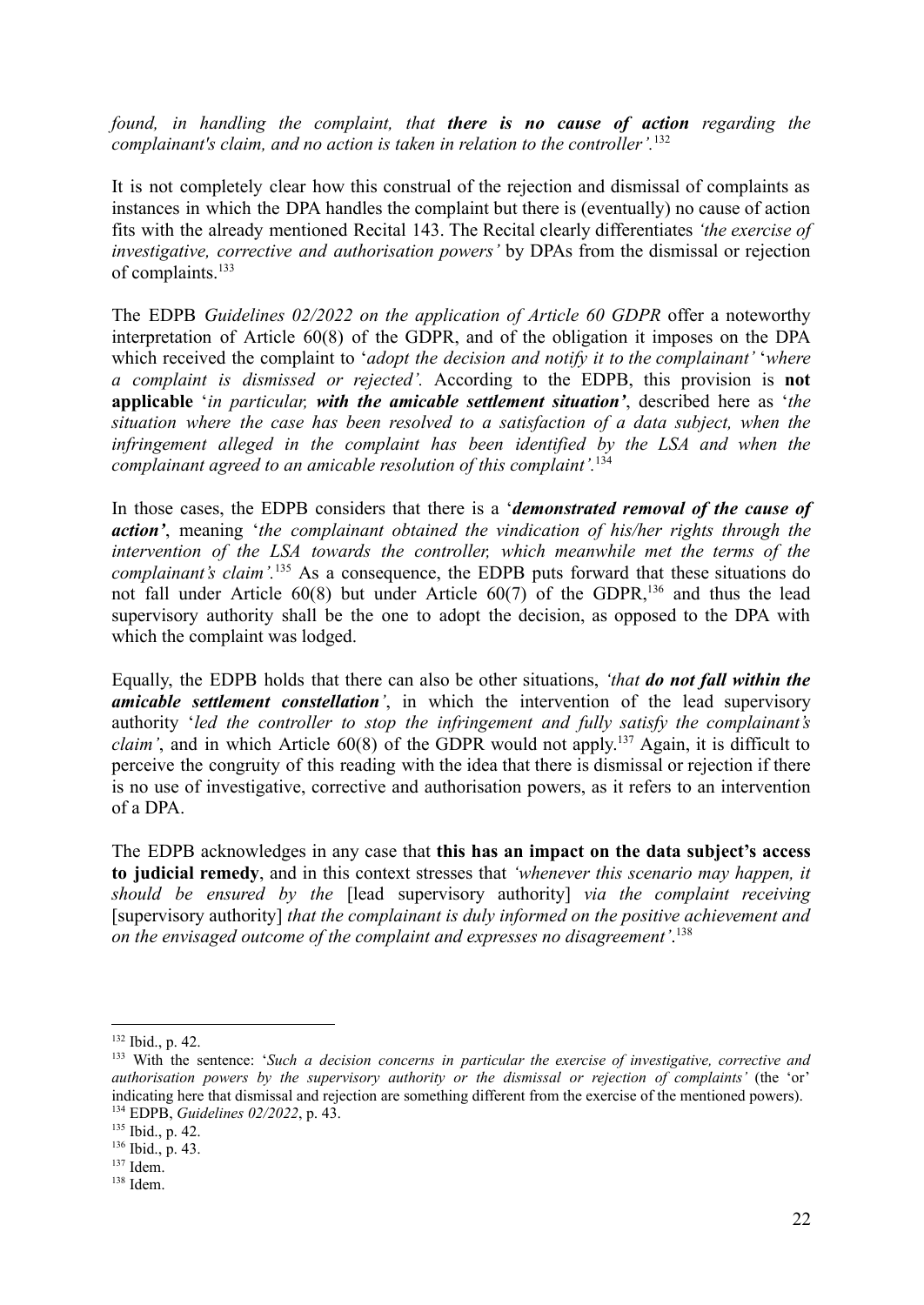As will be seen, understanding when exactly – and why - DPAs consider it appropriate to apply Article  $60(8)$  of the GDPR as opposed to Article  $60(7)$ , or vice versa, is not always easy in practice.

# <span id="page-22-0"></span>2. Existing knowledge of current complaint-handling practices of DPAs

Having described the applicable legal framework, it is useful to now situate it within the broader background of policy, (known) DPA challenges and strategies, and to reflect on the availability and limitations of data about complaints and their handling.

#### <span id="page-22-1"></span>2.1. Policy background

Directive  $95/46/EC$ ,  $^{139}$  applicable until it was repealed by the GDPR in 2018, imposed on DPAs an obligation to *'hear claims'* lodged by persons or associations.<sup>140</sup> This did not lead, however, to harmonised practices in this area. In 2003, the European Commission noted for instance that for some DPAs it was '*a normal practice'* to hear claims by the '*opening of an administrative procedure that is closed by administration resolution further to a data subject's complaint'*, while for other DPAs the expression '*to hear claims'* did not necessarily require such action.<sup>141</sup>

When the European Commission presented its proposal in 2012 for what was to become the GDPR, a key objective was to ensure stronger enforcement, and to overcome '*fragmentation as well as inconsistent implementation and enforcement in different Member States'.*<sup>142</sup> This is echoed in Recital 7 of the GDPR, referring to the need for *'a strong and more coherent data protection framework in the Union, backed by strong enforcement'*, and the fact that *'[l]egal and practical certainty for natural persons, economic operators and public authorities should be enhanced'.*

A specific concern of the European Commission in 2012 were the difficulties related to data protection enforcement via the courts. The Impact Assessment accompanying the proposed GDPR highlighted that *'(d)espite the fact that many cases where an individual is affected by an infringement of data protection rules also affect a considerable number of other*

<sup>&</sup>lt;sup>139</sup> Directive 95/46/EC of the European Parliament and of the Council of 24 October 1995 on the protection of individuals with regard to the processing of personal data and on the free movement of such data [1995] OJ L 281/31.

<sup>140</sup> Art. 28(4) of Directive 95/46/EC: *'4. Each supervisory authority shall hear claims lodged by any person, or* by an association representing that person, concerning the protection of his rights and freedoms in regard to the *processing of personal data. The person concerned shall be informed of the outcome of the claim. Each* supervisory authority shall, in particular, hear claims for checks on the lawfulness of data processing lodged by any person when the national provisions adopted pursuant to Article 13 of this Directive apply. The person shall *at any rate be informed that a check has taken place'.*

<sup>141</sup> European Commission, *Analysis and impact study on the implementation of Directive EC 95/46 in Member States*, 2003, p. 40. The analysis was partially based on a questionnaire sent to national authorities including questions such as '*is the opening of an administrative procedure at the discretion of your authority even if you* have received a complaint from an individual? In case of affirmative response, we would appreciate to knowing *what are the criteria on the basis of which your authority takes such decisions?*' (idem).

<sup>142</sup> EDPB, *Internal Document 02/2021*, p. 5.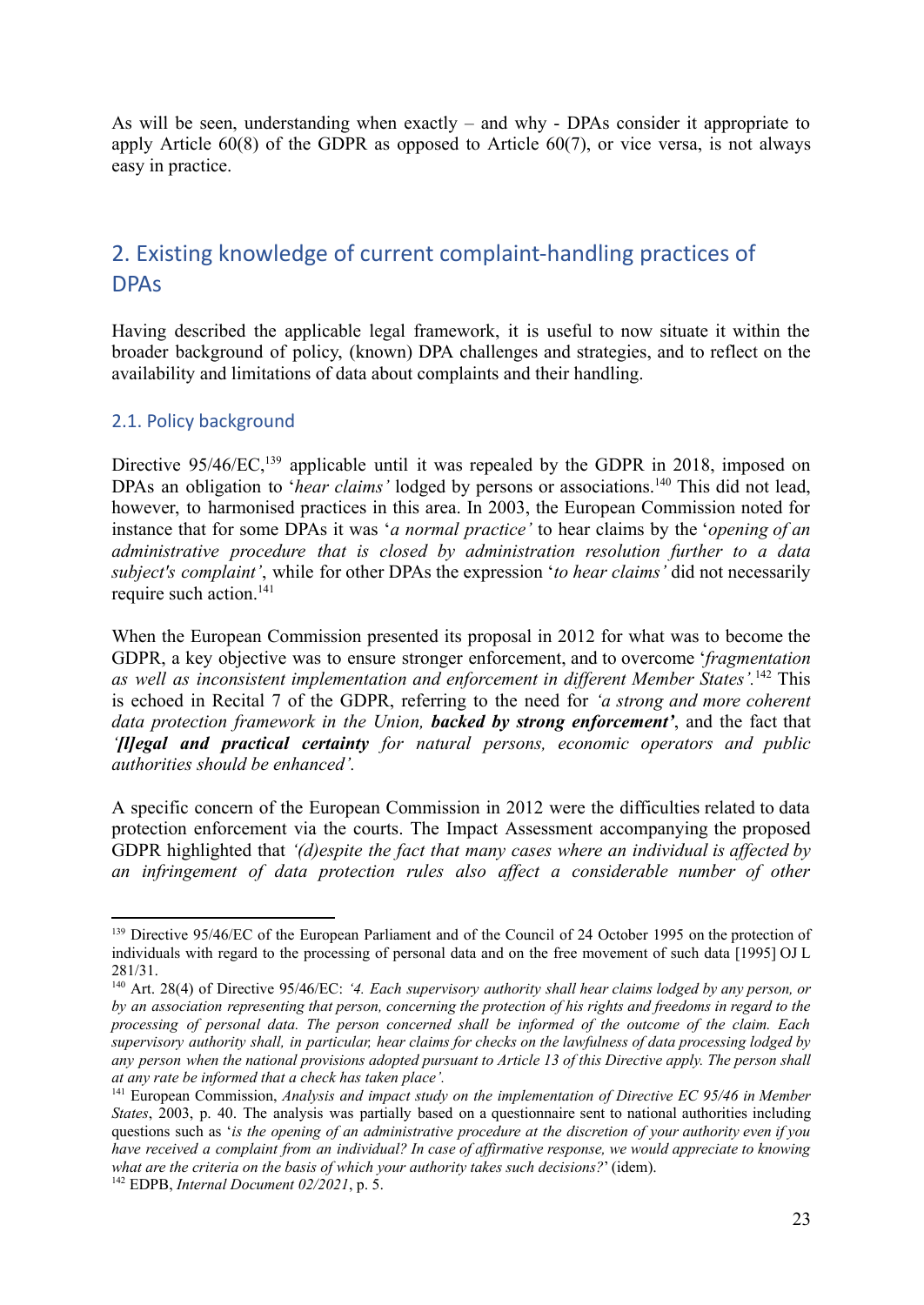*individuals in a similar situation, in many Member States judicial remedies, while available, are very rarely pursued in practice'*.

The European Commission hinted this appeared '*to be related to a general reluctance to bring an action to court, often related to the lack of information and the financial risk for the individual, when he/she is obliged to bear the costs of an unsuccessful claim for a judicial remedy, or when the damage is limited, e.g. in the case of unsolicited mails'.<sup>143</sup>* This problem was openly connected to the opportunity of allowing **associations** to represent data subjects in court cases.<sup>144</sup> Already in 2010 the European Commission had announced it wished to '*consider the possibility of extending the power to bring an action before the national courts to data protection authorities and to civil society associations, as well as to other associations representing data subjects' interests'.*<sup>145</sup> Also already at that time, researchers highlighted the importance of making sure that data subjects are *'able to obtain effective redress, as well as interim and permanent injunctions, in speedy, simple and cheap processes before competent, independent and impartial fora'*. 146

In 2014, the EU Agency for Fundamental Rights (FRA) published a report on *Access to data protection remedies in EU Member States* which highlighted the importance for data subjects of being able to lodge a complaint with a DPA, notably in light of the lengthy, time consuming and complicated procedures and costs involved with judicial proceedings.<sup>147</sup> The report also stressed, however, that many individuals suffered from lack of information about procedures and insufficient knowledge of remedies.<sup>148</sup> Considering the input of many different actors, it recommended that what it called '*intermediary organisations'*, that is, civil society organisations, be supported and encouraged to function *'as a source of information, advice, legal assistance and representation'.*<sup>149</sup>

The European Data Protection Supervisor (EDPS) also voiced support for the representation of data subjects in front of DPAs and courts.<sup>150</sup>

These considerations eventually led the legislator to generalise the possible representation of data subjects by not-for-profit bodies, organisations and associations both in front of DPAs and in front of courts, in Article  $80(1)$  of the GDPR.<sup>151</sup> This provision thus emerged as a

<sup>143</sup> European Commission, *Impact Assessment, Commission Staf Working Document accompanying COM(2012) 10 final, COM(2012) 11 final,* SEC(2012) 73 final, SEC(2012) 72 final, Brussels, 25.1.2012, p. 36.

<sup>144</sup> Only *'(s)ome businesses'* were reported to have '*argued that out of court settlements and mediation by DPAs* can be more efficient than judicial redress', while a 'fairly large number of citizens', 'the DPAs and the EDPS' were described as supporting what was to become the right to mandate an NGO, organisation or association to exercise the right to an effective remedy (ibid., p. 78).

<sup>145</sup> European Commission, *Communication from the Commission to the European Parliament, the Council, the Economic and Social Committee, and the Committee of the Regions, A comprehensive approach on personal data protection in the European Union,* COM(2010) 609 final, Brussels, 4.11.2010, p. 9.

<sup>146</sup> Douwe Korff and Ian Brown (2010), *Comparative Study on Dif erent Approaches to New Privacy Challenges, in Particular in the Light of Technological Developments,* European Commission, p. 45.

<sup>147</sup> EU Agency for Fundamental Rights (FRA), *Access to data protection remedies in EU Member States*, 2014, p. 8.

 $148$  Idem.

<sup>149</sup> Ibid., p. 10.

<sup>150</sup> EDPS, *Opinion 3/2015, Europe's big opportunity, EDPS recommendations on the EU's options for data protection reform,* 2015, p. 6.

<sup>&</sup>lt;sup>151</sup> Art. 80(1) GDPR has a broad scope, explicitly foreseeing that data subjects should be allowed to be represented in order to claim compensation (cf. Art. 82 GDPR); it is furthermore accompanied by a provision opening the door to action by not-for-profit bodies, organisations and associations without the mandate of a data subject. On this provision, see: Gloria González Fuster (2020), 'Article 80', in Christopher Kuner, Lee A.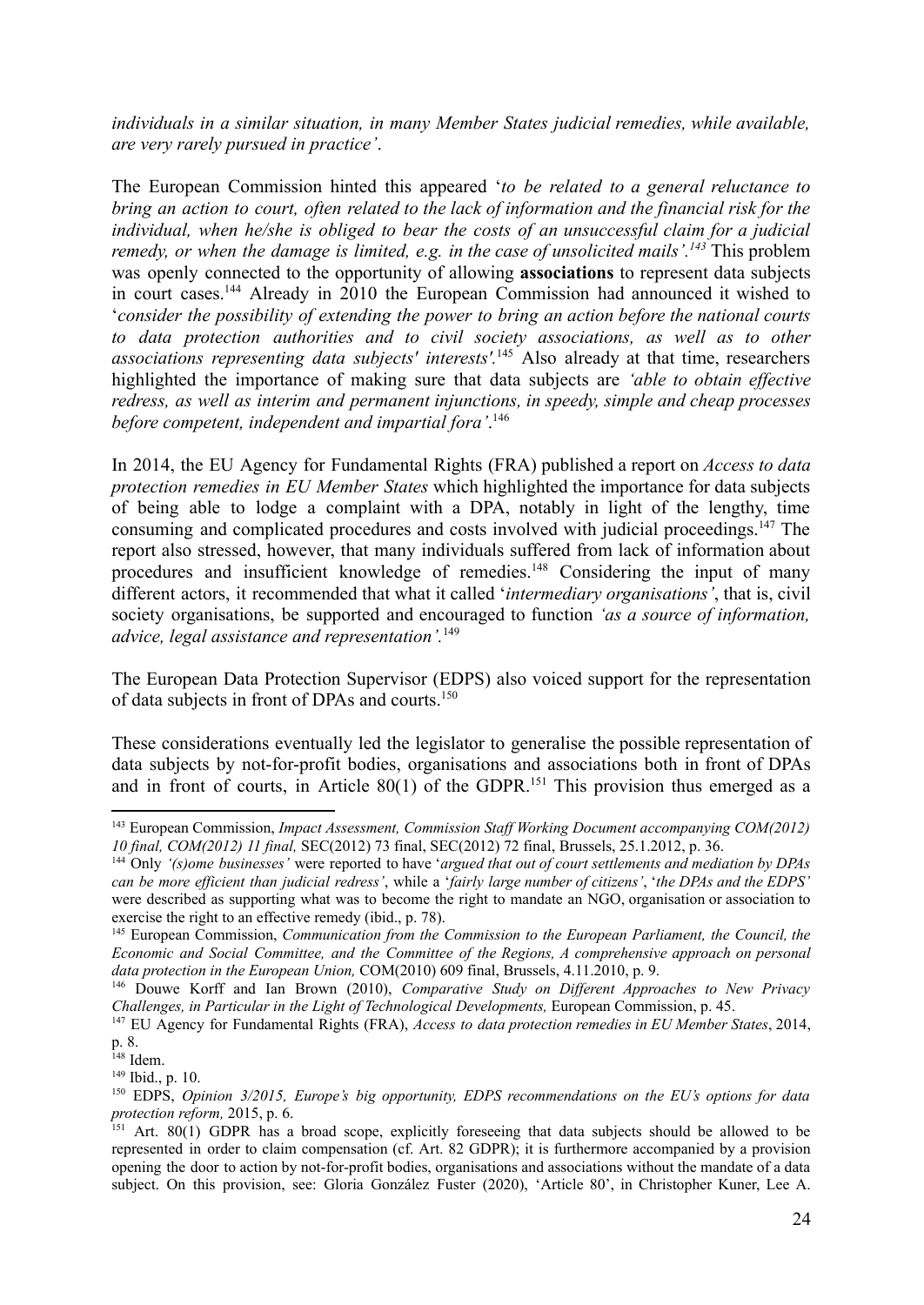major step forward to realising the potential of not-for-profit bodies, organisations and associations to contribute to strengthening the access to data protection remedies and GDPR enforcement<sup>152</sup>

In March 2021, the European Parliament expressed its concern '*about the uneven and sometimes non-existent enforcement of the GDPR by national DPAs'*, noting that although numerous complaints had been lodged with them, *'only a very small share of submitted complaints has been so far been followed up'.*<sup>153</sup>

Also in 2021, the research and innovation services of the French DPA (Laboratoire d'Innovation Numérique de la CNIL) published a survey on the complainants that lodged complaints with it, who were asked to voluntary reply to questions. The survey results illustrated the importance of what was described as the '*procedural capital'* of the individuals concerned, that is, the knowledge about the procedure that they gather by actively lodging complaints. The research connected this to the fact that a relatively significant percentage of complainants appear to be '*repeat players'* as opposed to '*one shooters'.*<sup>154</sup>

#### <span id="page-24-0"></span>2.2. Approaches to GDPR complaint-handling by DPAs

DPAs may face a variety of challenges that complicate the fulfilment of their tasks. A regular and common problem over the last years has been being understaffed and under-resourced,<sup>155</sup> and having to deal with overall increasing numbers of complaints from data subjects.

Increases in the number of complaints received have been particularly important for some authorities. The Irish DPA described a significant increase already in 2018,<sup>156</sup> in a report in which it declared that with the advent of the GDPR '*the DPC is no longer a data protection authority with a purely national focus; it has become a supervisory authority with an EU-wide remit, responsible for protecting the data privacy rights of millions of individuals across the EU'*. 157

Reading the annual reports that DPAs are obliged to produce, it becomes apparent that **staff and resources problems have had an impact on the way in which they deal with**

Bygrave and Christopher Docksey (eds.), *The EU General Data Protection Regulation (GDPR): A Commentary,* (Oxford University Press, 2020), pp. 1142-1152.

<sup>152</sup> On this subject, see for instance: Laima Jančiūtė (2019), 'Data protection and the construction of collective redress in Europe: exploring challenges and opportunities', *International Data Privacy Law*, Volume 9, Issue 1, February 2019, pp. 2–14.

<sup>&</sup>lt;sup>153</sup> European Parliament, Resolution of 25 March 2021 on the Commission evaluation report on the implementation of the General Data Protection Regulation two years after its application (2020/2717(RSP), paras. 12 and 13.

<sup>&</sup>lt;sup>154</sup> See in particular Antoine Courmont (2022), '« On a beaucoup de droits, ok, mais pour les faire valoir, c'est compliqué » : les épreuves de l'exercice des droits', LINC/CNIL, 25 February 2022.

<sup>155</sup> Pointing out to a decline of budget allocation to DPAs: Irish Council for Civil Liberties (ICCL), *Europe's enforcement paralysis: ICCL's 2021 report on the enforcement capacity of data protection authorities*, 2021.

<sup>156</sup> Data Protection Commission (DPC) *Annual Report - 25 May - 31 December 2018*, 2019, p. 17.

<sup>157</sup> Ibid., p. 9.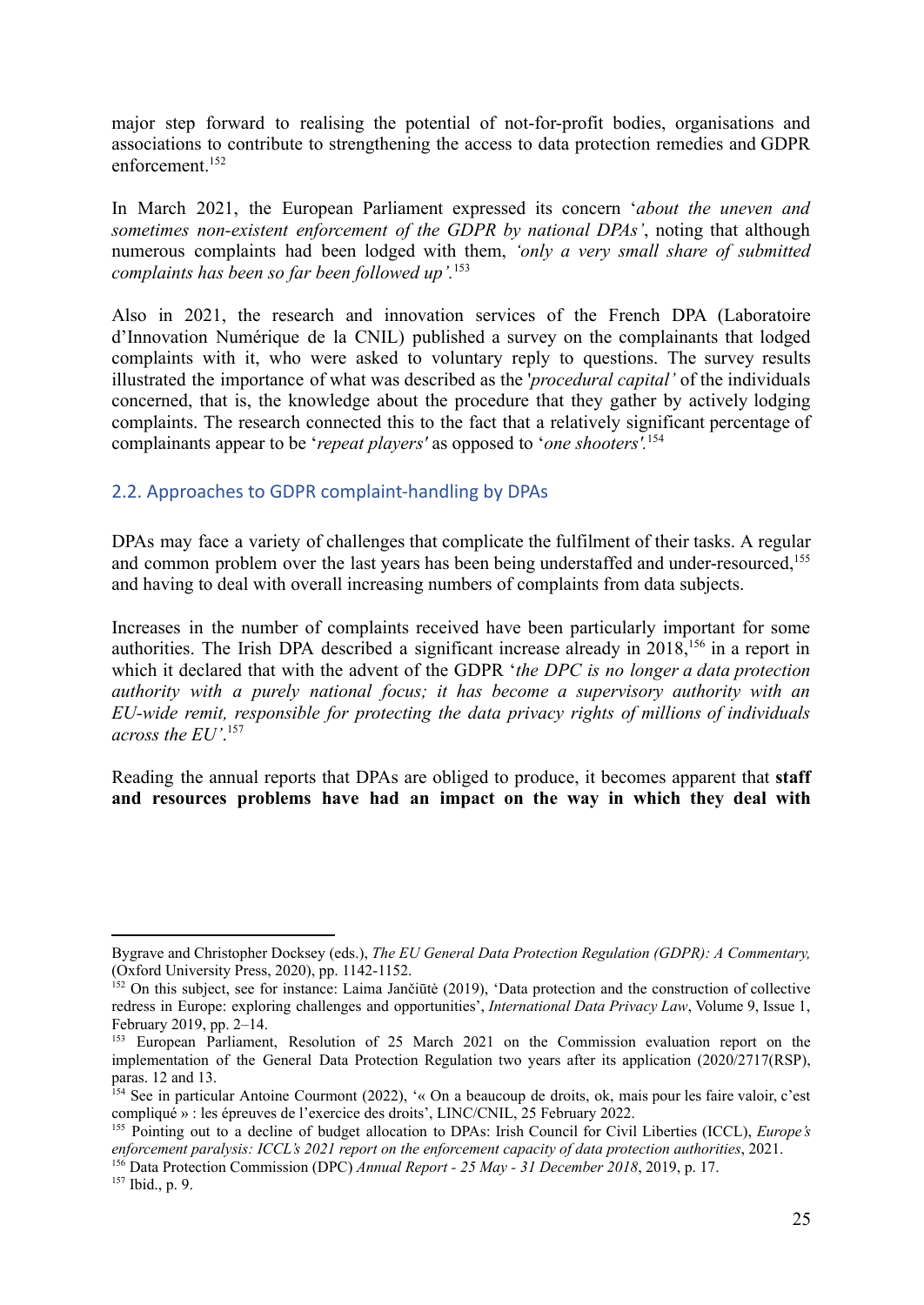complaints.<sup>158</sup> This has been visible since the very start of the application of the GDPR.<sup>159</sup> The Belgian DPA annual report for 2018, for instance, indicated that, due to understaffing, the authority had been obliged to make choices in the way it handled requests from data subjects.<sup>160</sup> A more recent document explained that depending of the amount of complaints received the DPA could resolve to decide on some complaints with what it described as the authority's 'light' procedure, but that, in case of an excessive amount of complaints, in the sense that the authority's Litigation Chamber would not be able to deal with in a reasonable timeframe taking into account its own resources, the same complaints shall be simply 'filed without follow-up'.<sup>161</sup>

The Covid-19 pandemic, and in particular personal data processing in this context, generated in some Member States an important increase of complaints, further increasing pressure on  $DPAs.<sup>162</sup>$ 

In December 2021, the EDPB disclosed that although a majority of the DPAs were '*following-up on all complaints',* some authorities had reported '*that they do not follow up on all complaints received because of organisational, technical and human resource constraints'*. This specific acknowledgement did not concern GDPR complaints, but complaints related to infringements of Directive  $(EU) 2016/680^{163}$  (known as the Law Enforcement Directive, or LED).

The possibility for DPAs to decide to deal only with some complaints, while ignoring others, seems openly incompatible with the GDPR. It is increasingly rare to witness DPAs openly support the lawfulness of such an approach.<sup>164</sup> Some have, in previous years, argued that it was up to them, based on their discretionary power, to decide whether to process a complaint

<sup>&</sup>lt;sup>158</sup> Although these issues can have a negative impact broadly; the Hamburg DPA, in its 2021 report, stressed the need to be adequately equipped for its tasks, noting that lack of resources might negatively impact its independence (Der Hamburgische Beauftragte für Datenschutz und Informationsfreiheit, *30. Tätigkeitsbericht Datenschutz des Hamburgischen Beauftragten für Datenschutz und Informationsfreiheit 2021*, April 2022, p. 7). Sometimes, in addition to limited staff and resources are highlighted other factors: in their report for 2019, the Austrian DPA refers also to the fact that the Austrian DPA heads the EDPB and an increased number of preliminary references from Austria to the CJEU with a data protection link, has led to issues with dealing with complaints timely. See: Datenschutzbehörde (DSB), *Datenschutzbericht 2019,* 2020, p. 68.

<sup>159</sup> See for instance: CNPD, *Relatório de atividades de 2017/2018*, 2019, pp. 3-4; CNPD, *Relatório de atividades de 2019/2020*, 2021, p. 19.

<sup>160</sup> Gegevensbeschermingsautoriteit (GBA), *Jaarverslag 2018*, 2019 (the report has no page numbers).

<sup>&</sup>lt;sup>161</sup> In the French version: 'en cas d'afflux trop grand de plaintes que la Chambre Contentieuse ne saurait gérer dans un délai raisonnable compte tenu de ses moyens, la Chambre Contentieuse classera la plainte sans suite' (APD – Chambre Contentieuse, Politique de classement sans suite de la Chambre Contentieuse, op. cit., p. 4).

<sup>&</sup>lt;sup>162</sup> In its report for 2021, the Austrian DPA reports that after the summer of 2021, they were flooded with complaints (3000 in December alone) for which they requested and were promised to receive additional staff. These complaints are linked to Covid-19 vaccination in Austria. For 2022, the Austrian DPA identifies as a challenge the timely handling of these complaints (noting also that they are legally obliged to deal with every complaint). See: Datenschutzbehörde (DSB), *Datenschutzbericht 2021,* 2022, p. 69.

<sup>&</sup>lt;sup>163</sup> Directive (EU) 2016/680 of the European Parliament and of the Council of 27 April 2016 on the protection of natural persons with regard to the processing of personal data by competent authorities for the purposes of the prevention, investigation, detection or prosecution of criminal offences or the execution of criminal penalties, and on the free movement of such data, and repealing Council Framework Decision 2008/977/JHA [2016] OJ L119.

<sup>164</sup> Without prejudice to some occasional ambivalence. When in February 2021 the EDPB adopted the *Internal Document 02/2021 on SAs duties in relation to alleged GDPR infringements,* the European Commission '*raised* that its understanding of the document is that it discusses the degree to which investigations will be conducted. *without prejudice to the right for data subjects to complain under Art. 77 GDPR'*, according to the minutes of the EDPB meeting (EDPB, *45th Plenary meeting 2 February 2021 (Remote),* p. 3).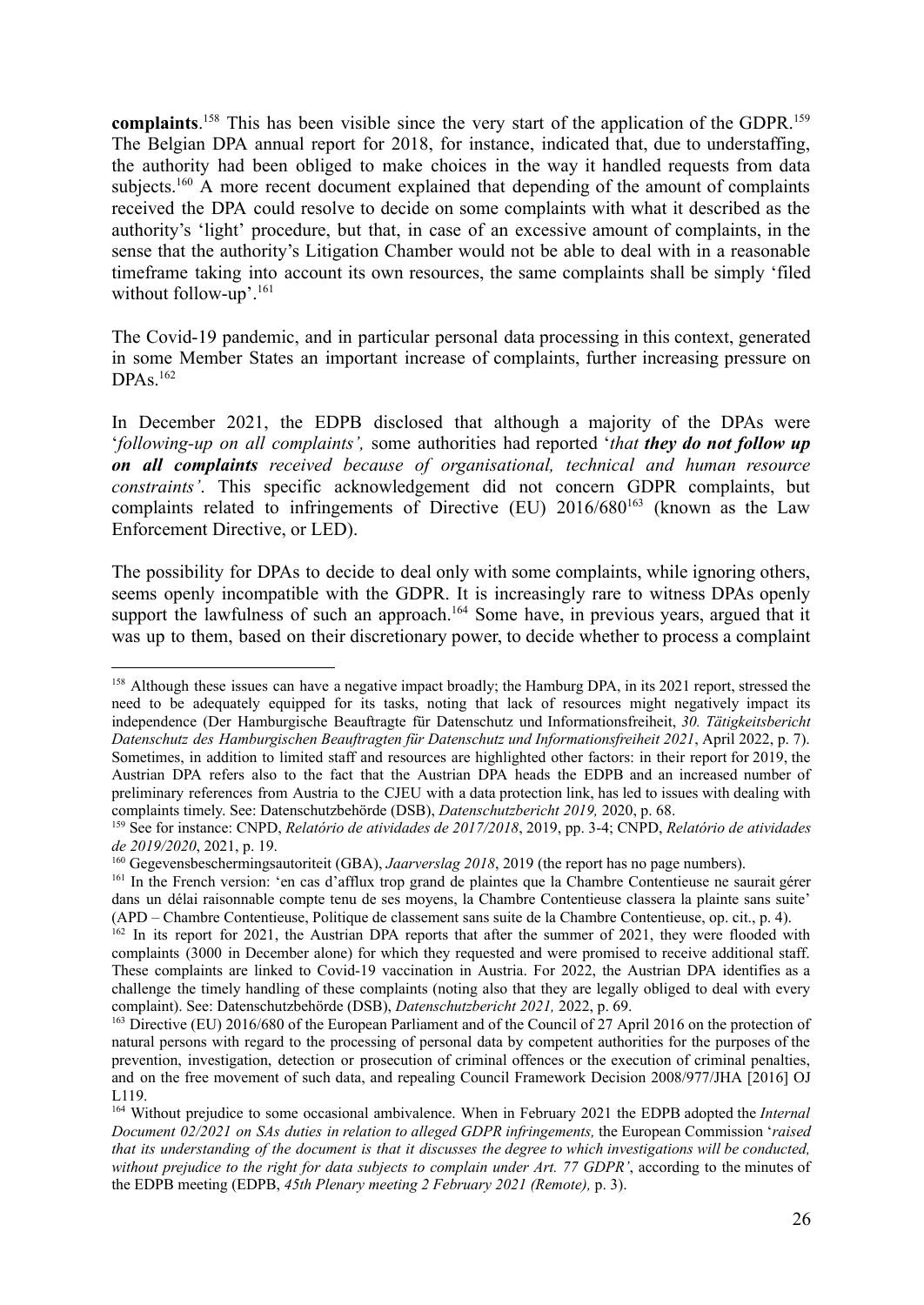or not.<sup>165</sup> All seem however by now to be at least aware of the fact that they must assess each complaint individually – the Swedish DPA, for instance, acknowledged recently it was accepting this idea, in line with the orientation from the EDPB.<sup>166</sup>

The major trend at this moment is rather **to handle complaints with different degrees of intensity**. Specifically, some DPAs have been developing – sometimes building on specific national law, sometimes based on their own discretion, often inspired by other DPAs – ways of complaint handling sometimes described as '**fast**', '**light'** or '**soft**', reflecting the minimising of DPA involvement or a simplification of the procedure.

The Dutch DPA, for instance, acknowledged in its 2019 annual report that lack of resources and personnel, together with the increasing numbers of complaints, were resulting in problematic waiting times for data subjects wishing to lodge complaints.<sup>167</sup> In this context, it stated that it was deploying a variety of ways to handle complaints, including simply sending a letter to the data controller, or 'discussing'.<sup>168</sup> Its 2019 annual report mentions that it handles complaints in various ways, and that for a 'softer touch' it uses 'norm-transferring conversations' ('*normoverdragende gesprekken'*) (the term is not explained), letters, or mediation.<sup>169</sup> In 2020, the Dutch DPA reported that 1116 interventions were done based on complaints, an intervention being here a '**lighter form of investigation'**, for example a norm-transferring conversation with the organisation in violation of the GDPR, a letter to the organisation in which the DPA explains the norms, or a letter in which the authority requests more information from the organisation.<sup>170</sup> In parallel, the DPA also aimed at tackling its complaints backlog notably with an appropriate budget.<sup>171</sup>

In 2021, the Lithuanian DPA updated its complaints procedure, to include a 'settlement' or reconciliation procedure between the data subject and the controller in order to facilitate the effective exercise of the data subject's rights, referring to efficiency purposes.<sup>172</sup>

The 'fast-tracking', simplifying measures being implemented at national level by different DPAs can sometimes appear to be in tension with their obligation to actually handle complaints: it is unclear, in this regard, **how fast and simplified the handling of a complaint can be before it turns into a mere lack of handling**. DPAs sometimes emphasise that any 'alternative interventions' are deployed in full agreement with the wishes of the data

<sup>165</sup> Milieu, *Study on the national administrative rules impacting the cooperation duties for the national supervisory authorities: Questionnaire for the national supervisory authorities (Luxembourg),* EDPS/2019/02-07, February 2020, p. 5. There is still a certain ambivalence in the internal procedures of the Luxembourg DPA, which refer to decisions being taken *'in light of the characteristics of each complaint'*, but allowing the DPA to eventually decide to not handle a complaint by taking into account the total number of complaints and the available resources: Commission nationale pour la protection des données (CNPD), *Procédure relative aux réclamations devant la CNPD*, Art. 3.

<sup>166</sup> Integritetsskyddsmyndigheten (IMY), *Årsredovisning 2021*, 2022, p. 69.

<sup>167</sup> Autoriteit Persoonsgegevens (AP), *Jaarverslag 2019*, p.13.

<sup>168</sup> Ibid., p.11.

 $169$  Ibid., p. 13.

<sup>&</sup>lt;sup>170</sup> Translations by the authors. Idem.

<sup>171</sup> AP, *Jaarverslag 2020*, 2021, p. 17.

<sup>172</sup> Valstybinės Duomenų Apsaugos Inspekcijos, *2021 Metų Veiklos Ataskaita*, 2022 m. kovo 7 d. Vilnius, p. 13; Valstybinės duomenų apsaugos inspekcijos direktoriaus 2021 m. kovo 2 d. įsakymas Nr. 1T-20 (1.12.E) 'Dėl Valstybinės duomenų apsaugos inspekcijos nagrinėjamų skundų nagrinėjimo tvarkos aprašo patvirtinimo', Skyrius V (Order of the Director of the State Data Protection Inspectorate No 1T-20 (1.12.E) of 2 March 2021 'On the Approval of the Description of the Complaints Handling Procedure of the State Data Protection Inspectorate', Chapter V).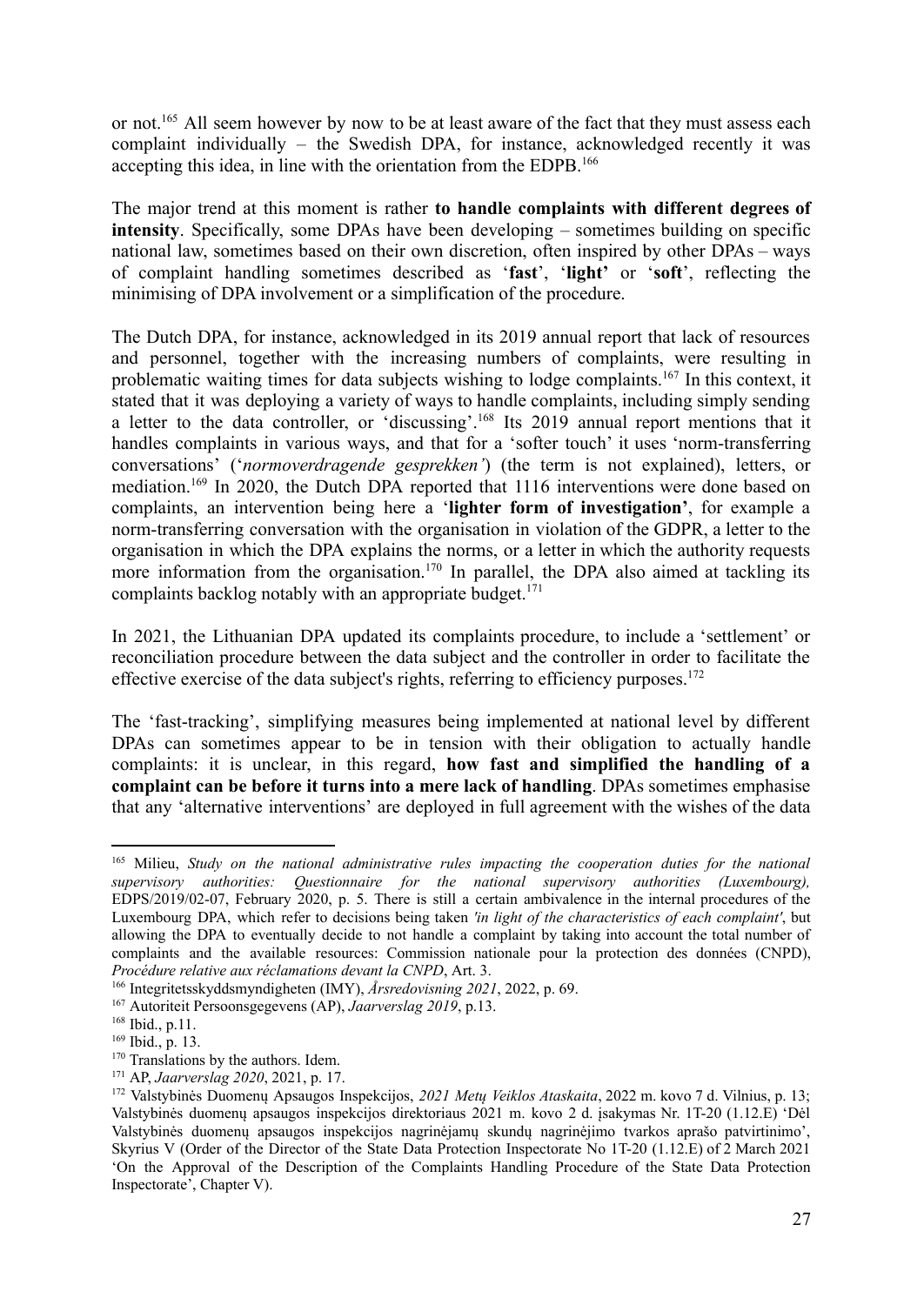subject.<sup>173</sup> It is unclear however how such wishes are ascertained; it would for instance be a problem if, in exchange for a promise of quick handling, data subjects were nudged into giving up on the full extent of their rights as granted by the GDPR.

Moreover, the fragmentation of practices triggers questions as to whether they are compatible with the **consistent application of the GDPR** throughout the EU. The Dutch DPA, for instance, explained in a 2018 document on its policy on the prioritisation of complaints that it follows a pragmatic approach, and that, when pertinent, it might for instance follow up a complaint by making a phone call to the data controller, trying to settle the case in such a manner.<sup>174</sup> This concerned what the Dutch DPA presented as a possible 'focus on mediation' as a legitimate way of handling a complaint.<sup>175</sup> This open reference to 'mediation' triggers the question of what is the consistency between this practice and the Belgian system according to which data subjects may *either* submit a request for mediation *or* a complaint. Allegedly, in circumstances in which a data subject has such the choice between mediation and complaint, and deliberately submits a complaint, it might not be appropriate for a DPA to handle their complaint as a request for mediation.<sup>176</sup>

Some inconsistencies between national practices, if at odds with the objectives of the GDPR, might be unlawful as such. In addition, they can result in problematic situations in one-stop-shop procedures – for instance, following the example, if a data subject submits a complaint in Belgium which is later treated as a request for mediation by the Dutch DPA.

The French DPA also has its own 'fast handling' ('*traitement rapide'*), which it has been applying to a great number of complaints<sup>177</sup> – approximately 40% of the complaints received in 2021.<sup>178</sup> This fast handling typically consists in sending information to the complainant, for instance about their rights, the obligations of data controllers, or other institutions able to help them $179$ 

The trend towards 'fast', 'light' or 'soft' handling of complaints can be connected to the notion of '**amicable settlements'**, an expression already discussed above in relation to the GDPR, but which beyond it can have different meanings and implications depending on the context.<sup>180</sup>

<sup>&</sup>lt;sup>173</sup> In this sense, AP, *Jaarverslag* 2018, 2019, p. 16 (referring to the complainant's wishes as guiding factor).

<sup>174</sup> AP, *Beleidsregels Prioritering klachtenonderzoek*, 2018, p. 5.

<sup>175</sup> Ibid., p. 7.

<sup>&</sup>lt;sup>176</sup> It can occur that the Belgian DPA decides to 'file without follow-up' a complaint that had been deemed admissible, while at the same time recommending to the data subject to file a new request, but this time for a mediation. This notably happened in a case on which eventually had to decide the Tribunal de première instance francophone de Bruxelles (2021/2476/A): following the explicit advice of the DPA, the data subject accepted the filing of the lodged complaint and introduced instead a request for mediation, only to be informed months later that the mediation had failed, and the problem was thus finally not solved. The court ruled against the DPA for its inappropriate handling of the mediation request, illustrating that DPAs also have certain obligations in relation to procedures that do not fall under Art. 77 GDPR (judgment available here: [https://noyb.eu/files/GDPRhub/Trib.%20Civ.%20Bruxelles%20-%202021\\_2476\\_A.pdf\)](https://noyb.eu/files/GDPRhub/Trib.%20Civ.%20Bruxelles%20-%202021_2476_A.pdf).

<sup>177</sup> For instance, to 5.620 complaints in 2019 (CNIL, *40e Rapport annuel 2019 : Protéger les données personnelles, Accompagner l'innovation, Préserver les libertés individuelles,* 2020, p. 81).

<sup>178</sup> CNIL, *Rapport annuel 2021 : Protéger les données personnelles, Accompagner l'innovation, Préserver les libertés individuelles,* May 2022, p. 41; it is not completely clear if all of the 5.848 complaints handled through the 'fast procedure' in 2021 were submitted in 2021.

 $179$  Idem.

<sup>180</sup> As noted in EDPB, Info Note: Cooperation subgroup, Outline – The practical implementation of the amicable settlement*, 25 September 2019* (Document 34 of request for access to documents 2022/27, submitted by Johnny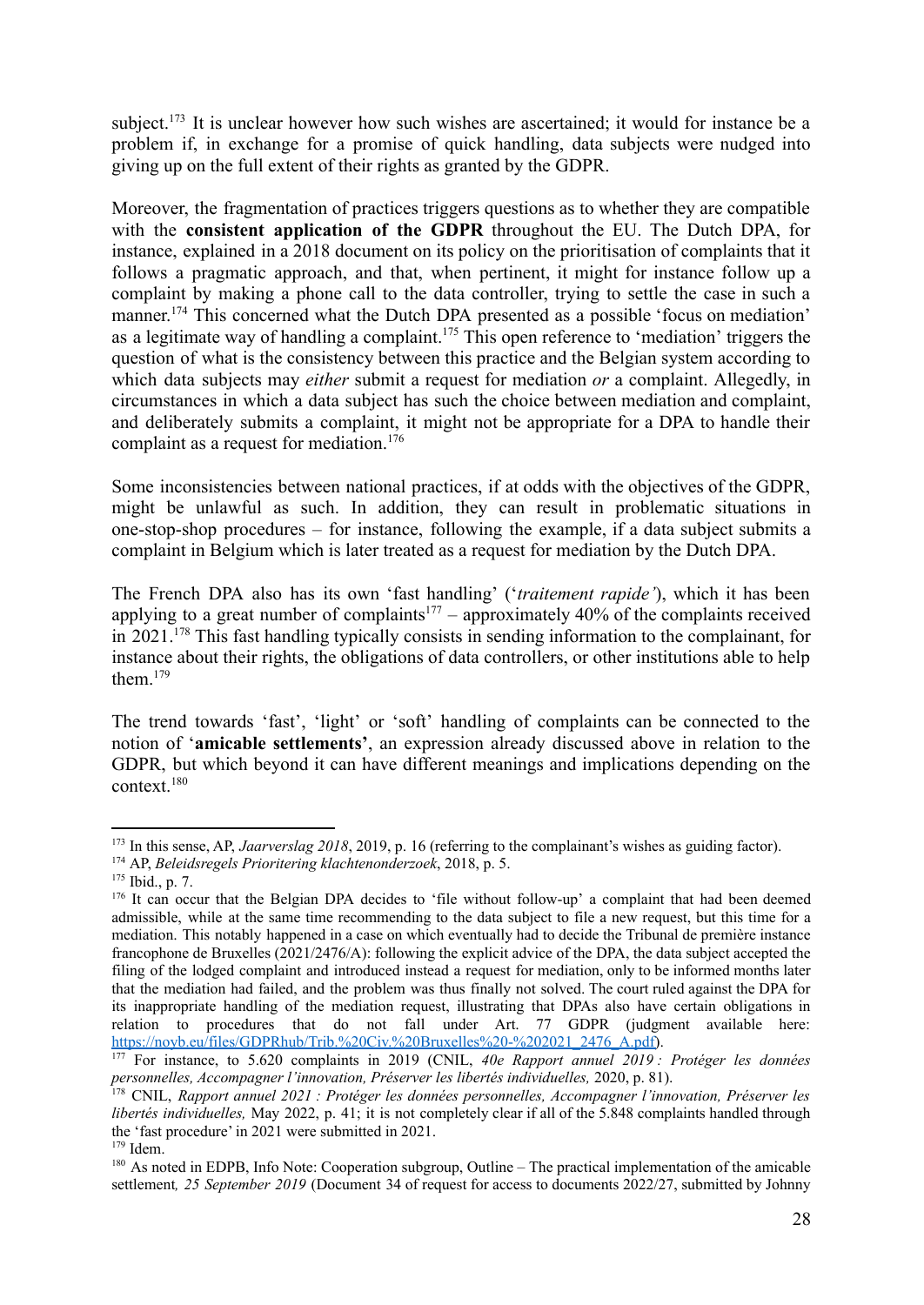An EDPB poll among its members found that almost half of the respondents considered that 'amicable settlements' were possible in their national legislation  $(45\%, 11 \text{ votes})$ .<sup>181</sup> In the poll results as shared by the EDPB in response to an access to documents request, the names of the 'voters' had been masked (see Figure 2). According to the EDPB *Guidelines 06/2022 on the practical implementation of amicable settlements*, a total of 14 DPAs have indicated that amicable settlements are not possible in accordance with national legislation.<sup>182</sup> Previously, in 2020, the EDPB had proclaimed in its written input submitted for the European Commission in the context of the evaluation of the GDPR that only nine DPAs '*did not make use of amicable settlements'*. 183



*Figure 2 – EDPB Implementation of amicable settlements – Poll (without date)*

<span id="page-28-0"></span>Another EDPB document appears to compile DPA answers to questions about the rules applying to 'amicable settlements', but it was only shared by its services after being heavily redacted (see Figure 3).<sup>184</sup> Only the answers of three DPAs are at least partially accessible. from Liechtenstein, Hungary, and Finland.

Ryan to the EDPB (documents obtained in May 2022)), the notion of 'amicable settlement' as it can be found in some Member States 'might differ substantially from the amicable settlement mentioned in Recital 131' (p. 1).

<sup>181</sup> EDPB, *Implementation of amicable settlements - Poll,* document without date, Document 90 of request for access to documents 2022-19, submitted by *noyb* to the EDPB (documents obtained in April 2022).

<sup>182</sup> Cyprus, Czech Republic, Denmark, Estonia, Finland, France, Greece, Malta, Poland, Portugal, Slovakia, Slovenia, Spain, Sweden (EDPB, *Guidelines 06/2002 on the practical implementation of amicable settlements*, p. 22).

<sup>183</sup> EDPB, *Contribution of the EDPB to the evaluation of the GDPR under Article 97*, adopted on 18 February 2020, p. 33.

<sup>184</sup> EDPB, Document 91 of request for access to documents 2022-19, submitted by *noyb* to the EDPB (documents obtained in April 2022).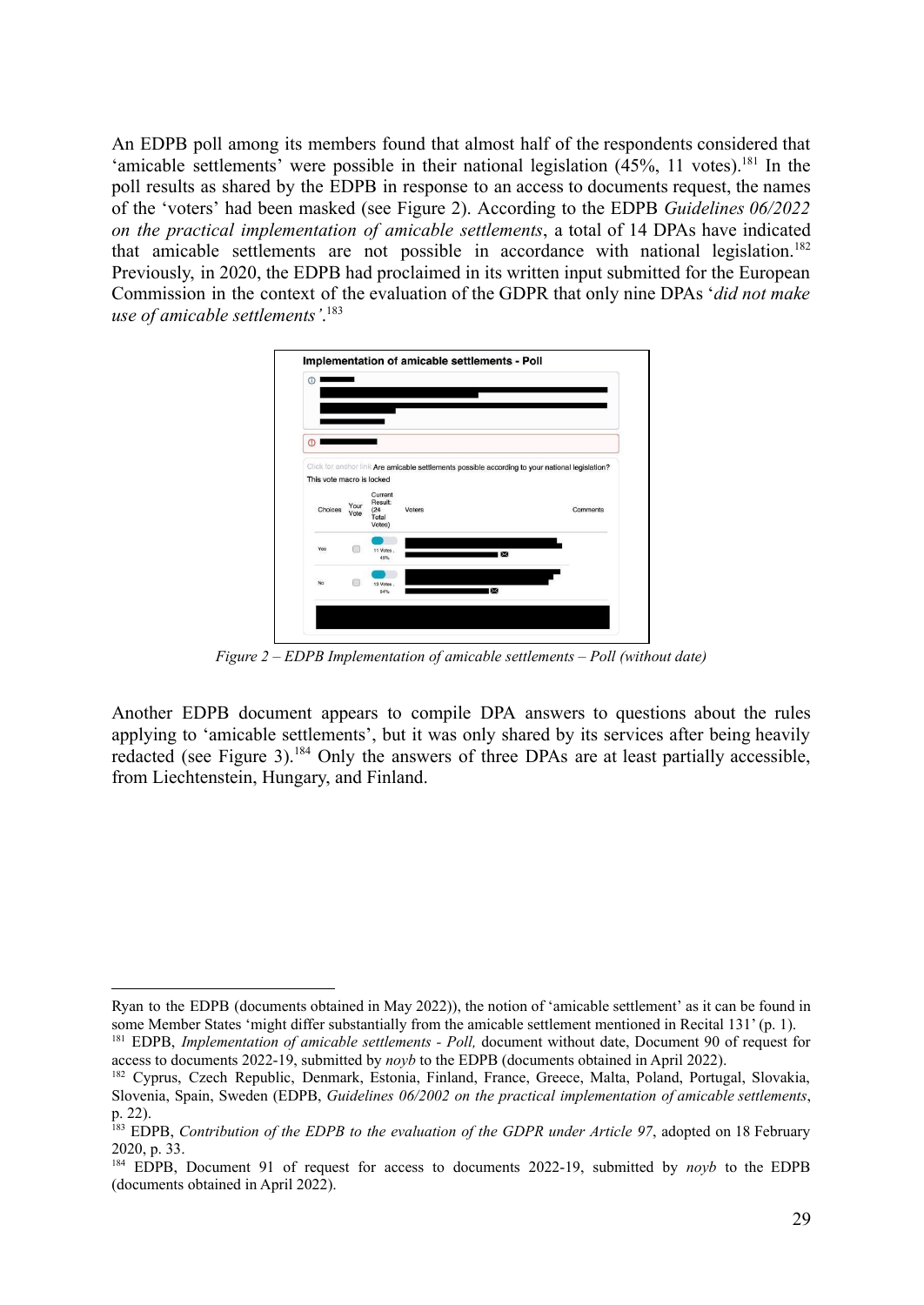

*Figure 3 - EDPB document 91 of access to documents request 2022-19 (untitled, without date)*

<span id="page-29-0"></span>The Liechtenstein DPA explains that in line with its national procedural law a settlement agreement has the judicial effect of a formal binding decision, and that in case of '*amicable settlement involving a formal settlement agreement of the parties'* there will be no further formal binding decision by the DPA to close the case.<sup>185</sup> The authority notes also, however, that it can be that after an amicable settlement the complainant withdraws the complaint, or that the complaint eventually ceases to be a complaint and becomes a query, in which cases there would be no formal decision.<sup>186</sup>

The Hungarian DPA describes two scenarios in which an amicable settlement is conceivable. The first refers to a settlement in the context of the '*data protection administrative procedure'*, which would require approval by the DPA to be valid.<sup>187</sup> The second is described as some form of an amicable settlement in a broader sense, whereby a case is closed *'amicably'* if the data controller complies after communication with the DPA.<sup>188</sup> The authority notes that this has an impact on the right to an effective judicial remedy, but clarifies that it *'does not deem this controversial'* because this would not apply to formal complaints, but to inquiries.<sup>189</sup>

The Finnish DPA indicates that it has not identified any provisions in Finnish administrative law that would require the authority to take a binding decision in case of 'amicable settlement'.<sup>190</sup> The DPA uses the term to refer to the cases where the complainant is satisfied with the actions taken by the controller, and the complaint '*could be deemed as withdrawn'*. 191

In its annual reports, the Irish DPA repeatedly celebrates the possibility provided under Irish law to endeavour to resolve complaints 'amicably', and it provides examples presumably

<sup>189</sup> Idem.

<sup>185</sup> Ibid., p. 15.

 $186$  Idem.

<sup>187</sup> Ibid., p. 18.

<sup>188</sup> Idem.

<sup>190</sup> Ibid., p. 21.

<sup>191</sup> Idem. According to the EDPB, *Guidelines 06/2002 on the practical implementation of amicable settlements*, amicable settlements are actually not possible in Finland (p. 22).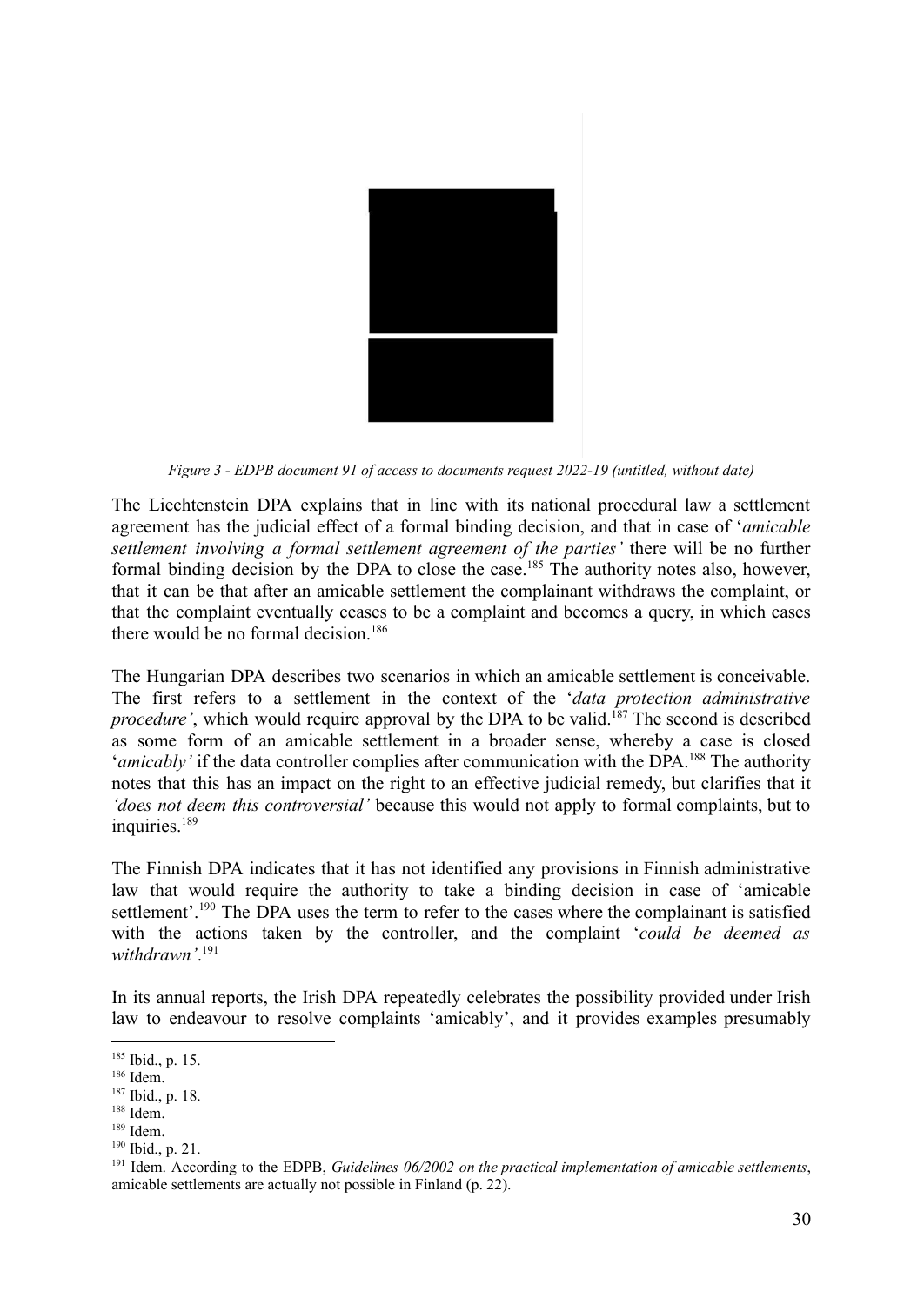illustrating its advantages. The Irish DPA connects its emphasis on amicable resolution to a means of '*doing more, for more'*. <sup>192</sup> There are many ways in which a complaint might be amicably resolved, according to the Irish DPA: '*in some cases, this could involve a gesture* on the part of the data controller, or the issuing of an apology, but equally a complaint might *also be resolved through the clarification of an issue to the satisfaction of both parties'.*<sup>193</sup>

The Irish DPA actually conceives of complaints as essentially broken into three categories, depending on their suitability for amicable resolution: complaints that can be handled with *'fast-track amicable resolution'*, involving minimal additional contacts between data controller and data subject;<sup>194</sup> complaints that have potential for amicable resolution, but only with a '*higher number of iterative contacts'*, and complaints lacking real potential for amicable resolution within a reasonable time period.<sup>195</sup> In any case, according to the Irish DPA under current Irish law it is not obliged to take a '*formal, statutory decision*' regarding each complaint.<sup>196</sup> When '*an amicable resolution is successfully achieved, a complaint will be deemed to be withdrawn'*. <sup>197</sup> A specific provision in Irish law establishes that a notification to the complainant of the fact that their complaint is deemed to be withdrawn is to be regarded as informing the complainant about the outcome of the complaint,<sup>198</sup> echoing Article 77(2) of the GDPR.

Some national 'fast-tracking' procedures appear to be very similar but cannot be conflated. The Spanish DPA has in recent years extensively relied on what it calls the '*traslado'* or transfer of complaints, consisting basically in reaching out to data controllers or processors after the reception of a complaint, with the objective of speeding up the resolution of the matters at stake. In its 2021 annual report, the Spanish DPA celebrates this practice noting this very simple 'transfer' can lead to either solving the complaint, or the gathering of information allowing it to clarify that no infringement of data protection rules has taken place.<sup>199</sup> The practice is explicitly connected by the DPA in its annual report to a provision of the Spanish law specifying the GDPR<sup>200</sup> which, however, is about the possibility to **declare inadmissible** complaints if the controller or processor, having been warned by the DPA, adopt the necessary corrective measures, and under certain conditions. Therefore, this national provision is not related to the handling of complaints, but to a step allowing for the rejection or dismissal of the complaint prior to handling – that is, the admissibility stage. It seems that when complaints are stopped after the 'transfer' stage, and thus prior to handling,

<sup>192</sup> DPC, *Annual Report 2021,* 2022, p. 18; this connects to the general strategy of '*doing more for more people'* (ibid., p. 10).

<sup>193</sup> Data Protection Commission (DPC) *Annual Report - 25 May - 31 December 2018*, 2019, p. 23.

<sup>194</sup> '*Of the 3,564 complaints concluded by the DPC in 2021, 463 of those complaints were concluded by fast-track amicable means'* (DPC, *Annual Report 2021*, p. 24.

<sup>&</sup>lt;sup>195</sup> Section 109(2) of the Irish Data Protection Act 2018 2018 refers to a reasonable likelihood of amicable resolution within a reasonable time ('*The Commission, where it considers that there is a reasonable likelihood of* the parties concerned reaching, within a reasonable time, an amicable resolution of the subject matter of the *complaint, may take such steps as it considers appropriate to arrange or facilitate such an amicable resolution'*).

<sup>196</sup> DPC, *Annual Report - 25 May - 31 December 2018*, 2019, p. 31.

<sup>197</sup> In accordance with Section 109(3) of the Data Protection Act; see: DPC, *One-Stop-Shop Cross-Border Complaint Statistics, 25 May 2018 – 31 December 2021*, 2022, p. 11.

<sup>&</sup>lt;sup>198</sup> Cf. 'For the purposes of subsection (2)(b), the Commission shall be taken to have informed a complainant of the outcome of the complaint concerned where it gives the complainant a notice under section 109 (6) or, as the *case may be, section 116',* Section 108 Data Protection Act 2018, subsection (3).

<sup>199</sup> Agencia Española de Protección de Datos (AEPD), *Memoria anual 2021*, 2022, p. 131.

<sup>200</sup> Art. 65 of the Ley Orgánica 3/2018, de 5 de diciembre, de Protección de Datos Personales y garantía de los derechos digitales – more specifically, this concerns Art. 65(3).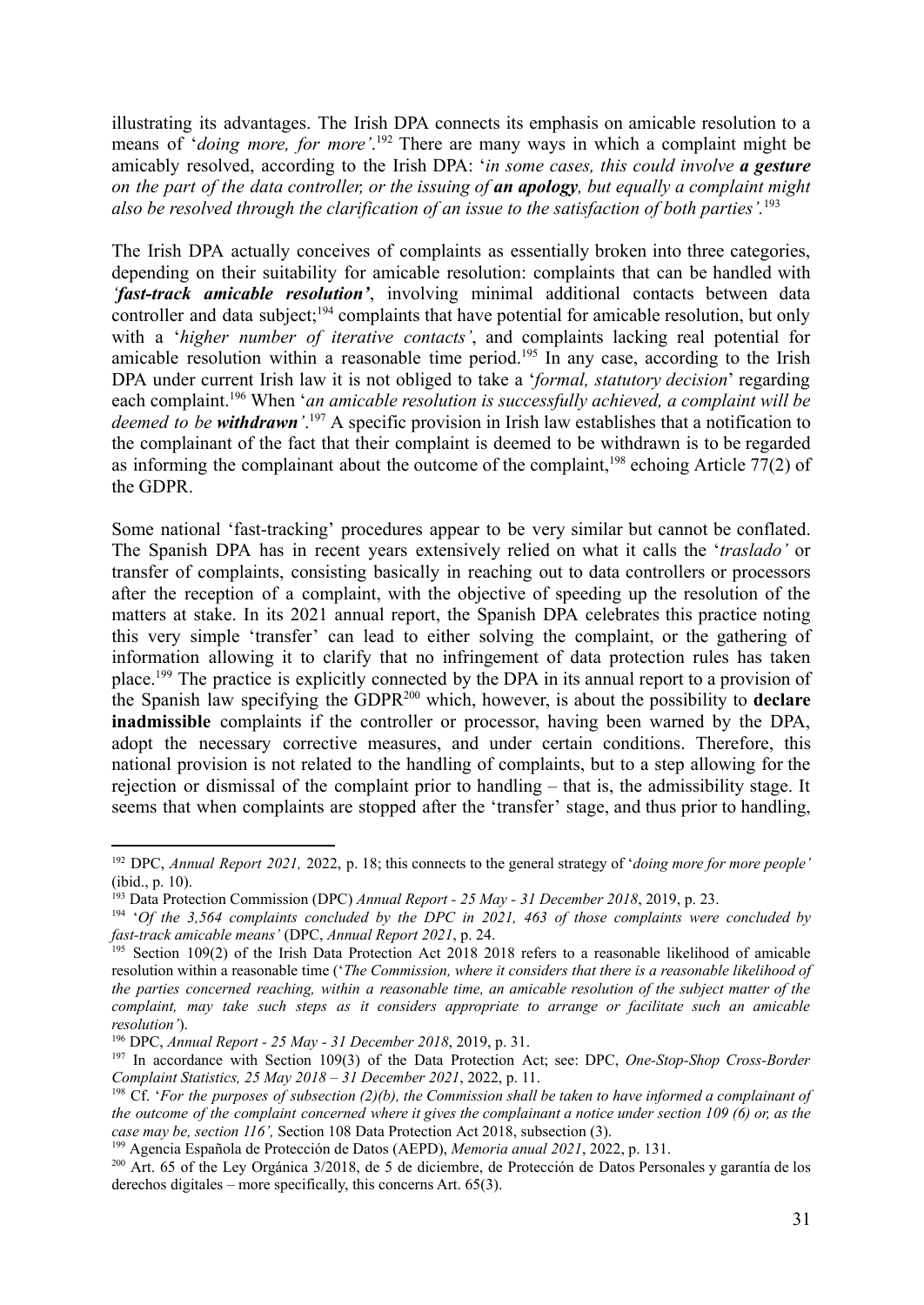the Spanish DPA does not consider itself obliged to inform the data subject about any outcome, as formally there has been no admitted complaint.<sup>201</sup> Regardless of whether the underlying issue could be resolved this way, the compatibility of such a reading with Article 77 and Article 78 of the GDPR is highly questionable.

The EDPB has stated that '*it appears that amicable settlements generally refer to alternative dispute resolutions through proceedings that result in the cordial closure of a case'*, encompassing procedures ranging '*from party-to-party negotiations to formal mediations and even facilitated conciliation practices'.*<sup>202</sup> There is not much evidence in the literature that would confirm such a widespread framing by DPAs of complaint-handling as alternative dispute resolution.<sup>203</sup> The GDPR itself refers to the possibility to foresee *'out-of-court proceedings and other dispute resolution procedures for resolving disputes between controllers and data subjects with regard to processing'* only in the context of codes of conduct, and adding that such proceedings and procedures shall be *'without prejudice to the rights of data subjects pursuant to Articles 77 and 79'.*<sup>204</sup>

Coming back to possible ways of approaching complaints, some DPAs have connected the threshold of demands for the submission of complaints with the problem of having to deal with (too) many demands. In this sense, the 2019 annual report of the Belgian DPA indicated that the Litigation Chamber, taking into account what it described as a low threshold of accessibility of the complaints procedure, had decided to close certain cases, without any further action, for reasons of opportunity.<sup>205</sup> This concerns the already mentioned practice of 'filing without follow-up', which according to the Belgian DPA can occur when complaints do not meet the authority's priorities.<sup>206</sup>

From another perspective, improving the system for **online submission of complaints** appears to have an impact on the number of complaints, which would appear to increase, while at the same time facilitating and speeding up the follow up by the DPA.<sup>207</sup> The usefulness of online submission procedures became particularly visible with the Covid-19 pandemic, as some DPAs experienced delays in handling complaints received via letter, due to home-working of the staff. $208$ 

An appropriate system for the submission of complaints could help DPAs address the problems related to receiving significant numbers of non-admissible complaints, as online forms allow for better guidance during the submission.<sup>209</sup> The Irish DPA, for instance,

<sup>201</sup> AEPD, *Memoria anual 2021*, 2022, p. 79.

<sup>202</sup> EDPB, *Guidelines 06/2002 on the practical implementation of amicable settlements*, p. 6.

<sup>&</sup>lt;sup>203</sup> Cf., making rather a link between alternative dispute resolution and compensation claims (and recalling the connection between alternative dispute resolution and the Safe Harbour Principles): Damian Clifford and Yung Shin Van Der Sype (2016), 'Online dispute resolution: Settling data protection disputes in a digital world of customers', *Computer Law & Security Review*, Vol. 32, Issue 2, pp. 272-285.

 $204$  Art.  $40(2)(k)$  GDPR.

<sup>205</sup> GBA, *Jaarverslag 2019*, 2020, p. 27.

<sup>206</sup> Autorité de Protection des Données (APD) – Chambre Contentieuse, *Politique de classement sans suite de la Chambre Contentieuse,* 18 June 2021, p. 3.

<sup>207</sup> CNPD, *Relatório de atividades de 2019/2020*, p. 17. The report for 2017/2018 highlighted the necessity to improve technology and modify the way users accessed the DPA's website; the report 2019/2020 shows data that demonstrate that the creation of a modern website along with new forms for complaints increased citizens' participation.

<sup>208</sup> Datenschutzbehörde (DSB), *Datenschutzbericht 2020,* 2021, p. 60.

<sup>209</sup> In this sense: AEPD, *Memoria anual 2018*, 2019, p. 62.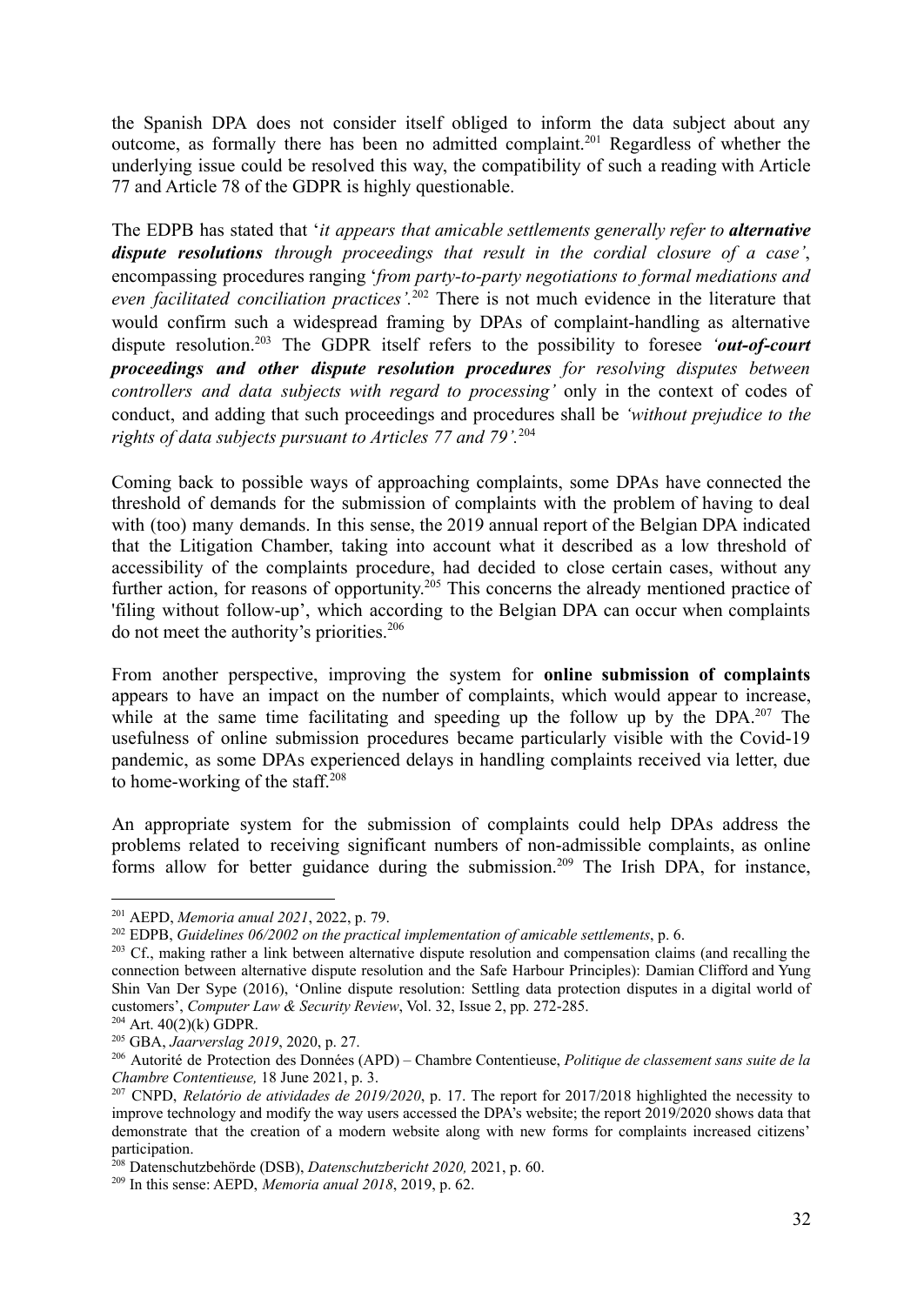laments that people complain to the DPC about matters where the concern is not a data protection issue. $2^{10}$ 

For some DPAs a key challenge in relation to complaints appears to be national administrative law and particularly demanding procedural requirements, that generate certain difficulties especially in relation to cooperation through the one-stop-shop.<sup>211</sup>

Finally, some DPAs appear to seek to limit the number of admissible complaints by increasingly relying on the possibility to reject complaints because they are considered excessive requests, based on the frequency of complaints per person.<sup>212</sup> This is connected to Article 57(4) of the GDPR, which refers to the possibility of refusing to act on a request (or, alternatively, charge a reasonable fee) in case of requests<sup>213</sup> which are manifestly unfounded or excessive, in particular because of their repetitive character.

There have been some court cases at national level connected to DPAs lack of handling.<sup>214</sup>

#### <span id="page-32-0"></span>2.3. Counting complaints

Data about lodged complaints is currently available mainly only via the DPAs, which have **varied registration and reporting practices**. The GDPR does not require the existence of an EU-wide system of reporting data on complaints filed with the DPAs, nor does the EDPB consolidate national reporting data. Other available sources are rare.<sup>215</sup> Inconsistencies between DPAs in defining what constitutes an admissible complaint, and in the subsequent handling practices, exacerbate the deficiencies related to the availability of EU-wide comparable data.

<sup>210</sup> See, e. g., mentioning '*a myriad of every-day exchanges, a large proportion of which do not engage any issue* of data protection at all, are nonetheless presented on the basis that the application of data protection rules are *central to their resolution'*: DPC, *Annual Report 2021,* 2022, p. 6.

<sup>&</sup>lt;sup>211</sup> In their report for 2018, the Austrian DPA mentions several legal challenges linked to the interaction of Austrian administrative law and the GDPR (DSB, *Datenschutzbericht 2018,* 2019, pp. 64-65). In their report for 2019, the Austrian DPA notes as a specific challenge for cross-border proceedings involving other Member States, the difficulty of combining diverging rules for the administrative proceedings (DSB, *Datenschutzbericht 2019,* 2020, p. 68).

<sup>&</sup>lt;sup>212</sup> Cf. report of 2021 of the Austrian DPA, in which it provides a definition of excessive as in any case fulfilled if the same complainant brings more than two complaints a month for a duration of 12 months and thus 24 complaints per year (DSB, *Datenschutzbericht* 2021, p. 15).

<sup>213</sup> In the French version, '*demandes'*; in the German version, '*Anfragen'.*

<sup>&</sup>lt;sup>214</sup> The report of the Austrian DPA for 2018 mentions five cases where there was a complaint to the administrative court about inaction of the DPA. It also explains that one of those was dismissed as the Austrian DPA was not required to act. It does not mention what happened to the other cases and provides no further details on them (DSB, *Datenschutzbericht 2018,* p. 43). For 2019, the Austrian DPA reports that 31 complaints were made to the administrative court because of inaction ('*Säumnisbeschwerde*'). There are no details how any of these complaints ended. The summaries of decision of the highest administrative court include one case concerning a complaint about inaction predating the GDPR, where the court found that the Austrian DPA failed to reject clearly the complaint because they were not yet competent (DSB, *Datenschutzbericht 2019,* 2020, p. 42 and pp. 60-61).

<sup>215</sup> The European Commission reported in 2012 that *'(*b*)ased on information from 20 Member States, there were 54,640 complaints concerning (potentially) unlawful processing of personal data or breaches of data protection rights in the EU in 2009'*, but this was based on ('(i*)nformation gathered via a survey by GHK consulting'* in the framework of a study not made publicly available, thus rendering impossible the interpretation of such data) (SEC(2012) 72 final, p. 29).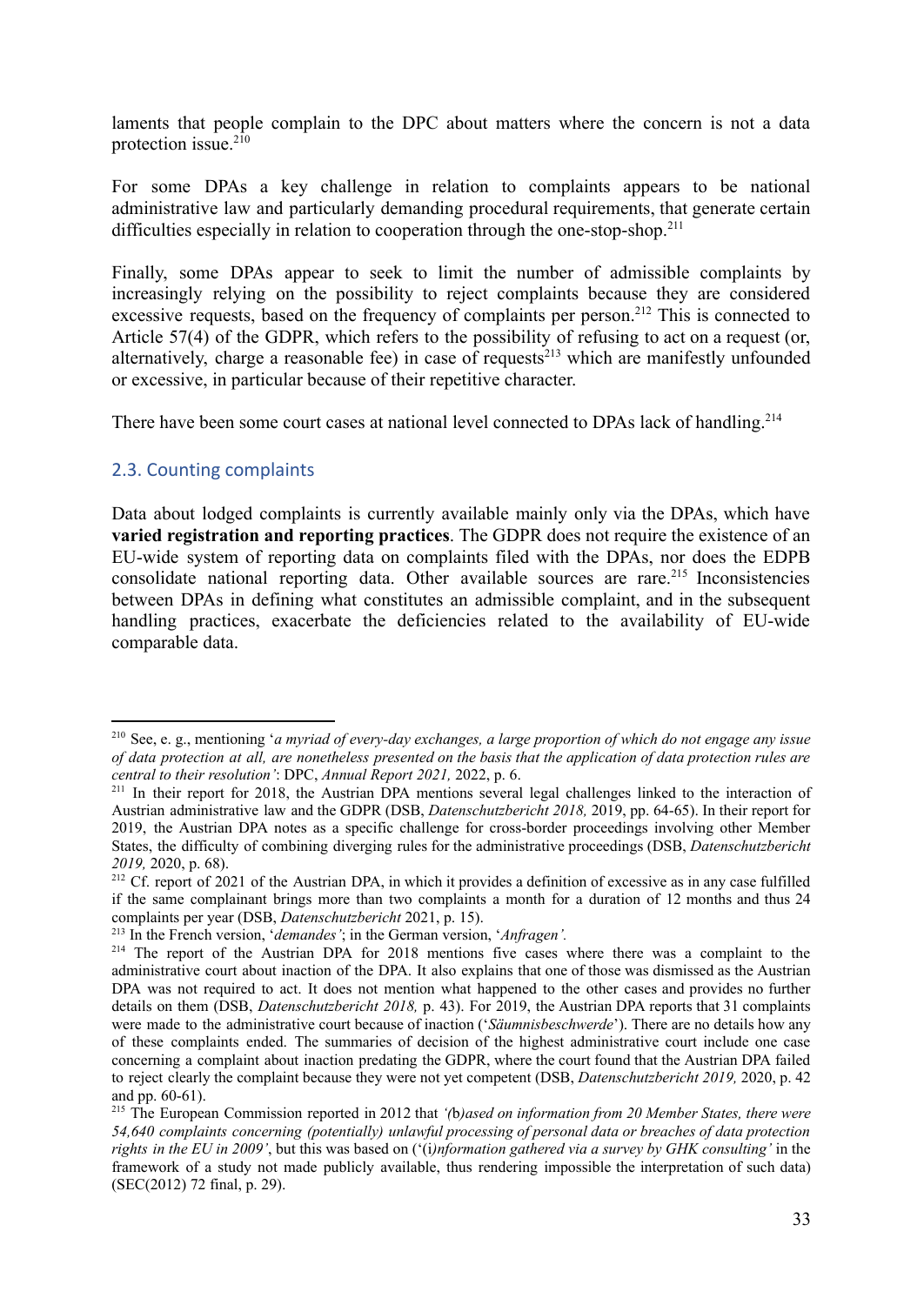The **number of complaints made by data subjects** was nevertheless explicitly mentioned as an indicator of results and impact, to be periodically evaluated and used to monitor the implementation of the law in the proposal for the EU data protection reform.<sup>216</sup>

Data about complaints is typically made available by DPAs in their annual reports. Some of these annual reports include extensive and detailed figures about complaints, and many of them are, generally speaking, highly informative. A recurrent problem, however, is the lack of clarity about how some complaints are measured.

For instance, it is typically not clear if reported complaints include or exclude complaints that were submitted but eventually declared inadmissible, as well as how admissible but withdrawn complaints are counted (if they are counted), including those 'deemed withdrawn' due to an amicable settlement.<sup>217</sup> If the withdrawn complaints are counted as complaints, it is unclear if they are counted as 'concluded' complaints. Very often, it is unclear which are the periods to which the different events quantified relate, leading to situations such as the Spanish DPA claiming in its 2021 annual report that it **solved 101% of complaints**. 218

The annual reports of the Irish DPA provide information on the number of complaints received and 'concluded'.<sup>219</sup> The Irish DPA also provides separate data on the number of one-stop-shop procedures in which it is involved as lead DPA, how many as a concerned authority, and how many have been 'concluded'.<sup>220</sup> The term 'concluded', however, is not defined.

The Austrian DPA distinguishes in all its annual reports since 2018 the complaints ended with a closing of procedures ('*Einstellung*') and those ending in a decision ('*Bescheid*').<sup>221</sup> It is unclear if all would fall under 'concluded', or only those ending in a decision.

The reports of the Hamburg DPA provide information about received *written* submissions, encompassing both data protection and freedom of information issues.<sup>222</sup> Among these are identified the number of data protection complaints, defined as a written submission with which data subjects turn to the Hamburg DPA with a claim that their GDPR rights have been infringed.<sup>223</sup> The Hamburg DPA does not clarify if it reports on all lodged complaints, or only those that were found to be admissible. As a matter of fact, it is not possible to understand, by reading the annual report, what happened to the complaints. More granular information is only provided for the complaints that led the DPA to exercise its corrective powers under Article 58 of the GDPR.

<sup>216</sup> SEC(2012) 72 final, p. 103.

<sup>&</sup>lt;sup>217</sup> This is not clear, for instance, reading the available annual reports (post-GDPR) of the Dutch DPA.

<sup>218</sup> AEPD, *Memoria anual 2021*, 2022, p. 79.

<sup>&</sup>lt;sup>219</sup> Including on how many of the 'concluded complaints' date from previous years, although not specifying the year in which those complaints were lodged.

<sup>220</sup> See e. g. DPC, *Annual Report 2021,* 2022, p.26.

<sup>222</sup> For 2021, see p. 134 and ff. <sup>221</sup> DSB, *Datenschutzbericht 2018,* 2019, pp. 10-11; DSB, *Datenschutzbericht 2019,* 2020, pp. 9-10; DSB, *Datenschutzbericht 2020,* 2021, pp. 9-10; DSB, *Datenschutzbericht 2021,* 2022, pp. 8-9.

https://datenschutz-hamburg.de/assets/pdf/30.\_taetigkeitsbericht\_datenschutz\_2021.PDF.

<sup>&</sup>lt;sup>223</sup> With a reference to Art. 77 GDPR.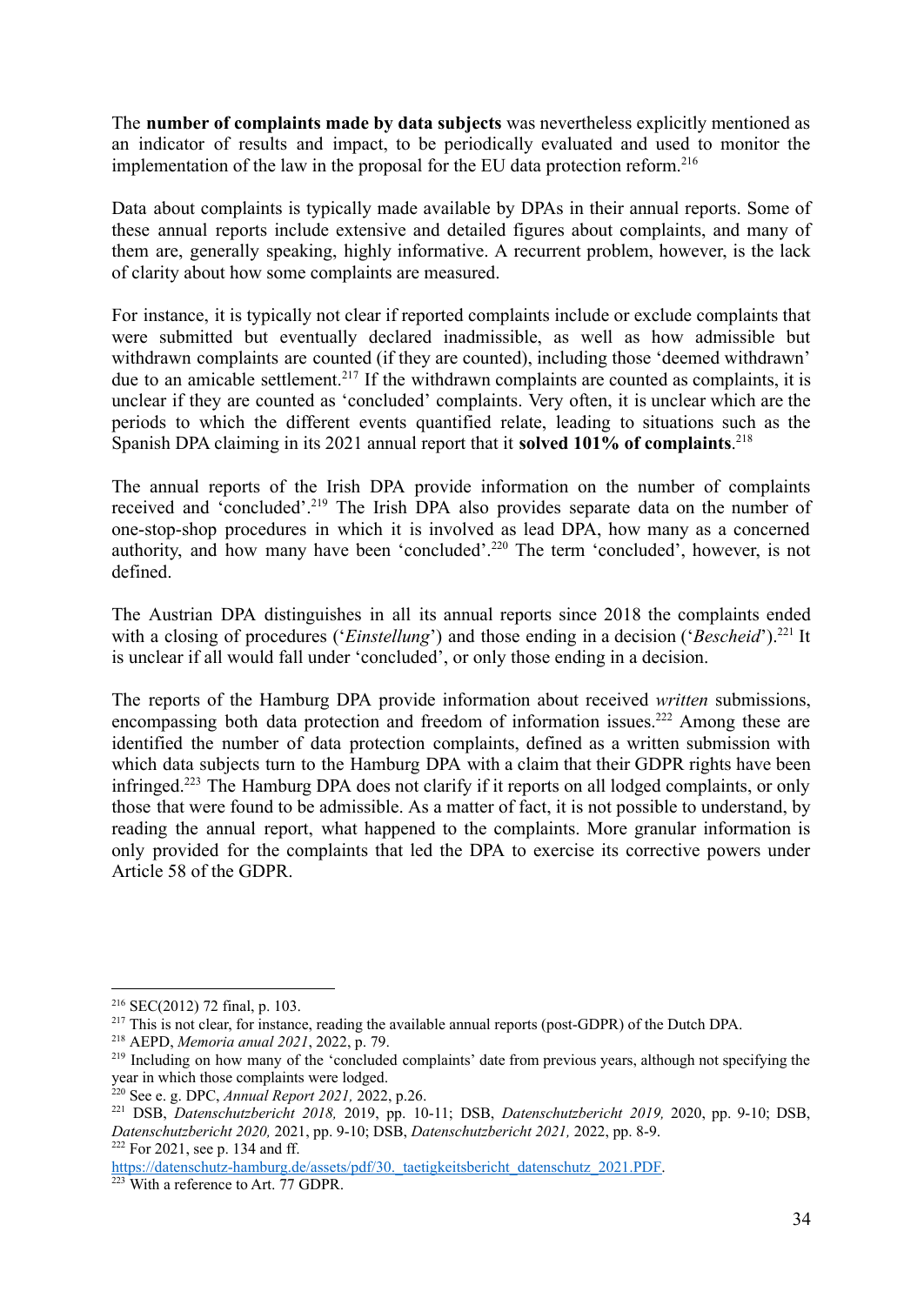In the Belgian DPAs annual reports, it appears that complaints that were regarded as inadmissible are also reported as handled complaints.<sup>224</sup> Sometimes the Dutch DPA separates 'handled' complaints into 'invalid', 'valid', and 'no verdict/withdrawn/amicable arrangement/other way of handling'.<sup>225</sup> It is unclear what is the exact relation between all these terms – supposedly there could be an amicable arrangement (only?) if the complaint is valid. In the Portuguese DPA annual reports, complaints related to a variety of issues (not only GDPR, but also LED) are counted together.<sup>226</sup> The Hellenic DPA reported in 2018 a high increase in the conclusion of complaints, apparently coinciding with the counting as 'concluded complaints' of cases where there was no longer a cause for action. <sup>227</sup>

The main takeaway is thus that national reporting practices appear to **reflect and sustain inconsistencies in national practices for the handling of complaints**, as well as the recurrent lack of clarity as to what can be expected after lodging a complaint with a DPA.

# <span id="page-34-0"></span>3. Findings of empirical research regarding DPAs' handling of complaints

To shed further light on existing practices concerning the facilitation of complaints submission by DPAs, we conducted empirical research based on the observation of a set of selected DPAs websites,<sup>228</sup> and reviewed publicly available information on one-stop-shop decisions.

#### <span id="page-34-1"></span>3.1. Observation of DPAs websites

The main objective of the exploration of DPAs websites was to assess compliance with Article 57(2) of the GDPR, and thus to examine whether DPAs effectively facilitate the online submission of complaints, and how. As this assessment is concerned broadly with access to data protection remedies, including with Article 78 on the right to effective judicial remedy against a DPA, special attention is also given to the (or lack of) information made available to data subjects that may allow them to effectively exercise their right under Article 78 of the GDPR.

The examined websites are those of the Austrian DPA, Datenschutzbehörde (DSB);<sup>229</sup> Belgian DPA, Gegevensbeschermingsautoriteit (GBA);<sup>230</sup> the Berlin DPA, Berlin Commissioner for Data Protection and Freedom of Information (Berliner Beauftragte für Datenschutz und Informationsfreiheit, BlnBDI);<sup>231</sup> the Dutch DPA, Autoriteit

<sup>224</sup> See: GBA, *Jaarverslag 2018*, 2019 (the report has no page numbers); GBA *Jaarverslag 2019*, 2020, p. 67; and GBA, *Jaarverslag 2020*, 2021, p. 55.

<sup>225</sup> See e.g. AP, *Jaarverslag 2019*, p. 74.

<sup>226</sup> CNPD, *Relatório de atividades de 2019/2020*, 2021, p. 8, under '*Processos de natureza deliberativa'*.

<sup>227</sup> Ετήσια έκθεση 2018 (Annual report 2018), p. 33: *'..διεκπεραίωση καταγγελιών το έτος 2018 αυξήθηκε κατά περίπου 90%, με τη μεγάλη αύξηση να οφείλεται και στην αρχειοθέτηση αριθμού καταγγελιών λόγω απώλειας ενδιαφέροντος'.*

<sup>228</sup> On the importance of websites for DPAs, see: Kantor Management Consultants (2007), *Evaluation of the Means used by National Data Protection Supervisory Authorities in the promotion of personal Data Protection: Final report,* p. 17.

<sup>229</sup> <https://www.dsb.gv.at>.

<sup>&</sup>lt;sup>230</sup> <https://www.dataprotectionauthority.be>.

<sup>231</sup> <https://www.datenschutz-berlin.de/>.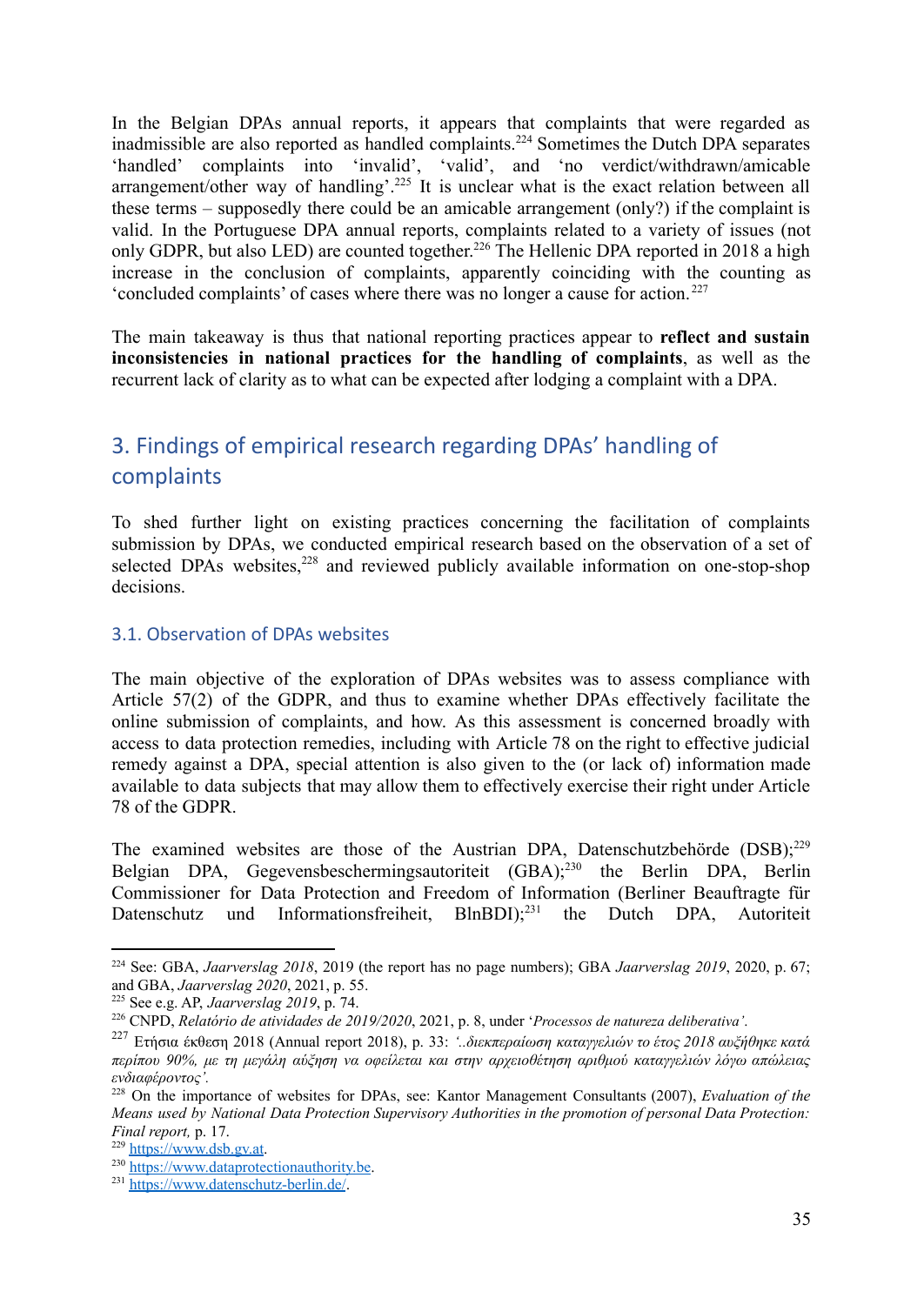Persoonsgegevens (AP);<sup>232</sup> the French DPA, Commission Nationale de l'Informatique et des Libertés (CNIL);<sup>233</sup> the Hamburg DPA, Hamburgische Beauftragte für Datenschutz und Informationsfreiheit (HmbBfDI);<sup>234</sup> the Italian DPA, Garante per la Protezione dei Dati Personali;<sup>235</sup> Irish DPA, the Data Protection Commission (DPC);<sup>236</sup> the Lithuanian DPA, Valstybinė duomenų apsaugos inspekcija / State Data Protection Inspectorate (SDPI);<sup>237</sup> the Portuguese DPA, Comissão Nacional de Proteção de Dados (CNPD),<sup>238</sup> the Polish DPA, Urząd Ochrony Danych Osobowych;<sup>239</sup> the Spanish DPA, Agencia Española de Protección de Datos (AEPD). $240$ 

This research was carried out in April 2022. Changes might have been implemented since then. It is also important to note that when the researcher could not find a specific piece of information this does not necessarily mean that the information was absent from the website; it does indicate, however, that it was certainly not easily accessible, even for an individual attentively seeking it. Based on the research, a series of findings must be highlighted.

#### <span id="page-35-0"></span>3.1.a. It is generally not difficult to find out how to lodge a complaint

All examined DPA websites offer a possibility to lodge complaints 'electronically', and generally speaking it is not difficult to find and access the relevant form in order to submit a complaint, once the data subject has reached the website of the DPA. From the homepage of the DPA website, submitting a complaint is most often only a few clicks away (typically between two and five, depending on the DPA and the exact path followed by the data subject).

Often, the possibility is visibly featured on the homepage of the DPA, even if sometimes a reference only becomes visible after scrolling down (e. g., Belgian DPA) or via a menu (e. g., Hamburg DPA). On the website of the Dutch DPA, the possibility to lodge a complaint is particularly prominent – a special button appears in the upper right corner of the page, in a contrasting colour.<sup>241</sup> Similarly, on the homepage of the CNIL there is a red button and a red logo, announcing a section called 'To act' or 'seeking help'; however reaching the relevant page to file a complaint will only happen after several click or after an interaction with an FAQ providing you additional information on the issue you are seeking to file a complaint about.<sup>242</sup> On the website of the Irish DPA, in contrast, it is not immediately obvious where a complaint can be lodged. A number of active steps are required from the data subject in order to reach the right destination.<sup>243</sup> On the Portuguese DPA website, there is the possibility to click on '*Apresentar queixa'*, which leads to a page on '*Participações*',<sup>244</sup> which appears to

<sup>&</sup>lt;sup>232</sup> <https://autoriteitpersoonsgegevens.nl>.

 $233$  [https://www.cnil.fr/.](https://www.cnil.fr/)

<sup>234</sup> [https://datenschutz-hamburg.de/.](https://datenschutz-hamburg.de/)

<sup>235</sup> [https://www.garanteprivacy.it.](https://www.garanteprivacy.it)

<sup>236</sup> <https://www.dataprotection.ie/>.

 $237$  <https://vdai.lrv.lt/>.

<sup>&</sup>lt;sup>238</sup> <https://www.cnpd.pt>.

 $239$  <https://uodo.gov.pl/>.

<sup>240</sup> [https://www.aepd.es/es.](https://www.aepd.es/es)

<sup>241</sup> Indicating '*Klacht melden'*.

<sup>242</sup> *'Agir : Comment faire valoir ses droits sur ses données ou agir en cas de problème ?*'.

<sup>243</sup> Navigate to the heading '*Your data'* and then to the sub-section '*Exercising your rights'*, then *'How can I complain to the DPC'*. Under this heading there is a button: '*Raise a concern with the Data Protection Commission'.*

<sup>244</sup> See: <https://www.cnpd.pt/cidadaos/participacoes/>.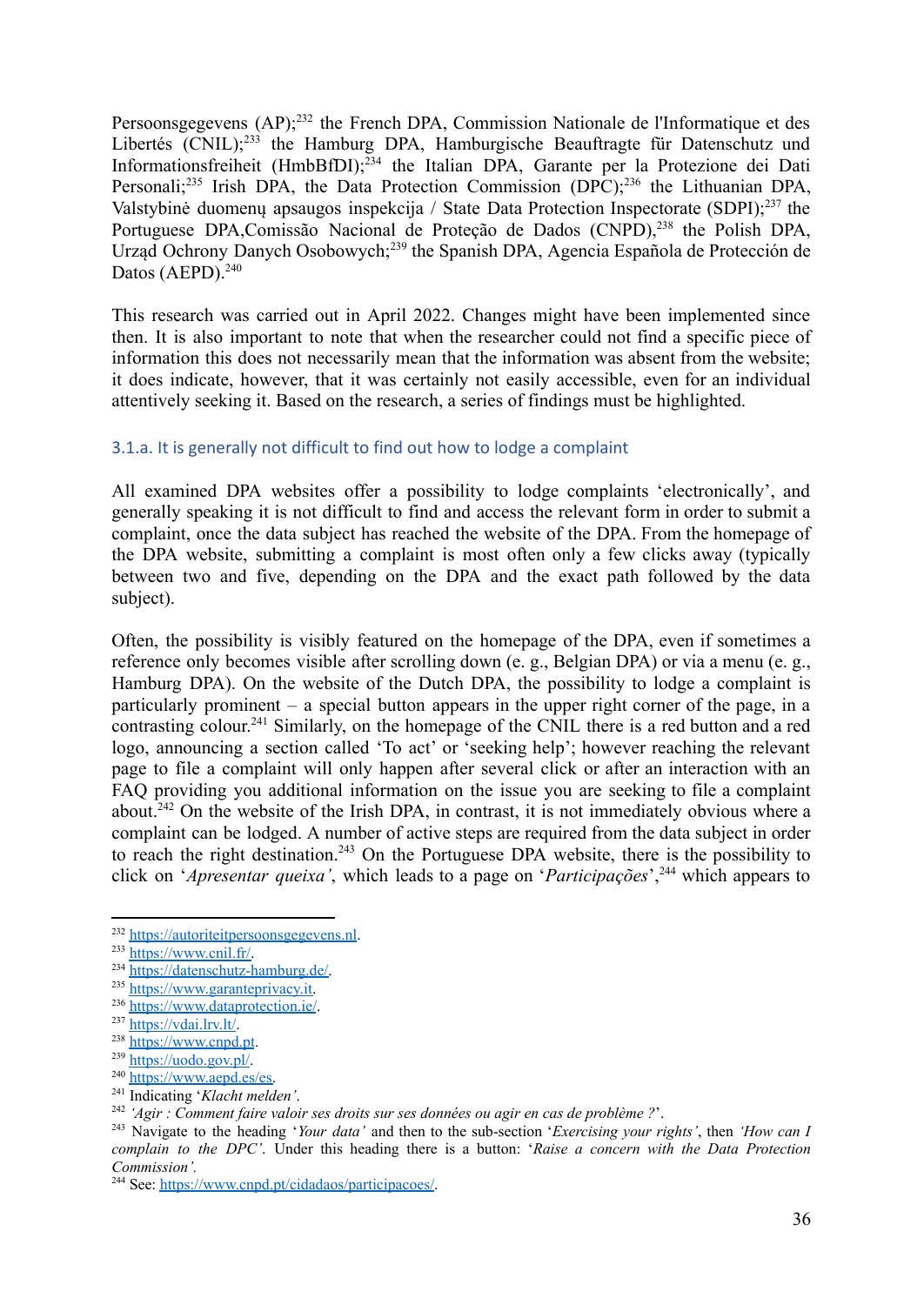be the right page for complaints under Article 77 of the GDPR even if the term used for complaints in the Portuguese version of the GDPR is another term ('*reclamações*').

Sometimes, the navigation path to reach the online complaint form is not straightforward, requiring some possibly not intuitive choices.<sup>245</sup> This presupposes that the data subject knows his rights in advance and that an online complaint form, or instructions on how to lodge a complaint, must be provided on the website of a DPA. In some instances, information about the right to lodge a complaint with the DPA can be found on the same page as the one with information about the rights of the data subject (e. g. Austrian DPA),  $246$  while in other cases it is on a different page. On the Spanish DPA website, there is a section with 'practical information', which refers to a series of pages, none of which relates to the lodging of complaints. Individuals are supposed to know they must click on a button named 'electronic office'.<sup>247</sup> Occasionally (e. g. Lithuanian DPA), it is much quicker to use the search function than to find the complaint form by scrolling down the home page of a DPA.

In some cases, the DPA puts forward different possibilities to individuals visiting the website, in case they would prefer for instance not to lodge a complaint but rather do something else. For example, when trying to submit a complaint to the Belgian DPA, the data subject will also find information about other options, notably about the possibility to submit a request for mediation, or a request for information. The Italian DPA gives the possibility to submit *'reclami'* (complaints) or *'segnalazioni'* ('tips'). Some DPAs appear to allow data subjects to lodge complaints only reluctantly, and even if they do make it possible for complaints to be lodged, they certainly do not appear to favour or actively promote this action (e. g. Irish DPA).

When considering submitting a complaint with the Dutch DPA, the data subject will find information about the possibility to submit a 'tip'.<sup>248</sup> Such tips may be submitted anonymously, and do not necessarily have to concern the processing of personal data of the person submitting the tip. The Dutch DPA explicitly warns visitors of the fact that although it uses tips to make research and policy choices, tips do not lead to an individual investigation, and the person submitting the tip will not receive a substantive response from the authority.<sup>249</sup> *A contrario sensu*, this might lead the visitor to expect a substantive response if they go through the complaint submission procedure.

In some cases, data subjects are invited to first consider contacting other actors. The website of the Belgian DPA indicates that if the issue at stake concerns a complaint about a theme also falling under the competence of another governmental service, the data subject can also approach the other service, and an example is given referring to unsolicited e-mails and

<sup>246</sup> See: <https://www.dsb.gv.at/aufgaben-taetigkeiten/rechte-der-betroffenen.html>. <sup>245</sup> On the Hamburg DPA website, the "complaint form for citizens" (DE: Beschwerdeformulier für Bürgerinnen und Bürger) is to be found in the menu "services/ media literacy" (DE: Services/ Medienbildung). On the Lithuanian DPA website, the complaint form is available under the menu for 'handling the complaints', individuals have to infer that a right to lodge or lodge a complaint can be exercised by pressing this link.

<sup>247</sup> '*Sede electrónica'*.

<sup>248</sup> Concretely: '*de AP informeert (tip geven)'.*

<sup>249</sup> '*Een klacht melden waarbij u de AP informeert (tip geven): Vermoedt u dat een organisatie* persoonsgegevens verwerkt op een manier die in striid is met de privacywet? Dan kunt u de AP hierover informeren. U geeft dan een tip aan de AP. Een tip kan gaan over uw eigen persoonsgegevens, maar ook over *persoonsgegevens van andere mensen. Of over de naleving van de privacywetgeving door organisaties in het algemeen. U kunt een tip anoniem indienen. De AP gebruikt tips om onderzoeks- en beleidskeuzes maken. Uw tip leidt niet tot een individueel onderzoek. Ook krijgt u geen inhoudelijke reactie van de AP*', [https://autoriteitpersoonsgegevens.nl/nl/zelf-doen/gebruik-uw-privacyrechten/klacht-melden-bij-de-ap.](https://autoriteitpersoonsgegevens.nl/nl/zelf-doen/gebruik-uw-privacyrechten/klacht-melden-bij-de-ap)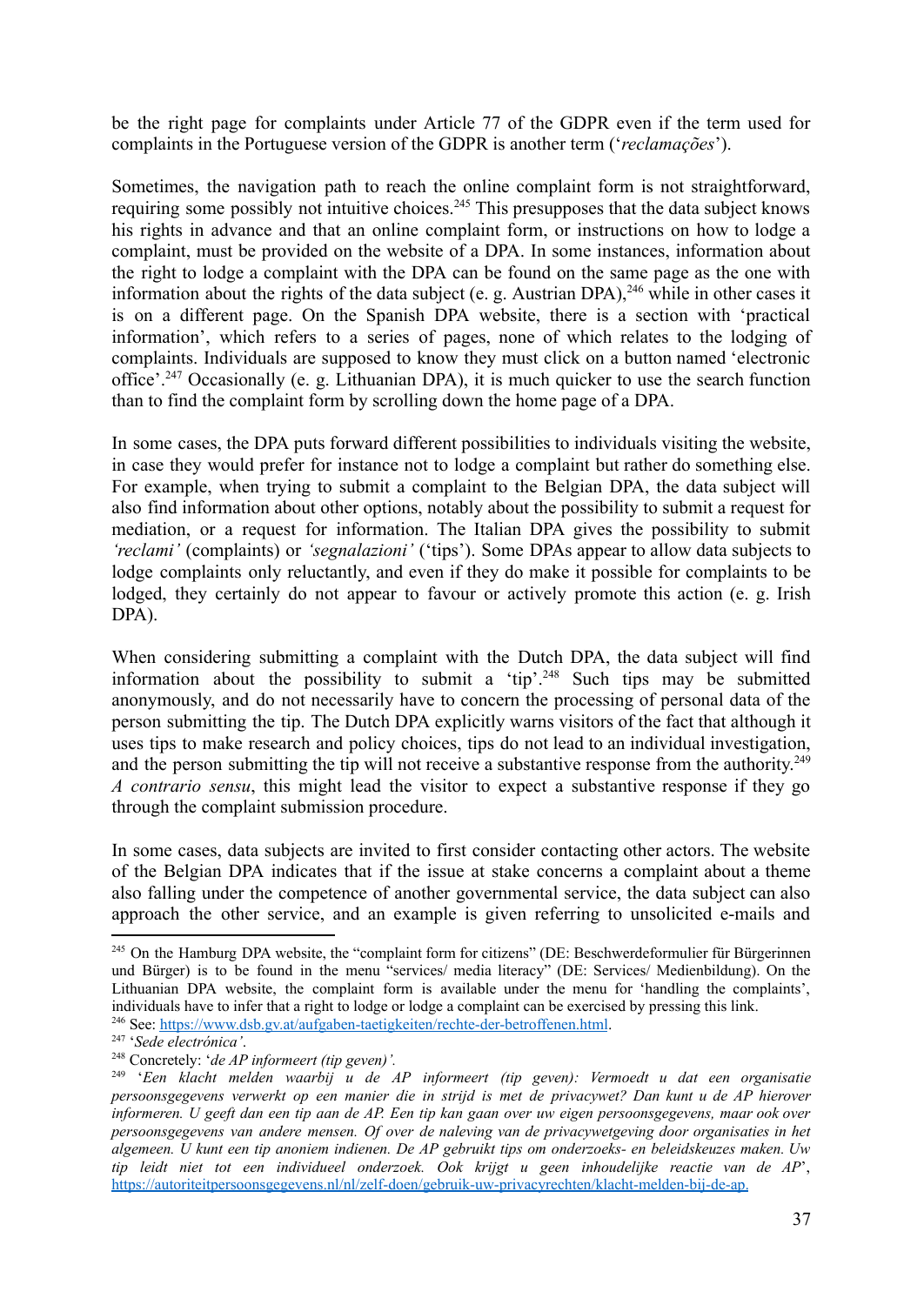unsolicited telephone calls.<sup>250</sup> The Lithuanian DPA encourages data subjects to check a list of public authorities dealing with data protection issues in order to make sure that they lodge a complaint with the right institution.<sup>251</sup>

Some DPA websites were perceived as offering much information about complaints, but scattered around sections and documents (e. g. NL), and not in a very clear and transparent manner (e. g. BE). The Lithuanian DPA encourages data subjects to become acquainted with three different sources, a page with general information and an invitation to first contact the DPA,<sup>252</sup> another about complaints concerning direct marketing,<sup>253</sup> and a specific document about common reasons leading to the inadmissibility of complaints.<sup>254</sup>

#### <span id="page-37-0"></span>3.1.b. DPAs use different technical approaches for the submission of complaints

The obligation mentioned in Article 57(2) of the GDPR, according to which *'a complaint submission form which can also be completed electronically'* must be available, has mainly been translated into two main types of solutions. Some DPAs invite data subjects to complete online forms – to be filled in directly on the website -, while others give the possibility to download and complete a document, later to be sent to the DPA.

The Belgian DPA, for instance, makes available a form that can, once completed, be either uploaded to the website, or sent by mail.<sup>255</sup> This is also the case with the Italian DPA.<sup>256</sup>

Some DPAs rely on the submission of complaints on pre-existing national public portals. This is arguably a problem to the extent that it does not necessarily facilitate the lodging of complaints online, as generic forms might not be adapted for the needs of GDPR complaints.

To lodge a complaint with the Polish DPA, it is possible to send a letter, or do it orally at the seat of the Office, but if the data subject wishes to lodge a complaint online, they must do it via the 'ePUAP2' portal (the Polish digital government system).<sup>257</sup> The 'ePUAP2' portal requires that usage of an online form named 'General letter to a public body', which is a generic form, not specifically designed for GDPR purposes.

<sup>&</sup>lt;sup>250</sup> <https://www.gegevensbeschermingsautoriteit.be/burger/acties/klacht-indienen>.

<sup>&</sup>lt;sup>251</sup> 'DUK. Kokios institucijos Lietuvoje sprendžia asmens duomenų ir privatumo apsaugos problemas?' ([https://vdai.lrv.lt/uploads/vdai/documents/files/08%20Duomenu%20apsaugos%20institucijos%202019-06-21.p](https://vdai.lrv.lt/uploads/vdai/documents/files/08%20Duomenu%20apsaugos%20institucijos%202019-06-21.pdf)

[df](https://vdai.lrv.lt/uploads/vdai/documents/files/08%20Duomenu%20apsaugos%20institucijos%202019-06-21.pdf)). For example, the Lithuanian DPA suggests contacting the Office of the Inspector of Journalist Ethics in case of concerns of publishing personal data on social media platforms, or law enforcement authorities in case of an identity theft.

<sup>&</sup>lt;sup>252</sup> 'Atmintinė asmenims, ketinantiems kreiptis į Valstybinę duomenų apsaugos inspekciją dėl skundo pateikimo',

[https://vdai.lrv.lt/atmintine-asmenims-ketinantiems-kreiptis-i-valstybine-duomenu-apsaugos-inspekcija-del-skun](https://vdai.lrv.lt/atmintine-asmenims-ketinantiems-kreiptis-i-valstybine-duomenu-apsaugos-inspekcija-del-skundo-pateikimo) [do-pateikimo](https://vdai.lrv.lt/atmintine-asmenims-ketinantiems-kreiptis-i-valstybine-duomenu-apsaugos-inspekcija-del-skundo-pateikimo).

<sup>&</sup>lt;sup>253</sup> Atmintinė abonentams ir registruotiems elektroninių ryšių paslaugų naudotojams dėl informacijos pateikimo nagrinėjant skundą, susijusį su elektroninių ryšių paslaugų naudojimu tiesioginės rinkodaros tikslu, [https://vdai.lrv.lt/atmintine-del-informacijos-pateikimo-nagrinejant-skunda-susijusi-su-elektroniniu-rysiu-paslau](https://vdai.lrv.lt/atmintine-del-informacijos-pateikimo-nagrinejant-skunda-susijusi-su-elektroniniu-rysiu-paslaugu-naudojimu-tiesiogines-rinkodaros-tikslu) [gu-naudojimu-tiesiogines-rinkodaros-tikslu.](https://vdai.lrv.lt/atmintine-del-informacijos-pateikimo-nagrinejant-skunda-susijusi-su-elektroniniu-rysiu-paslaugu-naudojimu-tiesiogines-rinkodaros-tikslu)

<sup>&</sup>lt;sup>254</sup> Dažniausiai Pasitaikantys Atvejai, Kai Valstybinei Duomenų Apsaugos Inspekcijai Pateikti Skundai Pripažistami Nepagristais,

[https://vdai.lrv.lt/uploads/vdai/documents/files/Atvejai\\_kai\\_skundai\\_nepagristais\\_2019-05-06.pdf.](https://vdai.lrv.lt/uploads/vdai/documents/files/Atvejai_kai_skundai_nepagristais_2019-05-06.pdf)

<sup>255</sup> <https://www.gegevensbeschermingsautoriteit.be/burger/acties/klacht-indienen>.

<sup>256</sup> [https://www.garanteprivacy.it/diritti/come-agire-per-tutelare-i-tuoi-dati-personali/reclamo.](https://www.garanteprivacy.it/diritti/come-agire-per-tutelare-i-tuoi-dati-personali/reclamo)

<sup>257</sup> <https://epuap.login.gov.pl>.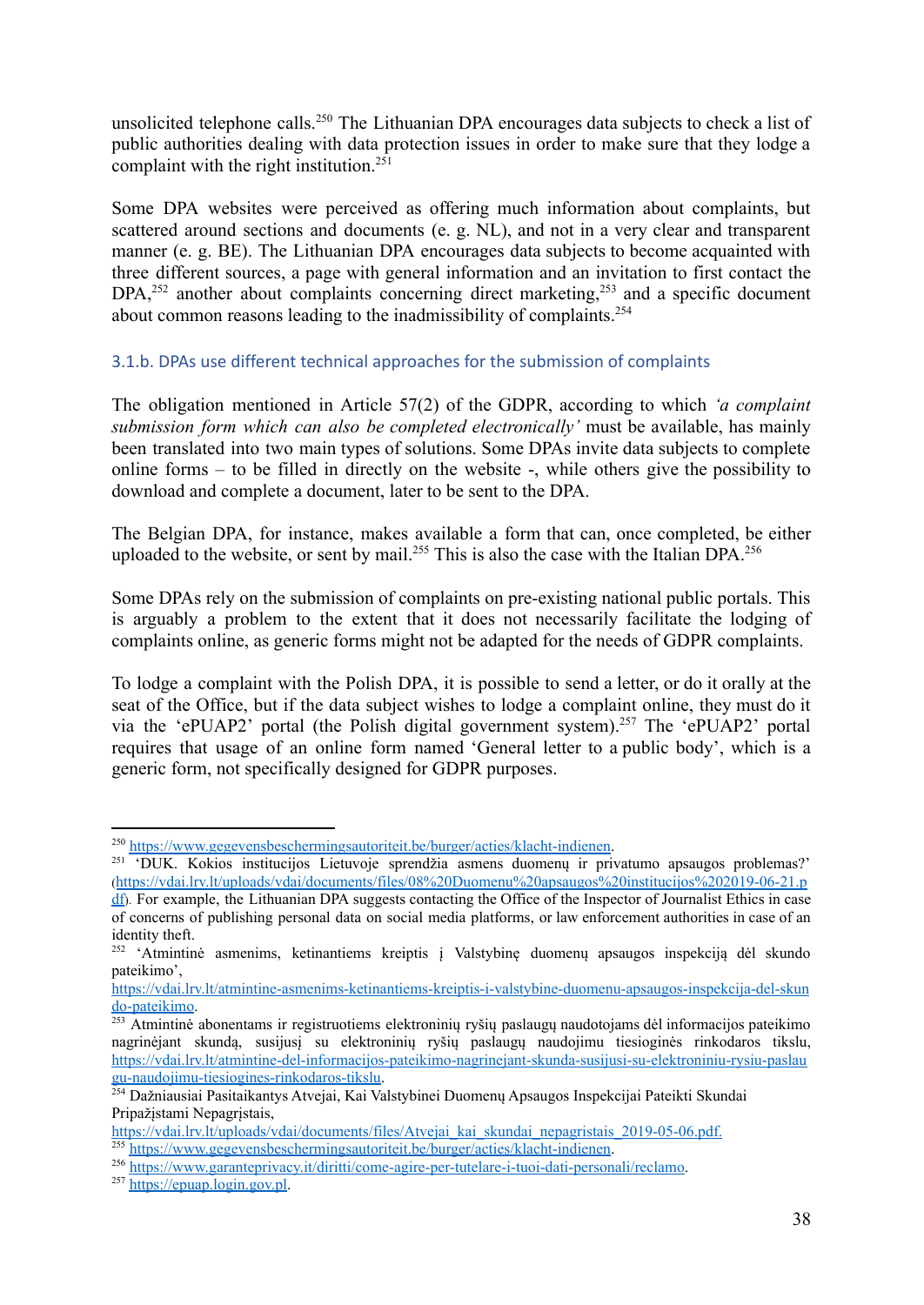Online forms specifically created for a DPA can be a single generic form, or a series of forms adapted to different scenarios. The possibility to use a form adapted to a concrete concern may be of help for data subjects. Nevertheless, it can also be that the proposed forms appear to not fully cover all the cases in which a data subject might wish to lodge a complaint. The Irish DPA submission process obliges data subjects to choose one of a set of pre-defined categories,<sup>258</sup> which do not include a catch-all category (such as '*I have another type of concern'*). Some possible concerns – such as, for instance, non-compliance with a principle of Article 5 of the GDPR principle - do not seem to fit within these pre-specified options.

In a similar vein, the Austrian DPA gives the possibility to choose between different forms to lodge complaint,<sup>259</sup> but it is not clear how these forms would cover all possible scenarios in which a data subject might wish to lodge a GDPR complaint.

Sometimes, online forms appear to attempt to nudge data subjects into certain practices, possibly with the intention of reducing the number of lodged complaints that will have to be declared inadmissible, but generating some legal problems and affecting their right to lodge a complaint. A Spanish DPA template for complaints on the exercise of rights, for instance, cannot be submitted if the date indicated as the date of the exercise of the right is not, at least, a month ago (if that it is not the case, an error message appears). This can make sense if the complaint is about a lack of reply, as the data subject should wait one month. It does not seem appropriate, however, if the complaint concerns a received reply, the content of which was unsatisfactory; because of the design of the template, the data subject is being obliged to wait until a month has elapsed, without a proper legal justification.

Completing an online template is rarely the only available option, although it appears to be the only option on the Portuguese DPA website.<sup>260,</sup>

Submitting a complaint online appears now in any case as the main default option for many DPAs, even if other options are available.

To lodge a complaint with the Hamburg DPA, data subjects may also send a complaint by post or encrypted email, which could be a preferred option in case of submission that contains special categories of personal data as defined in Article 9 of the GDPR.<sup>261</sup> In case of questions about the electronic complaint or when a data subject prefers another form of contact, he/she can contact the Hamburg DPA by any other means (linking to a website with contact details, e.g. phone numbers, email address and PGP public key).<sup>262</sup>

With the Irish DPA, online complaint submission is presented as the primary submission mechanism, with alternatives only available to those who have specific accessibility requirements.<sup>263</sup> These individuals can contact the accessibility officer (for this, a postal and e-mail address is provided, although no phone number).

<sup>&</sup>lt;sup>258</sup> Such as: 'I believe an organisation holds incorrect personal data about me and I wish to have it corrected', 'I want an organisation to delete personal data that it holds about me', 'I want to restrict the use of my personal data by an organisation', 'I want to object to the use of my personal data by an organisation', 'I want to delist *search engine results relating to me (the "right to be forgotten")*'. The exact categories put forward appear to change depending on the path followed by the data subject.

<sup>&</sup>lt;sup>259</sup> <https://www.dsb.gv.at/download-links/dokumente.html>.

<sup>260</sup> [https://www.cnpd.pt/cidadaos/participacoes/.](https://www.cnpd.pt/cidadaos/participacoes/)

<sup>261</sup> See: [https://datenschutz-hamburg.de/beschwerde/.](https://datenschutz-hamburg.de/beschwerde/)

<sup>262</sup> See; [https://datenschutz-hamburg.de/pages/dienststelle/.](https://datenschutz-hamburg.de/pages/dienststelle/)

<sup>&</sup>lt;sup>263</sup> Accessibility issues are defined quite narrowly in relation to the Disability Act (and so might not include issues around technological awareness, for instance).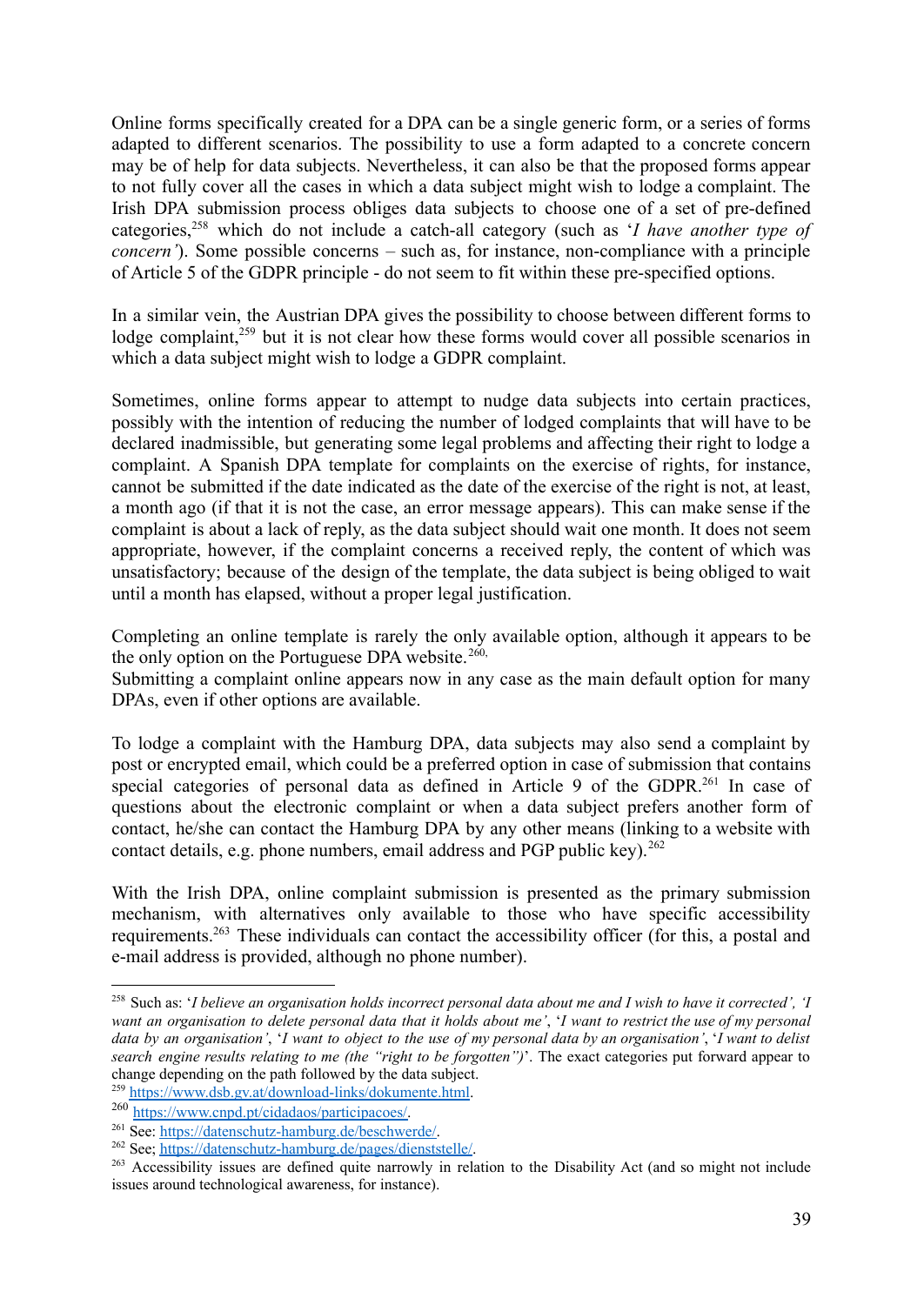Most often DPAs do not foresee special help communication channels to help data subjects during the submission of a complaint. There might be references to pages or documents with additional information. Otherwise, data subjects can generally search for the general contact information. Typically, most DPAs provide for the possibility to be reached by phone, or accept questions by email. In the contact section of the Irish DPA, it is noted that the most efficient and effective way to deal with the DPC about queries and complaints is the webform.

#### <span id="page-39-0"></span>3.1.c. DPAs have variable requirements regarding supporting evidence or prior actions related to a complaint

Depending on the DPA, and sometimes depending on the form of submission, there might be different requirements in terms of supporting evidence.

When submitting an online complaint to the Polish DPA, it is presented as necessary to provide evidence confirming the circumstances (e.g., correspondence with the controller, contracts, certificates) as an attachment, as well as an electronic signature. Technically it is nevertheless possible to 'submit' without attachments – the DPA will then reach out to the data subject with a request to submit missing documents within a specified deadline.

The Hamburg DPA presents the possibility to attach files as an option, not an obligation, noting the data subject might send files that clarify the facts of the complaint, e.g. screenshots or scanned letters.<sup>264</sup>

There seems to be a divide among DPAs regarding complaints requirements and whether it is necessary to document a prior correspondence with the data controller also in cases unrelated to the exercise of data subject rights. Overall, DPAs recommend and encourage data subjects to first resolve any data protection issue by bringing it to the attention of the data controller (e. g. Lithuanian DPA and Hamburg DPA). The Hamburg DPA, for instance, clearly frames contacting first the data controller as a recommendation: it explains that often a data protection officer is available, and that the DPA receives a high number of complaints which could make contacting the data protection officer of the responsible body a quicker way to take action.<sup>265</sup>

Sometimes requirements are not presented as imperative conditions as such, but implied in instructions given to data subjects (e.g. in the complaint form). The Irish DPA, for instance, seems to hint that data subjects must have first contacted an organisation about their concern, and can only proceed to lodge a complaint with the DPA if they are not satisfied with the outcome.<sup>266</sup> Sometimes there is a fine line between advice and instruction; for instance, the French DPA invites data subjects to first contact the relevant organisation, without indicating if this would be compulsory. <sup>267</sup> When a complaint is being submitted, the French DPA insists

<sup>264</sup> See: [https://datenschutz-hamburg.de/beschwerde/.](https://datenschutz-hamburg.de/beschwerde/)

<sup>265</sup> Idem.

<sup>266</sup> Cf. '*if you have contacted an organisation about a personal data concern, in keeping with the guidance* provided in our 'Know Your Rights' section and you are unhappy with the outcome, you can raise the matter *with the Data Protection Commission through our online form'*. In the form, the data subject is only able to proceed if they indicate that they have already contacted the data controller.

<sup>267</sup> See: [https://www.cnil.fr/fr/adresser-une-plainte,](https://www.cnil.fr/fr/adresser-une-plainte) under « *Un organisme public ou privé ne respecte pas les règles de protection des données ? ».*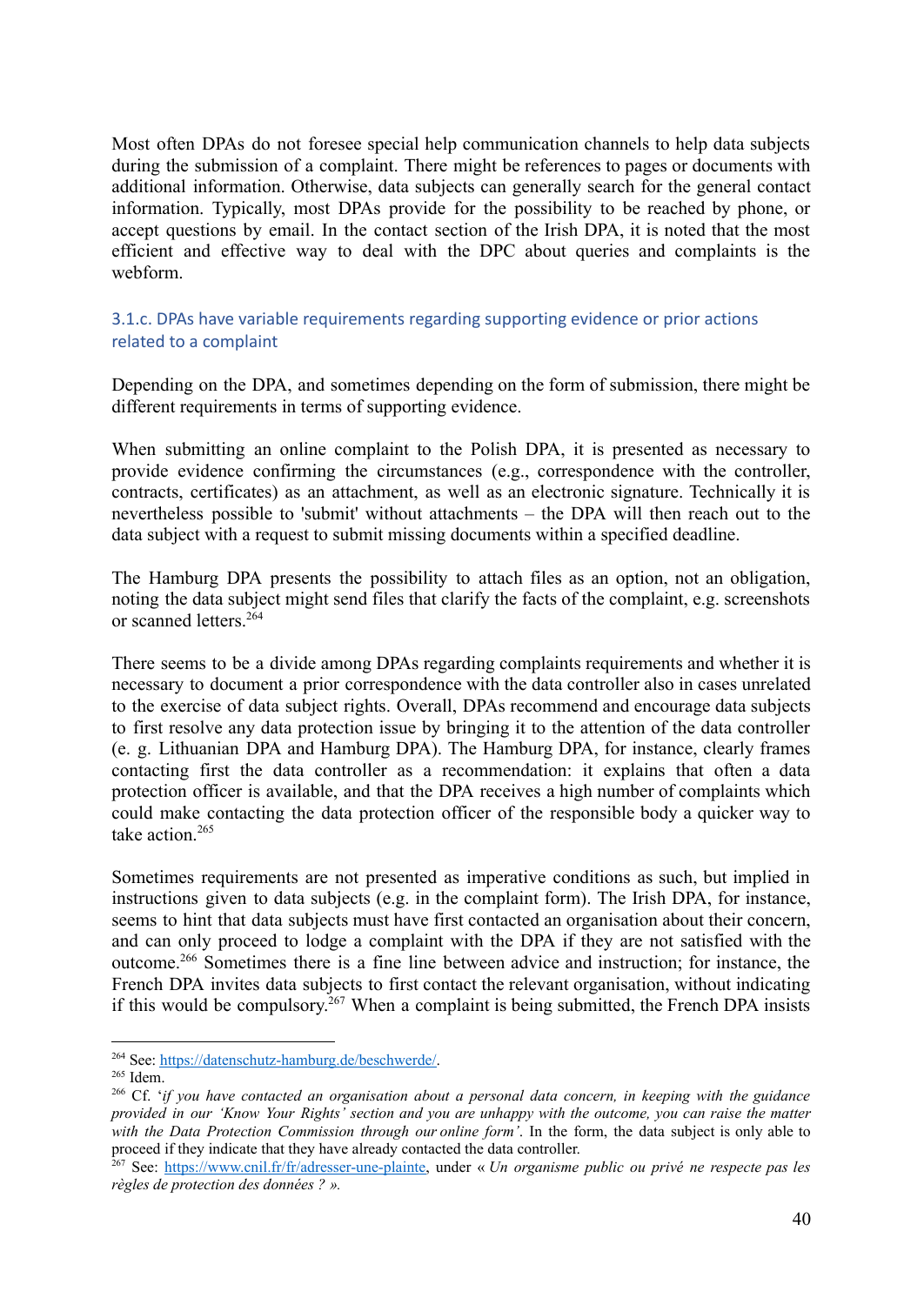that the controller should have been contacted, and in case of unsatisfactory answer contacted again, and that a complaint should be submitted only in case of persistent problem.<sup>268</sup>

Some DPAs appear however to impose on the data subject preliminary actions or evidence requirements that do not directly derive from the GDPR, and which might be in tension with the DPAs' obligation to facilitate the submission of complaints.

The online form of the Dutch DPA only allows for the submission of a complaint if a proof of communication with the organisation about which the complaint is about is also submitted. It is not possible to file a complaint if you have not contacted the organisation first. The DPA explicitly indicates that it will not consider a complaint if the submission fails to include evidence of correspondence with the relevant organisation.<sup>269</sup>

#### <span id="page-40-0"></span>3.1.d. It is much more difficult to lodge cross-border complaints than national complaints

Submitting an online complaint from a Member State different from the Member State of the habitual residence of the data subject can be particularly difficult, if not sometimes impossible.

Special challenges are connected to the reliance by DPAs on 'e-government' portals. Some illustrative examples are provided below.

There are several ways to lodge a complaint against a data controller with the Lithuanian DPA.<sup>270</sup> Data subjects can use the Lithuanian e-government portal, or an e-delivery system that requires connection via the e-government portal. In addition, they can send documents via email signed with a qualified electronic signature or via registered mail. Alternatively, data subjects can deliver the complaint on-site.<sup>271</sup> The e-government portal can be accessed by logging in with an identity card (ID) and a card reader, or by using mobile signature and via online banking. . Afterwards, the complaint form requires the provision of an address, which in the online form must be an address in Lithuania.<sup>272</sup>

Electronic complaints with the Polish DPA may only be lodged via the ePUAP2 portal, which operates only in Polish. It is necessary to open an account, available only for those who have a Polish Social Security Number (PESEL) or ePUAP profile, or can confirm their identity online. The identity can be confirmed either by a paid qualified certificate or by a free 'trusted profile'. The 'trusted profile' can be established only via logging into Polish electronic banking services or via a visit to a municipality. Non-residents usually will not have PESEL or a Polish bank account, so verifying the profile may be challenging. Although there is an option 'Use eID of your country' on the website that allows you to choose access from other EU Member States, the link was not working at the time this research was conducted.

<sup>268</sup> Which is not, as such, a GDPR requirement.

<sup>&</sup>lt;sup>269</sup> In case the complaint concerns a state authority or other governing body ('bestuursorgaan'), the data subject is required to first formally object to their decision or file a lawsuit with the administrative judiciary.

<sup>270</sup> <https://vdai.lrv.lt/lt/veiklos-sritys-1/skundu-nagrinejimas>. See sections 'Skundo pateikimas elektroniniu būdu' and 'Galimi kiti dokumentų pateikimo būdai'.

<sup>271</sup> Idem.

<sup>272</sup> <https://www.epaslaugos.lt/portal/service/101221/2020>.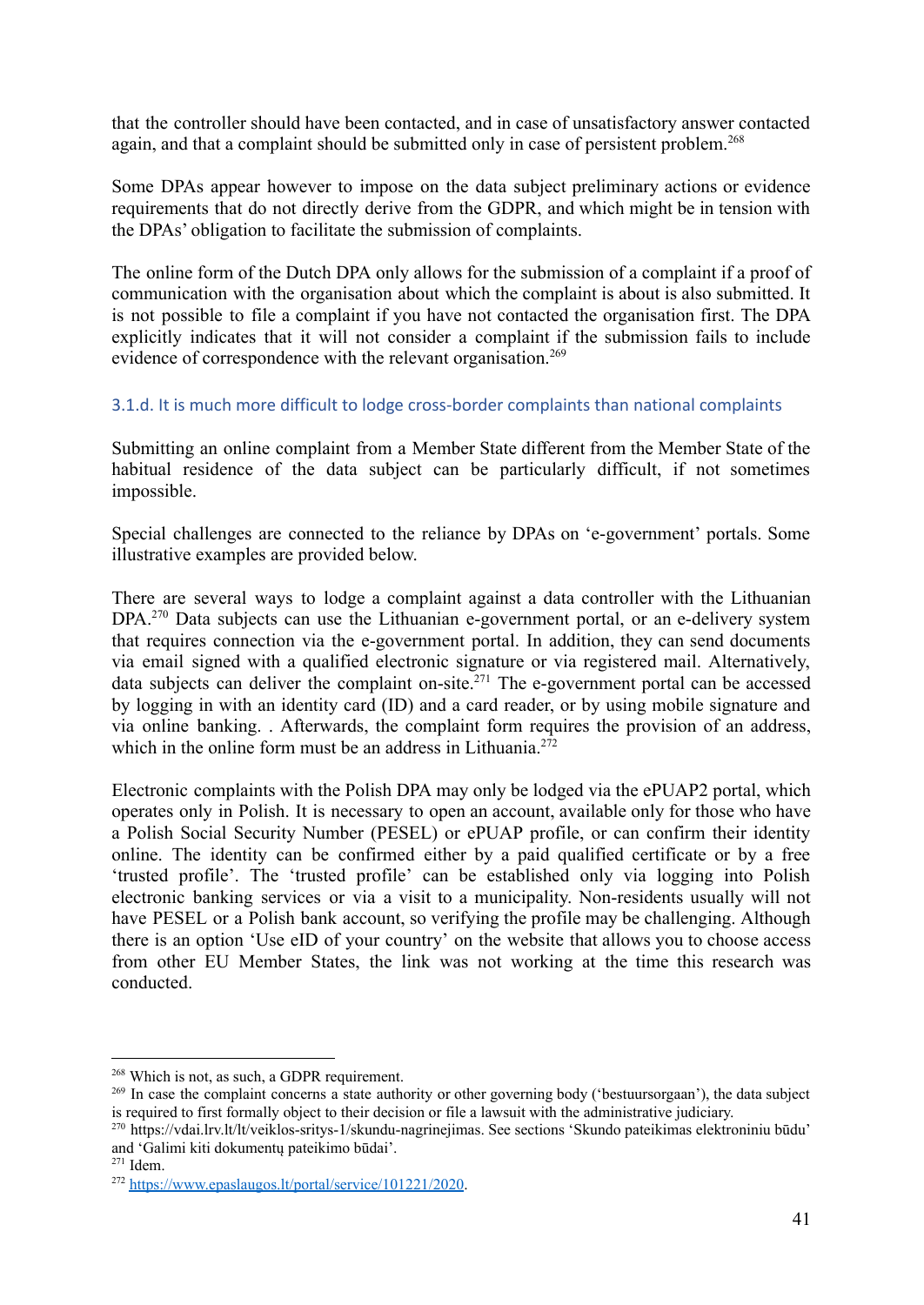Electronic complaints with the Spanish DPA can only be lodged through an 'electronic office' requiring that the data subject follows a series of instructions for identification.<sup>273</sup> Eventually, if attempting to login from another Member State, the data subject will be sent to a 'Cl@ve' page in which appears a special button for EU citizens, which leads to a European authentication with foreign eID page,<sup>274</sup> which when used by Belgian residents leads to the Belgian service 'itsme'. An attempt to connect via 'itsme', despite successful identification, eventually led to a page indicating '*Something went wrong',* and referring to a general help desk. It appeared thus impossible to lodge a complaint online from Belgium – and the only alternative offered is to download a template, print it out, sign it, and send it following strict requirements (within the following 15 days).

In some cases, DPAs are making efforts so data subjects can lodge complaints online from other Member States.

This is the case for instance of the Hellenic DPA. After reaching the relevant page,  $275$  it is apparent there are primarily two ways for submitting a complaint. The regular way is online, by connecting to the authority's e-services portal through the citizen's 'taxisnet' credentials (user authentication credentials which allow access to the Hellenic state tax authorities and other e-government services). If accessing the authority's e-services is not possible, then the authority provides exceptionally other ways. The English version of the webpage explains that if logging in to the online portal using the 'taxisnet' credentials is not possible (because the complainant does not reside or work in Greece, or the representative body does not have an establishment in Greece) but Greece is the place of the alleged infringement, the DPA will accept the submission of complaints in English via e-mail.

The Hellenic DPA stands out positively in relation to the information it provides about all the possibilities foreseen under Article 77 of the GDPR. It devotes a specific tab to the question of 'Who can submit a complaint?',<sup>276</sup> and the answer suggests that it is possible for data subjects to submit a complaint, if Greece is their habitual residence or place of work, or the place of the alleged infringement.<sup>277</sup>

In relation to identification requirements imposed through the use of e-governmental portals, it must be highlighted that the GDPR does not in itself impose any particular identification requirements, and thus those appear to derive either from national laws, or through the technical choice of requiring access to a portal that imposes strict identification. The threshold for identification is otherwise very low in some settings, with DPAs for instance accepting emails with no specific identification proof.

Sometimes, the difficulties to lodge a complaint from another Member State emerge when completing the complaints form. When lodging a complaint with the Dutch DPA, the data

<sup>&</sup>lt;sup>273</sup> 'Para realizar la firma con su certificado digital es preciso que tenga instalada en su equipo la aplicación *Autofirm@ del Ministerio de Hacienda y Función Pública. ¿La tiene ya instalada? Pulse 'Aceptar' en caso afirmativo o si va a elegir autenticarse con Cl@vePIN o Cl@ve Permanente'.*

<sup>274</sup> <https://eidas.redsara.es/SpecificConnector/CountrySelector>.

 $^{275}$  In Greek, [https://www.dpa.gr/index.php/el/polites/katagelia\\_stin\\_arxi](https://www.dpa.gr/index.php/el/polites/katagelia_stin_arxi), and in English, <https://www.dpa.gr/en/individuals/complaint-to-the-hellenic-dpa>.

<sup>&</sup>lt;sup>276</sup> In Greek, you can refer to the section: 'ποιος μπορεί να υποβάλει καταγγελία'.

<sup>277</sup> The same section also adds: '*Data subjects have the right to assign non-profit bodies or organizations or* unions or associations that legally operate, have statutory goals of general interest and operate in the field of protection of rights and freedoms of data subjects with regard to data protection, to submit a complaint, to the *Hellenic DPA, on their behalf'.*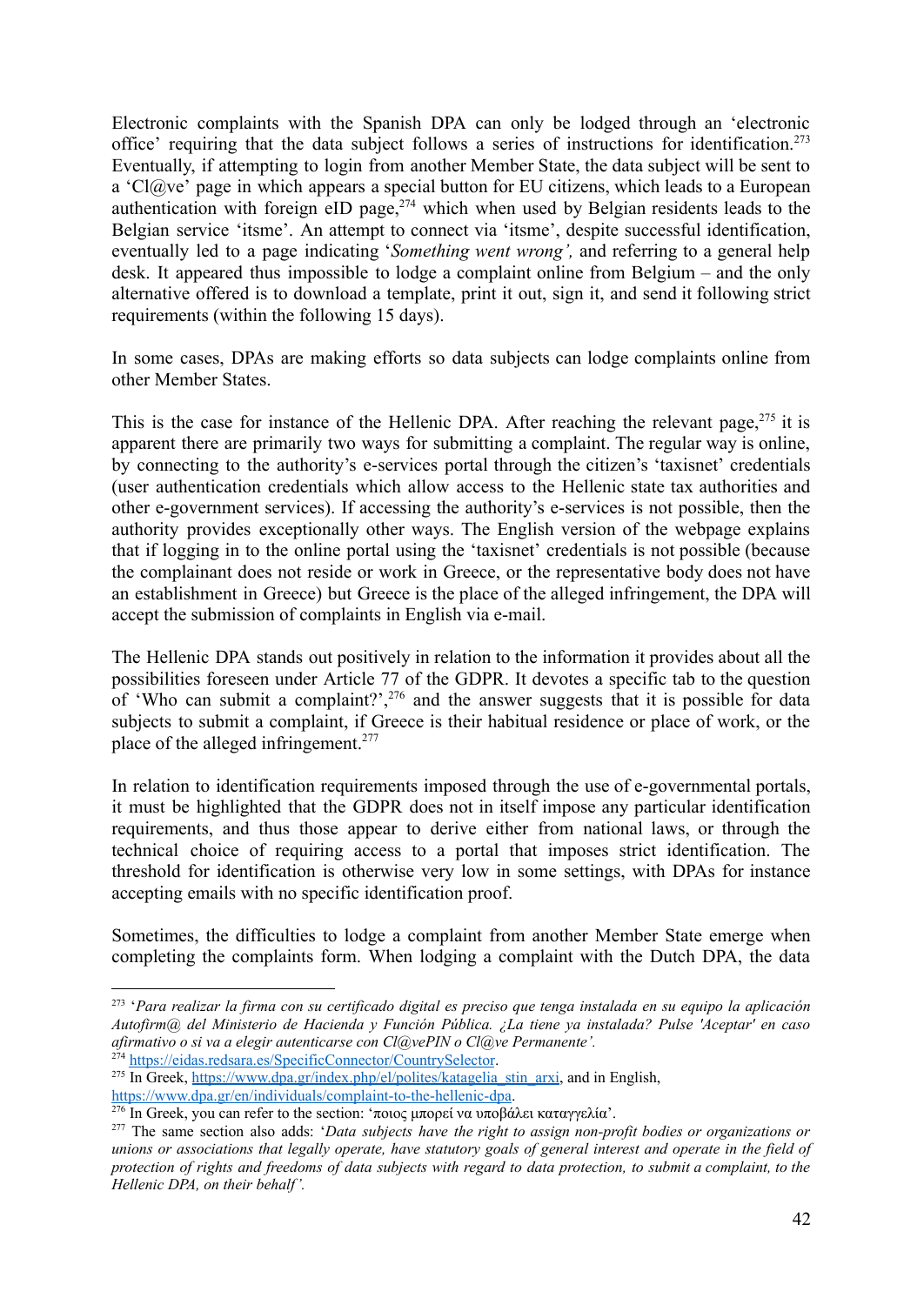subject must fill in the place of residency. If one indicates a zip code that does not adhere to the Dutch formula (4 numbers, 2 letters) the form does not accept it. It is unclear whether filling in a random but existing Dutch zip code will result in the Dutch DPA declaring your complaint invalid.

The online template used by the Irish DPA includes a pre-registered reference to an Irish phone prefix, and a reference to an Irish postcode. These can be ignored, but doing so requires that the data subject is aware of the fact that it is legally possible to submit a complaint while not residing in Ireland, and has enough confidence in their knowledge to still complete the form and submit the complaint.

**Language** might often be an obstacle for some data subjects to lodge a complaint with a DPA different than the one of the Member State in which they reside or work. Numerous DPAs do offer some information in other, non-national languages – mostly in English (e. g. Poland, Belgium). The website of the Portuguese DPA seems to be designed to be available both in Portuguese and in English, although the English version is under construction.<sup>278</sup>

Even in cases in which the website offers some information in English, it might be that the information about complaints is not available in English (e.g., Italy) or it is not possible to lodge complaints in a language different from one of the national languages (e.g. Poland, Lithuania, and Belgium)<sup> $279$ </sup>. The Austrian DPA is clear about the fact that complaints must be in German.<sup>280</sup> Sometimes language requirements are not completely clear by visiting the website. With the Hellenic DPA it does seem possible to lodge complaints in English.

The website of the Dutch DPA can be visited in Dutch and in English. When switching to the English version, however, the already mentioned 'lodge a complaint' contrasting button disappears.<sup>281</sup> Moreover, most of the dropdown menu options disappear as well. When searching for 'complaint' on the English version of the website, no results for 'lodge a complaint' come up. It therefore appears it is only possible to file a complaint on the Dutch version of the website. According to the online Q&A and the form itself, it is possible to lodge a complaint via (physical) mail, the digital form on the DPA website and via the phone. The authority does mention that it is possible to lodge a complaint in English as well, but this is not facilitated via the online complaint form. It seems as if it is only possible via mail and telephone, but again, this information is not available on the English version of the website, only on the Dutch version. The online form is only available in Dutch.<sup>282</sup>

<sup>278</sup> This message is displayed: '*Work in progress! The Portuguese data protection authority is remodeling its website. Please feel free to visit us again soon*!', <https://www.cnpd.pt/en/>.

<sup>&</sup>lt;sup>279</sup> When navigating the English version of the Belgian DPA website, it is not possible to submit a complaint: the data subject is referred to other linguistic versions. This is consistent with Art. 60 of the Law of 3 December 2017 on the creation of the Data Protection Authority, which conditions the admissibility of complaints to the use of one of the national languages.

<sup>&</sup>lt;sup>280</sup> The AT annual report of 2018 even reveals that English complaints will be rejected by the Austrian DPA due to formal reasons, as it is embedded in the law that all complaints must be in German (see also https://www.ris.bka.gv.at/Dokumente/Dsk/DSBT\_20180921\_DSB\_D130\_092\_0002\_DSB\_2018\_00/DSBT\_201 80921\_DSB\_D130\_092\_0002\_DSB\_2018\_00.html). See: Datenschutzbehörde (DSB), *Datenschutzbericht 2018,* 2019, p. 16 and pp. 23-24.

<sup>&</sup>lt;sup>281</sup> See: <https://autoriteitpersoonsgegevens.nl/en>.

<sup>&</sup>lt;sup>282</sup> [https://autoriteitpersoonsgegevens.nl/nl/meldingsformulier-klachten.](https://autoriteitpersoonsgegevens.nl/nl/meldingsformulier-klachten) According to the EDPB document *Handling cross border complaints against public bodies or authorities*, pursuant to Dutch administrative law (Article 2:6 of the General Administrative Law Act, GALA), languages other than Dutch may be used, but only if and where this use is more effective and does not disproportionately disadvantaged the interests of third parties; the Dutch DPA noted that '[o]ther than English, no language would satisfy these criteria, especially the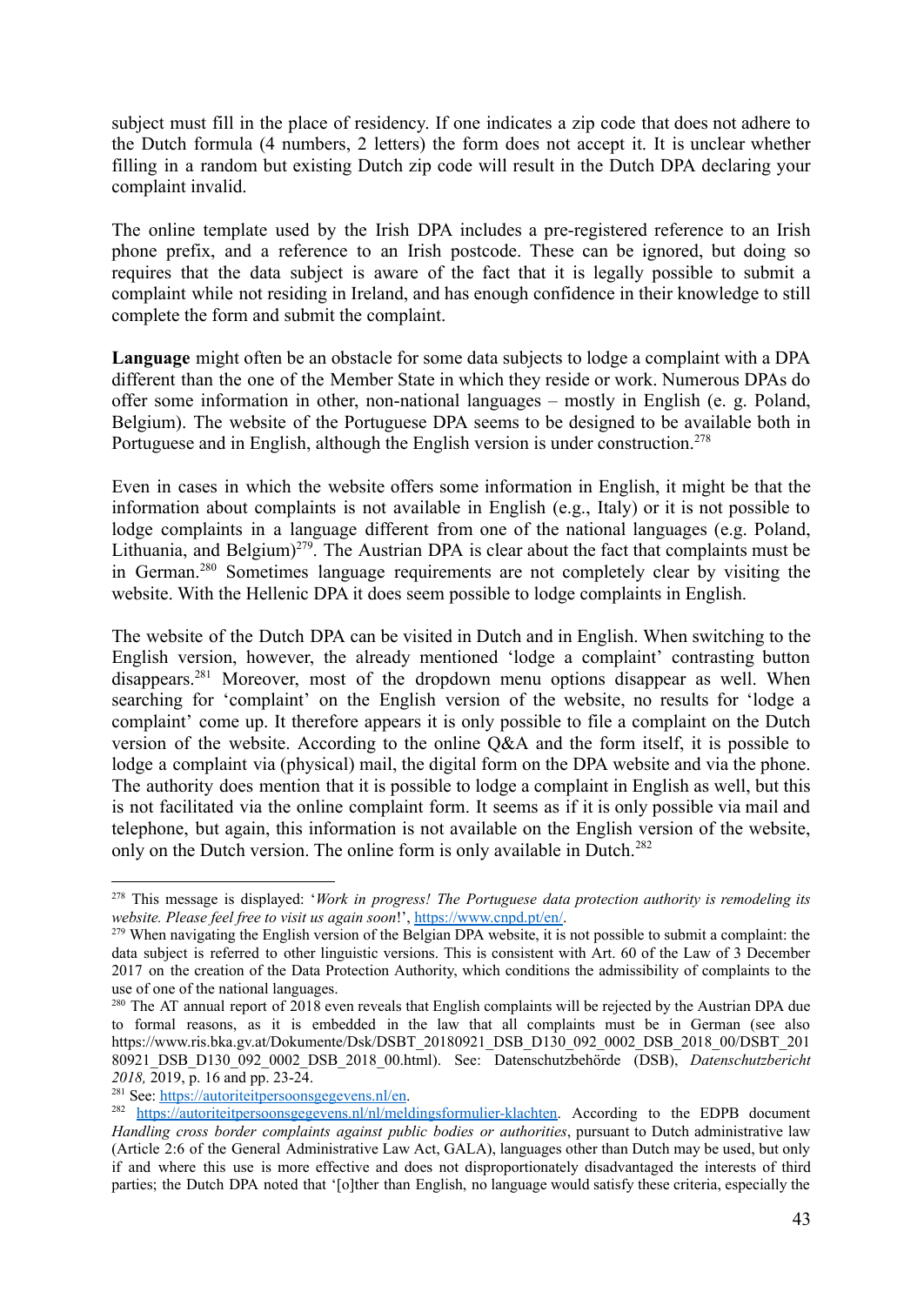Similarly, the French DPA offers an English version of its site on which it is unclear if and where to find the complaint form available on the French version. When typing 'complaint' in the site search function, information about cases and complaints dealt with by the CNIL will appear but no obvious link or information on how to file a complaint.

#### 3.1.e. DPAs provide heterogenous proofs of submission

For the data subject to eventually be in a position to exercise their right to an effective judicial remedy under Article 78(2) of the GDPR, they must have proof of the fact they submitted a complaint, and when. Yet, the way in which DPA's (fail to) provide such proof, differs widely.

The Irish DPA informs data subjects about the fact that it will not acknowledge electronically the submission of complaints. Data subjects are asked to download a copy of the complaint submitted, should they wish to retain it for their records. When lodging with the Berlin DPA, the data subject sees a thank you message.<sup>283</sup> They are instructed to print the form before submitting if they wish a copy, and there will be no email acknowledgement of receipt.

When a complaint is lodged with the Hamburg DPA, the data subject receives a summary of the entry as a PDF that downloads automatically; in addition, the website itself acknowledges receipt together, with a reference number and a telephone contact number.<sup>284</sup>

After submitting with the Lithuanian DPA, it is possible to download and print its copy, including a time stamp and all information provided; however, no email confirmation is sent. When lodging a complaint with the Portuguese DPA, the individual will receive proof of submission by e-mail only if they actively chose that option.

The Dutch DPA sends a confirmation email (from a 'no-reply' email address) which is however not a copy of the complaint, and does not contain the date of submission as such. A similar confirmation email is sent by the Austrian DPA. The French DPA also sends an acknowledgment of receipt, with a reference number. It is not possible to reply to that email, but the complainant is encouraged to contact the DPA for any inquiries or remarks by phone, fax or mail.

#### <span id="page-43-0"></span>3.1.f. Data subjects received limited information on next steps after lodging a complaint

For the data subject to eventually be in a position to exercise their right to an effective judicial remedy under Article 78(2) of the GDPR, they must also have information about the existence of their right.<sup>285</sup> If they are not aware of the fact that they can launch proceedings against the DPA if not informed within three months on the progress or outcome of the complaint, there is little chance they will exercise their right. Most DPAs, however, **fail to inform complainants about Article 78(2) of the GDPR** after the submission of a complaint.

criterion of effectiveness', so it would be able to accept complaints if they are in either English or Dutch (at least against public bodies or authorities, p. 8).

<sup>283</sup> '*Vielen Dank für die Übermittlung des Beschwerdeformulars'*.

<sup>284</sup> The text reads like this: '*Thank you for your complaint. We have received your complaint. If you have any queries, please contact us by email or telephone (…) quoting reference number (…)'*.

 $^{285}$  It is the task of DPAs to generally promote awareness of data protection rights (Art. 57(1)(b) GDPR).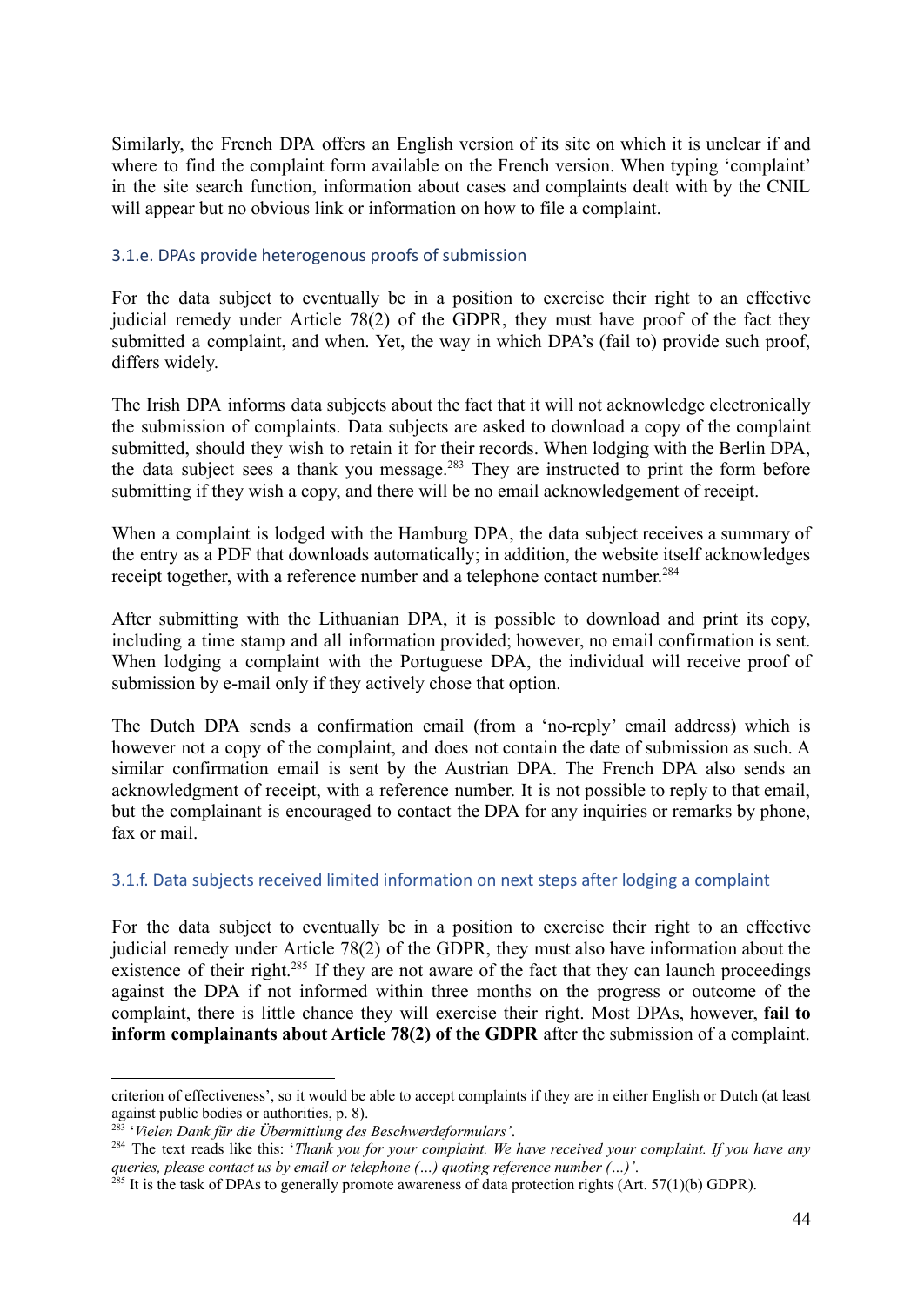After submitting an online complaint with the Irish DPA, the data subject is provided a text to the effect that if the complaint has merit it will be followed up in 20 working days, although the language is quite vague ('*we will endeavour to progress your complaint'*).<sup>286</sup>

An example of best practice can be found with the Italian DPA which mentions that there is a right to effective judicial remedy against the DPA, explicitly mentioning Art. 78 GDPR.<sup>287</sup> The Austrian DPA refers to the fact that it has to give an initial response within three months and issue a final decision within six.<sup>288</sup>However, it does not inform the data subject about the fact that if the authority fails to react within three months it might be possible to take action under Article 78(2) of the GDPR.

On the website of the Polish DPA, general information on what to expect next is limited and vague. The data subject is informed that submitting a complaint shall initiate administrative proceedings conducted by the DPA in accordance with the procedure, principles and deadlines provided for by law.<sup>289</sup> After lodging a complaint with the Belgian DPA, the data subject is informed that the complaint will be handled by the relevant department to provide a substantive answer as soon as possible. After submitting to the Portuguese DPA, the data subject is told that the authority 'will proceed accordingly'.

After submitting with the Lithuanian DPA, the data subject is referred to a seven page document,<sup>290</sup> according to which the complaint shall be 'addressed' within three days.

The Dutch DPA does refer to the three month period, as the page visible after the submission of the complaint indicates that a progress report will be sent within three months. In the Q&A section of the complaint page the DPA elaborates on this by answering the question 'When will I get a reaction on my complaint?': it states it will respond within three months, and if there are no results to report after three months, it will contact the data subject again six months later. The Berlin DPA, in its 'information sheet' (*Merkblatt*) 291, also refers to the fact that the DPA will inform the complainant of the (interim) result of its review within three months of receiving the complaint.

The email automatically sent by the French DPA after the submission of a complaint states that a decision will be taken on the admissibility of the complaint within a month, and the complainant will be informed about the outcome of such decision by mail ('*par courrier'*). The French DPA's website states that the authority will do its best to keep the complainant informed, and that the time required to handle the complaint might be affected by factors such as the total number of complaints received or the wait for a judgment, such as a

<sup>286</sup> The text is: '*Please note that where you have included copies of relevant documents - your original request, or, where applicable, any evidence that shows a contravention of data protection legislation has occurred, and any response received from the organisation (data controller) - we will endeavour to progress your complaint within 20 working days'.*

<sup>&</sup>lt;sup>287</sup> Available at a section about general information on 'how to protect your personal data', under section *'Strumenti di tutela - Il reclamo'*:

<sup>&</sup>lt;sup>288</sup>See <https://www.dsb.gv.at/aufgaben-taetigkeiten/rechte-der-betroffenen.html>. <https://www.garanteprivacy.it/home/diritti/come-agire-per-tutelare-i-tuoi-dati-personali>.

<sup>289</sup> <https://uodo.gov.pl/pl/83/156>.

<sup>&</sup>lt;sup>291</sup> [https://www.datenschutz-berlin.de/fileadmin/user\\_upload/pdf/beschwerde/BlnBDI\\_Merkblatt\\_Rechte.pdf.](https://www.datenschutz-berlin.de/fileadmin/user_upload/pdf/beschwerde/BlnBDI_Merkblatt_Rechte.pdf) <sup>290</sup> Order of the Director of the State Data Protection Inspectorate No 1T-20 (1.12.E) of 2 March 2021 'On the Approval of the Description of the Complaints Handling Procedure of the State Data Protection Inspectorate', Valstybinės duomenų apsaugos inspekcijos direktoriaus 2021 m. kovo 2 d. įsakymas Nr. 1T-20 (1.12.E) 'Dėl Valstybinės duomenų apsaugos inspekcijos nagrinėjamų skundų nagrinėjimo tvarkos aprašo patvirtinimo'.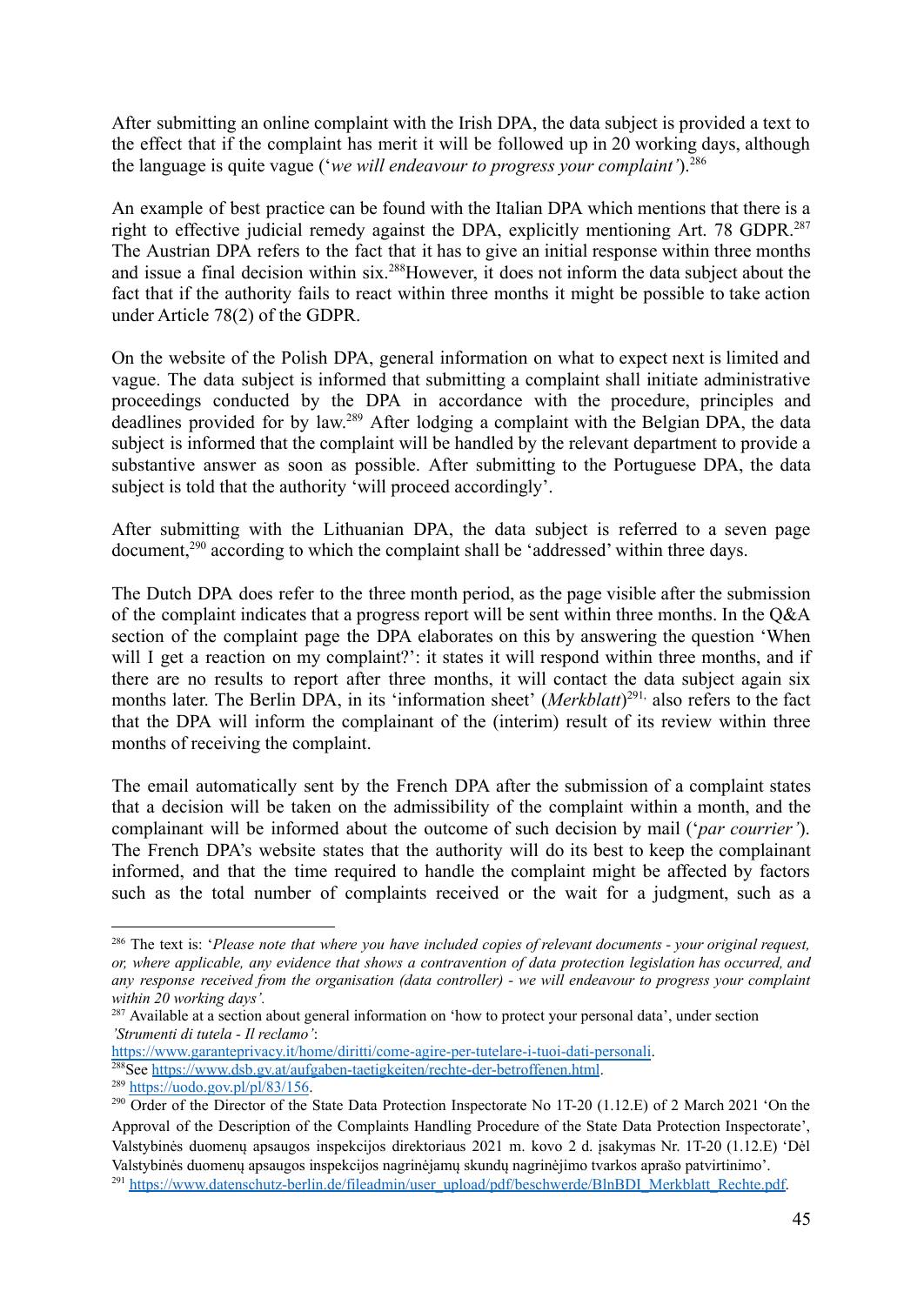judgment of the EU Court of Justice.<sup>292</sup> Although it does provide to the general public information on available judicial remedies against its decisions, it does not mention in the general information page about complaints anything about the remedy against inactivity. The French DPA in any case asks the complainant to wait at least two months before contacting the authority to ask about the status of the complaint.

Generally, limited information on the rights of the data subject – and more broadly about what can be expected in practice - is actively provided to complainants after lodging a complaint.

Beyond the information about deadlines, it would be useful for the data subject to know in advance that they can expect the DPA to adopt a legally binding decision as a final outcome of the complaint procedure. That is not always necessarily clear. The Irish DPA, for instance, stresses that its preference will be to seek an '*amicable resolution within a reasonable timeframe'*, noting it is mandated '*to facilitate or arrange an amicable resolution of the matter, where there is a reasonable likelihood of this being achieved, within a reasonable time'.*<sup>293</sup> According to the DPA, when amicable resolution is not possible, other outcomes might be for instance the rejection of the complaint, the dismissal of the complaint; or providing advice in relation to the matter, among others.

#### <span id="page-45-0"></span>3.1.g. Data subjects get very limited information about the one-stop-shop

Most often, DPA websites do not inform data subjects who are about to lodge a complaint about the possibility that the complaint will have to be handled under rules applying for some cross-border processing cases (that is, under the **one-stop-shop**). In practice, this means that data subjects often are not made aware that another DPA may end up leading on the case related to their complaints.

Although there are sometimes references to potential information sharing through the Internal Market Information System (IMI), it is often not made clear that a decision might end up being adopted through Article 60 of the GDPR: it is for instance not clear when lodging a complaint with the Portuguese DPA, or with the Belgian DPA.

Sometimes, there is online information about the one-stop-shop, but it is not made available specifically before or while lodging a complaint. The Dutch DPA, for instance, explains the one-stop-shop on a different page.<sup>294</sup> Otherwise, the authority does mention that if the data subject filed a complaint 'about an international organisation', the Dutch DPA may have to handle it together with other DPAs, slowing down the procedure.<sup>295</sup>

The Austrian DPA mentions that if the controller against whom the complaint is directed is located outside of Austria, the procedure might be transferred to another DPA. There is however no step-by-step explanation of the whole procedure.

<sup>293</sup> See: <sup>292</sup> See: [https://www.cnil.fr/fr/adresser-une-plainte,](https://www.cnil.fr/fr/adresser-une-plainte) under « *Après l'envoi de votre plainte ».*

[https://www.dataprotection.ie/en/individuals/exercising-your-rights/complaints-handling-investigations-and-enf](https://www.dataprotection.ie/en/individuals/exercising-your-rights/complaints-handling-investigations-and-enforcement-individuals) [orcement-individuals.](https://www.dataprotection.ie/en/individuals/exercising-your-rights/complaints-handling-investigations-and-enforcement-individuals)

<sup>294</sup> See:

[https://autoriteitpersoonsgegevens.nl/nl/onderwerpen/avg-europese-privacywetgeving/een-loketmechanisme-one](https://autoriteitpersoonsgegevens.nl/nl/onderwerpen/avg-europese-privacywetgeving/een-loketmechanisme-onestopshop) [stopshop.](https://autoriteitpersoonsgegevens.nl/nl/onderwerpen/avg-europese-privacywetgeving/een-loketmechanisme-onestopshop)

<sup>&</sup>lt;sup>295</sup> See: <https://autoriteitpersoonsgegevens.nl/nl/behandeling-van-klachten-door-de-ap>.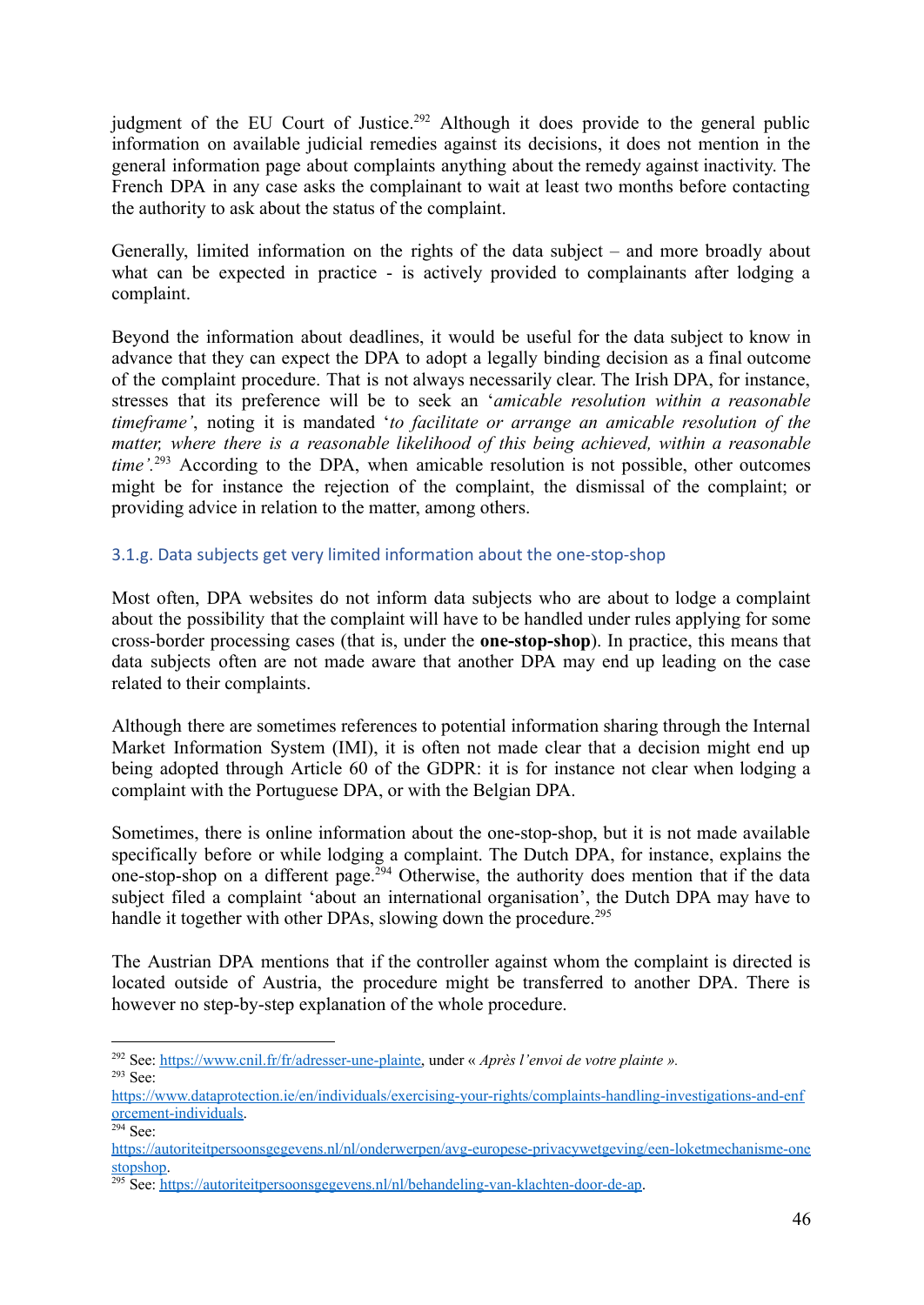#### <span id="page-46-0"></span>3.1.h. Very limited information is provided on NGOs that might help lodge complaints

Generally, it is technically possible to lodge complaints online not just for data subjects, but also for other individuals or not-for-profit bodies, organisations or associations representing them. This possibility might sometimes only become visible as the relevant submission form is being completed (e. g. Irish DPA).<sup>296</sup> Sometimes, what becomes visible is the possibility to represent somebody else based on the power of attorney (e. g., Hamburg DPA).

Nevertheless, data subjects visiting DPA websites to lodge a complaint, or seeking more information about the procedure, will generally not encounter any information about their rights under Article 80(1) of the GDPR.

On the website of the Dutch DPA, there is information about the possibility of mandating in the Q&A complaints section under 'Who can lodge a complaint?': the authority says that a data subject can proxy/authorise someone to lodge a complaint for them, e.g. a lawyer, a legal helpdesk ('*Juridisch Loket'*) or a civil rights organisation/NGO ('*belangenorganisatie*').

The Hellenic DPA offers particularly detailed information about this, noting '[d]*ata subjects have the right to assign non-profit bodies or organizations or unions or associations that legally operate, have statutory goals of general interest and operate in the field of protection of rights and freedoms of data subjects with regard to data protection, to submit a complaint, to the Hellenic DPA, on their behalf'*, and offering information about the steps to submit a complaint as an association.<sup>297</sup>

#### <span id="page-46-1"></span>3.2. Observation of the EDPB Register of Article 60 decisions

The EDPB makes available through its website a collection of what it calls 'final decisions' adopted under the one-stop-shop.<sup>298</sup> This Register is made publicly available by the EDPB despite the lack of any explicit legal obligation to do so. The Register does not claim to be exhaustive, and is notably accompanied by a series of disclaimers pointing out that some decisions will not published in the register, or will be published in a partially redacted way, *'(d)ue to national legal restrictions'*, without specifying nevertheless the exact legal basis of the restrictions. The Register is also not systematically updated, but updated irregularly, at unpredictable intervals. Despite its limitations, the Register constitutes an extremely valuable resource for researchers and interested stakeholders to explore the functioning of the one-stop-shop in practice.

In connection with the object of this study, what is most important to underline is that the documents available reveal **a number of apparently inconsistent ways of applying the**

<sup>296</sup> These choices are presented at a certain point: '*You are:' 'Acting on behalf of a relative without the capacity to do so themselves*', '*A not-for-profit body, organisation or association representing an individual'*, *'A not-for-profit body, organisation or association representing a number of individuals'.*

<sup>&</sup>lt;sup>297</sup> Source: in Greek [https://www.dpa.gr/el/polites/katagelia\\_stin\\_arxi](https://www.dpa.gr/el/polites/katagelia_stin_arxi), and more limited information in English <https://www.dpa.gr/en/individuals/complaint-to-the-hellenic-dpa>. It is worthwhile noting that the word 'ένωση' in the Greek version, is translated with both terms in the English version as quoted in the text above: 'union or association' (cf. Art. 80 GDPR, which does not refer to unions).

<sup>298</sup> Accessible here:

https://edpb.europa.eu/our-work-tools/consistency-findings/register-for-article-60-final-decisions el. The name of the URL is unfortunate, as actually the decisions presented are not 'consistency findings'.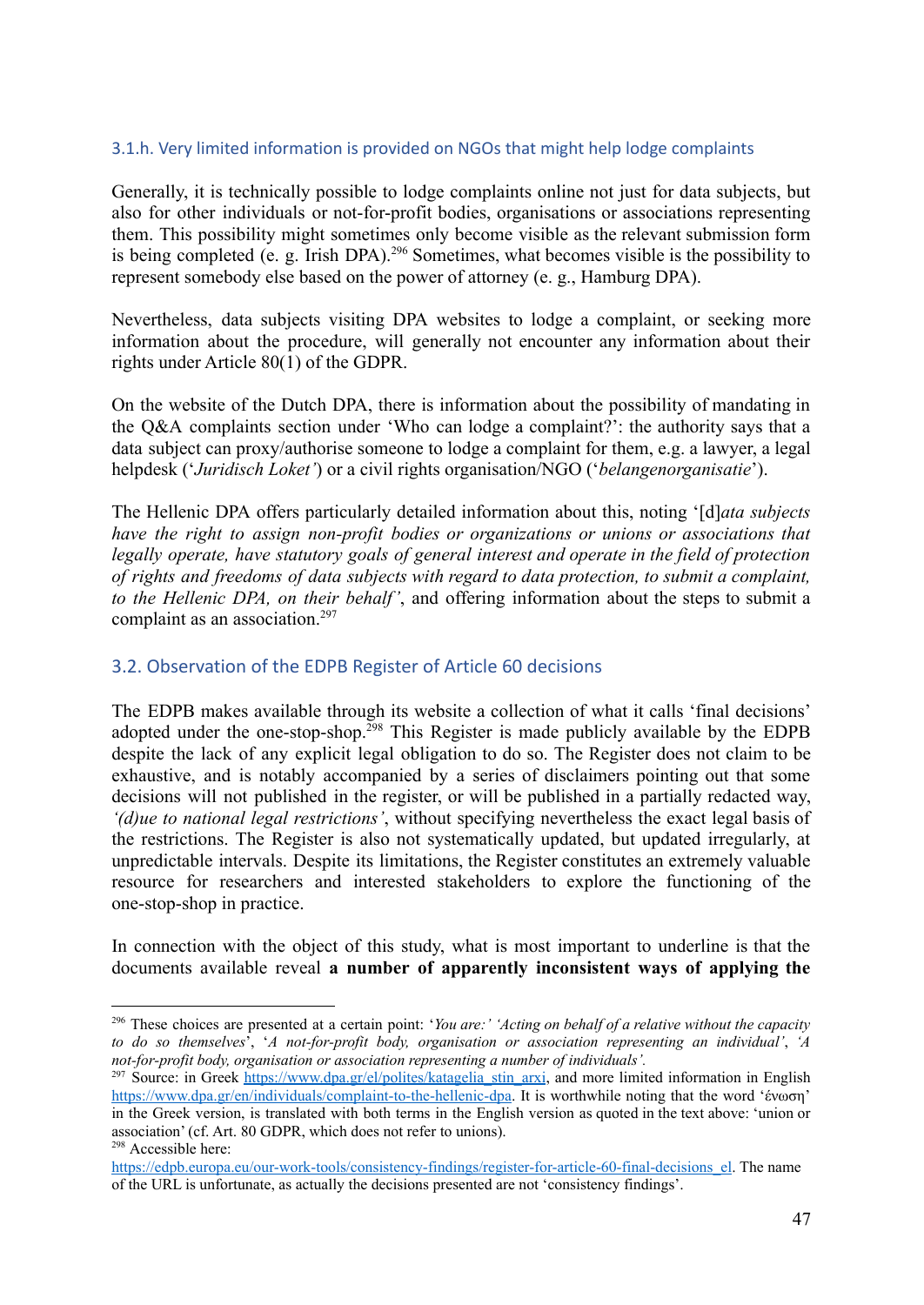#### **GDPR, and especially a problematic lack of clarity as to what constitutes the outcome of a complaint, both at the level of DPAs and at the level of the EDPB**.

In this sense, it can be noted that the Register divides decisions based on the case 'outcome' by grouping them under these labels: reprimand, no violation, no sanction, compliance order, dismissal of the case, administrative fine, and erasure order. Presumably, some of these 'outcomes' would clearly correspond to what the GDPR describes as dismissal or rejection of a complaint, and others to what constitutes to 'act on' the controller, but some such as 'no sanction' or 'no violation' do not necessarily fit clearly in a type of outcome, as it could be that there was 'no sanction' but there was a GDPR infringement.

The relations between all these outcomes are not always clear, as is often unclear how decisions are in line with Article 60 of the GDPR and EDPB guidance thereof.

In a decision dated from January 2022, for instance, the Cyprus DPA issued a reprimand as lead DPA related to a complaint that had been lodged in Germany, despite the fact that in the meantime the complaint had been withdrawn.<sup>299</sup> The case concerned an access request, and the data subject had eventually received the requested data. For the Cyprus DPA, the withdrawal of the complaint represented a mere mitigating factor. As there had been an infringement, concretely in the form of lack of timely reaction to the request, a reprimand was issued. It is unclear why this should not be treated as a '*demonstrated removal of the cause of action'* that, according to the EDPB, would justify the dismissal of the complaint – and thus be a decision to be adopted by the DPA that had received it. This decision is classified as 'reprimand', which seems logical and corresponds to a GDPR provision (Article  $58(2)(b)$ ).

The same DPA, in another decision also of January 2022, had to decide as lead DPA in a case about a complaint originating in Germany about the right to erasure.<sup>300</sup> An email was sent to the data controller, which explained it had deleted the data subject's data, and then the Cyprus DPA took the view that there had been only '*a minor infringement, which only slightly affects the data subject's rights and freedoms*'. Taking into account this and the data controller's cooperation, it '*considered the investigation proceedings concluded'.* There is no reference to the data subject possibly having withdrawn their complaint, and no real action appears to have been taken by the DPA beyond the sending of questions by email. It is unclear why this does not represent a rejection or dismissal of the complaint, a decision which should have been made by the DPA which received the complaint. The EDPB register does not classify this decision as such, but simply indicates 'no sanction'.

A decision from October 2021, adopted by the Luxembourg DPA, concerns a complaint that had been lodged with the DPA of Rhineland-Palatinate.<sup>301</sup> The controller, which had its main establishment in Luxembourg, had failed to reply to an access request by the complainant about the source of some payment data. The Luxembourg DPA contacted the controller, which gave details on where the data came from. After that, the Luxembourg DPA declared that it could not identify any infringement of the GDPR, and suggested to the DPA of Rhineland-Palatinate to 'close' the complaint, as no infringement had been identified. The Rhineland-Palatinate DPA agreed. The document published on the EDPB Register bears the

<sup>&</sup>lt;sup>299</sup> See: [https://edpb.europa.eu/decision-no-309\\_en](https://edpb.europa.eu/decision-no-309_en).

<sup>&</sup>lt;sup>300</sup> See: [https://edpb.europa.eu/decision-no-316\\_en](https://edpb.europa.eu/decision-no-316_en).

<sup>&</sup>lt;sup>301</sup> See: https://edpb.europa.eu/decision-no-243<sup>-</sup>en. For a similar scenario, see: [https://edpb.europa.eu/decision-no-242\\_en](https://edpb.europa.eu/decision-no-242_en).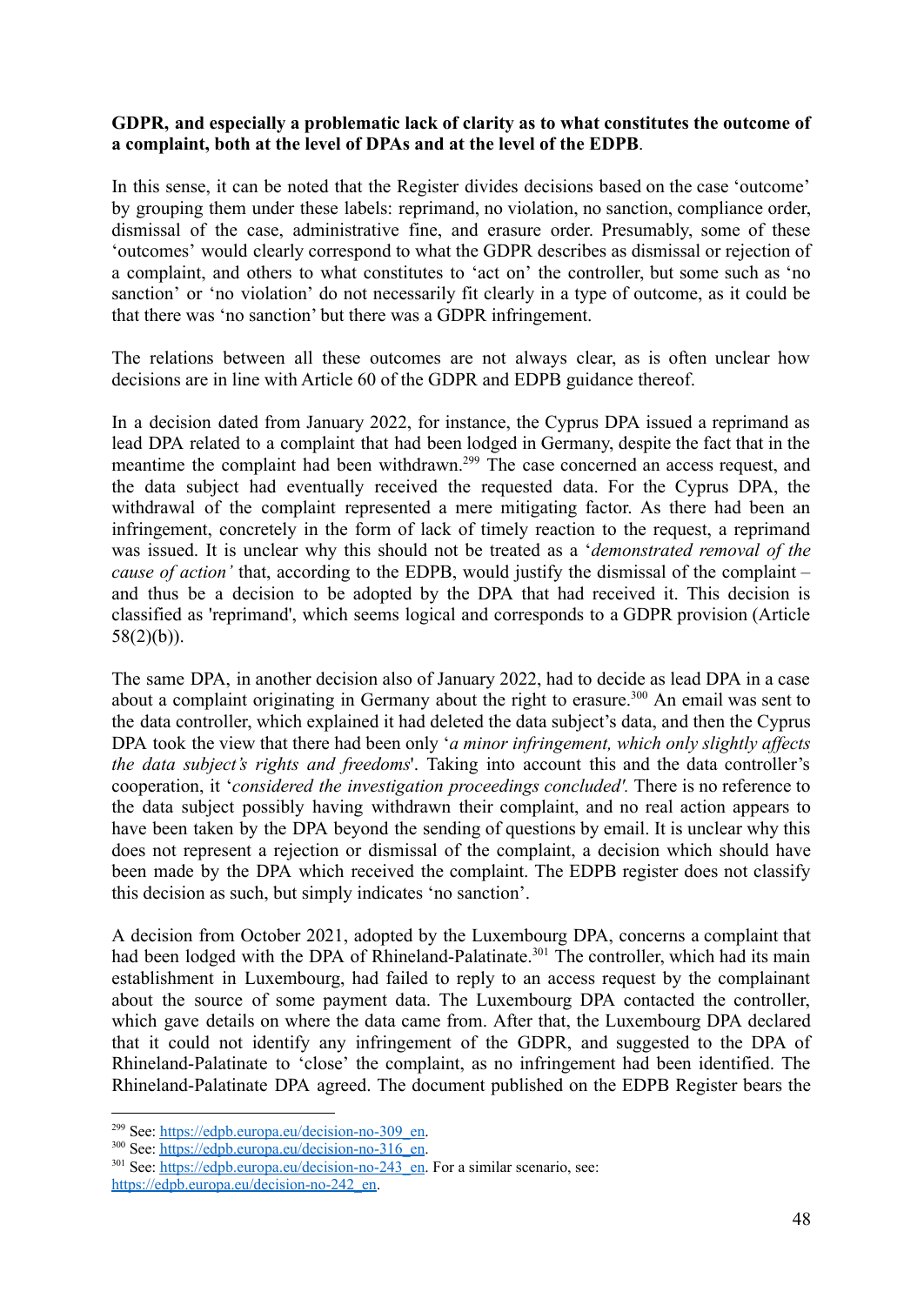title 'Final decision', and is signed by the Luxembourg DPA, which can be interpreted as meaning that Article 60(7) of the GDPR was considered to be applicable, instead of Article 60(8), despite the fact that the decision could potentially be interpreted as a rejection or dismissal of the complaint. The Register describes the outcome as 'no violation'.

A decision of September 2021, adopted by the Swedish DPA, is openly classified as having as outcome the 'dismissal' of the complaint – the final decision being to close the case without further investigation.<sup>302</sup> The case concerns, however, a complaint lodged with the DPA of the United Kingdom (UK). It is very unclear why Article 60(8) of the GDPR was not applied.

In May 2018, a data subject lodged a complaint with the Romanian DPA.<sup>303</sup> He complained that he kept receiving a newsletter despite multiple attempts to unsubscribe and a request to have his data deleted by the data controller. He accompanied the complaint with a number of screenshots, including of the newsletter received after the attempts to exercise his rights. In application of the one-stop-mechanism, the Hungarian DPA was identified as lead authority for this case. On 20 December 2018, the Hungarian DPA sent an email to the data subject, giving him eight days to provide some requested evidence and state information such as his full name, and his mother's name and place and date of birth. Another email was sent after an undefined period. The language used in these emails is not known. In June 2020, in any case, the Hungarian DPA decided that the facts alleged by the data subject were not in any way substantiated or verified, and closed the case, 'without an investigation of merit', with a letter in English addressed to the data subject.<sup>304</sup> The EDPB Register classifies this outcome as a 'dismissal of the case'. It is unclear why the decision to dismiss the case was not adopted by the DPA with which the complaint had been lodged.

Another case illustrating the position in which data subjects might find themselves relates to a complaint lodged in Germany on 25 May 2018.<sup>305</sup> The complaint, concerning Articles 5, 6 and 7 of the GDPR, was originally lodged with the Bonn DPA, and eventually reached the Brandenburg DPA. The Liechtenstein DPA was finally identified as lead supervisory authority. On 7 August 2018, the Liechtenstein DPA sent a letter to the data subject requesting additional information and evidence, giving them 14 days to reply. As no answer was received, an email was sent, demanding a reply for 30 August 2018. Taking into account the lack of answer, the Liechtenstein DPA decides to close the file, and eventually sends a letter to the Brandenburg DPA in this sense, dated 12 August 2019, indicating that, according to them, such decision might be appealed in front of the courts of Liechtenstein.<sup>306</sup>

# <span id="page-48-0"></span>4. Analysis

The research invites a series of reflections, taking into account the described legal framework and policy objectives, and the persistent challenges, as presented in the previous sections.

<sup>302</sup> See: [https://edpb.europa.eu/decision-no-276\\_en](https://edpb.europa.eu/decision-no-276_en).

<sup>303</sup> See: [https://edpb.europa.eu/decision-nr-117\\_en.](https://edpb.europa.eu/decision-nr-117_en)

<sup>&</sup>lt;sup>304</sup> Available here:

[https://edpb.europa.eu/sites/default/files/article-60-final-decisions/pblsh\\_hu\\_2020-07\\_right\\_to\\_erasure\\_article1](https://edpb.europa.eu/sites/default/files/article-60-final-decisions/pblsh_hu_2020-07_right_to_erasure_article17_dec.pdf) [7\\_dec.pdf.](https://edpb.europa.eu/sites/default/files/article-60-final-decisions/pblsh_hu_2020-07_right_to_erasure_article17_dec.pdf)

 $\frac{305 \text{ Sec.}}{305 \text{ Sec.}}$  [https://edpb.europa.eu/decision-nr-40\\_en](https://edpb.europa.eu/decision-nr-40_en).

<sup>&</sup>lt;sup>306</sup> The letter also informs the recipient that the appeal period only starts after the court holidays period, which runs from 15 July and lasts up to and including 25 August of each year.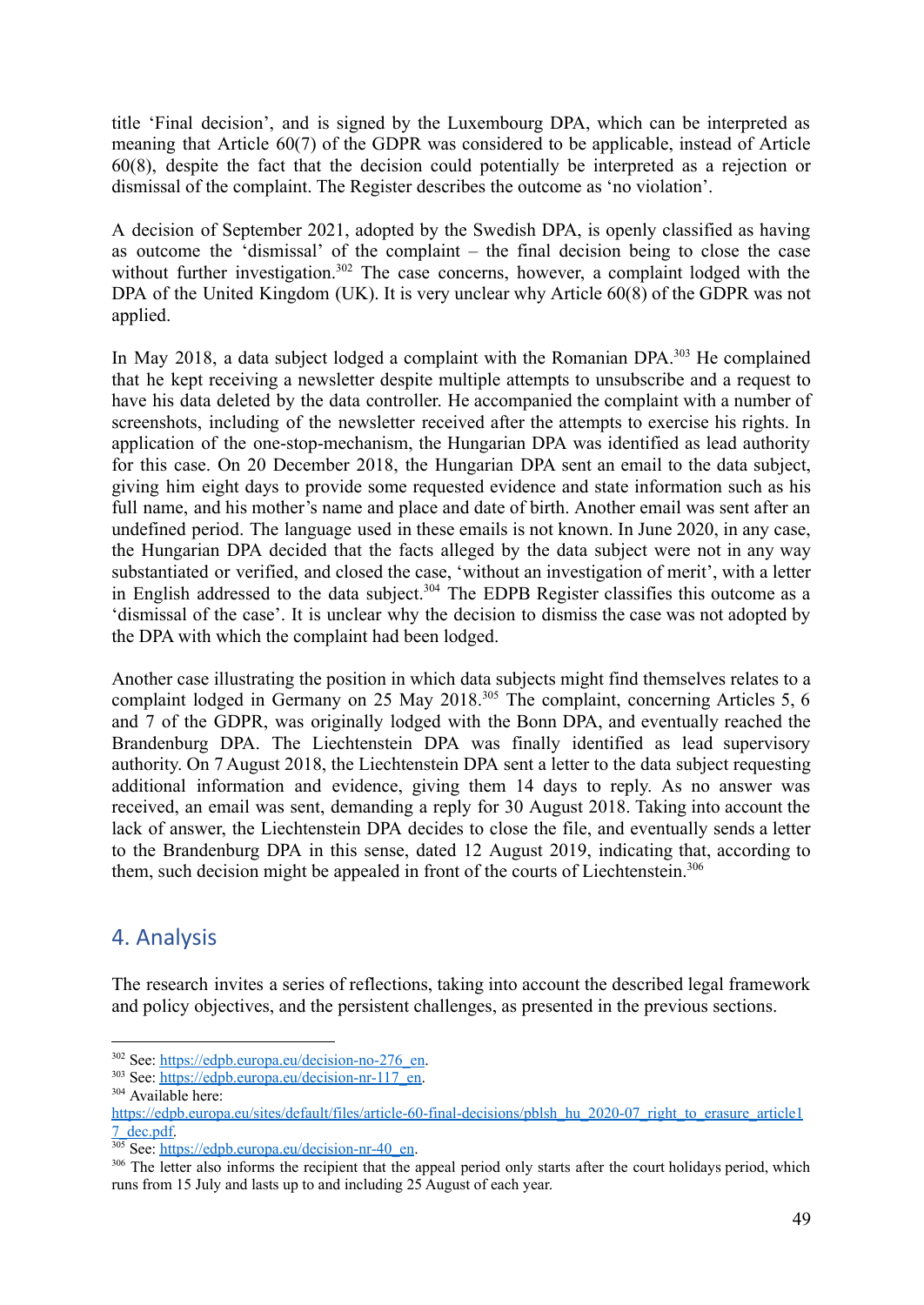#### <span id="page-49-0"></span>4.1. The facilitation of complaints submission should be improved

Facilitating the submission of complaints is not only a **legal obligation** for DPAs, but can also help them to **deal better with incoming submissions**. A clear and well-functioning system can reduce the problems found with some submissions, and generally reduce the need for data subjects to contact them to request assistance or further information.

Beyond this, there are some instances in which the absence of facilitation might actually undermine the rights of data subjects, most directly their rights under Article 77 of the GDPR.

An important issue is the **availability of information** about the possibility to lodge a complaint. DPA websites appear to assume that data subjects visiting them know in advance about the fact that they have a right to lodge a complaint. This might however not always be the case. Indeed, although data controllers are supposed to inform data subjects about the fact that they have the right to lodge a complaint with a  $DPA$ ,  $307$  this does not always occur. Actually, it might be that precisely the concern of the data subject is an infringement of information obligations or a problematic response to an access request, and therefore it is even more likely that the information did not reach the data subject.

Once the data subject decides to lodge a complaint, the process is not always as smooth as desirable. Practical challenges emerge notably when DPAs, instead of complying with the letter of Article 57(2) of the GDPR - which obliges them to provide a complaint submission form which can be completed electronically - refer data subjects to generic forms on external platforms.

Whereas the EDPB announced in April 2022 it will '*propose a template for data subjects' complaints, to be used by DPAs on a voluntary basis'*, the objective of such initiative does not seem to be to facilitate the submission of complaints by data subjects as such, but rather **to facilitate cross-border exchange of information between DPAs**. 308 It is also in order to improve the efficiency of cooperation between DPAs that the EDPB referred in that statement to its intention to identify procedural aspects that could be further harmonised in EU law.<sup>309</sup>

#### <span id="page-49-1"></span>4.2. Limited information is provided to complainants

Even if DPAs appear to be making efforts in informing data subjects before, and while they lodge complaints, little useful information is provided on what occurs next.

This lack of information is **problematic**, and it might constitute a disincentive to lodge a complaint. Reading Article 57(2) of the GDPR together with Articles 77 and 78, the obligation of facilitating the submission of complaints is not limited to simply technically facilitating the submission as such, but more broadly about facilitating the whole process. Therefore, it is essential that data subjects know how to lodge complaints, but also that they know the exact legal implications of the fact they have submitted a complaint.

 $307$  Art. 13(2)(d), 14(2)(e) and 15(1)(f) GDPR.

<sup>308</sup> EDPB, *Statement on enforcement cooperation*, adopted on 28 April 2022, p. 2.

<sup>309</sup> Idem.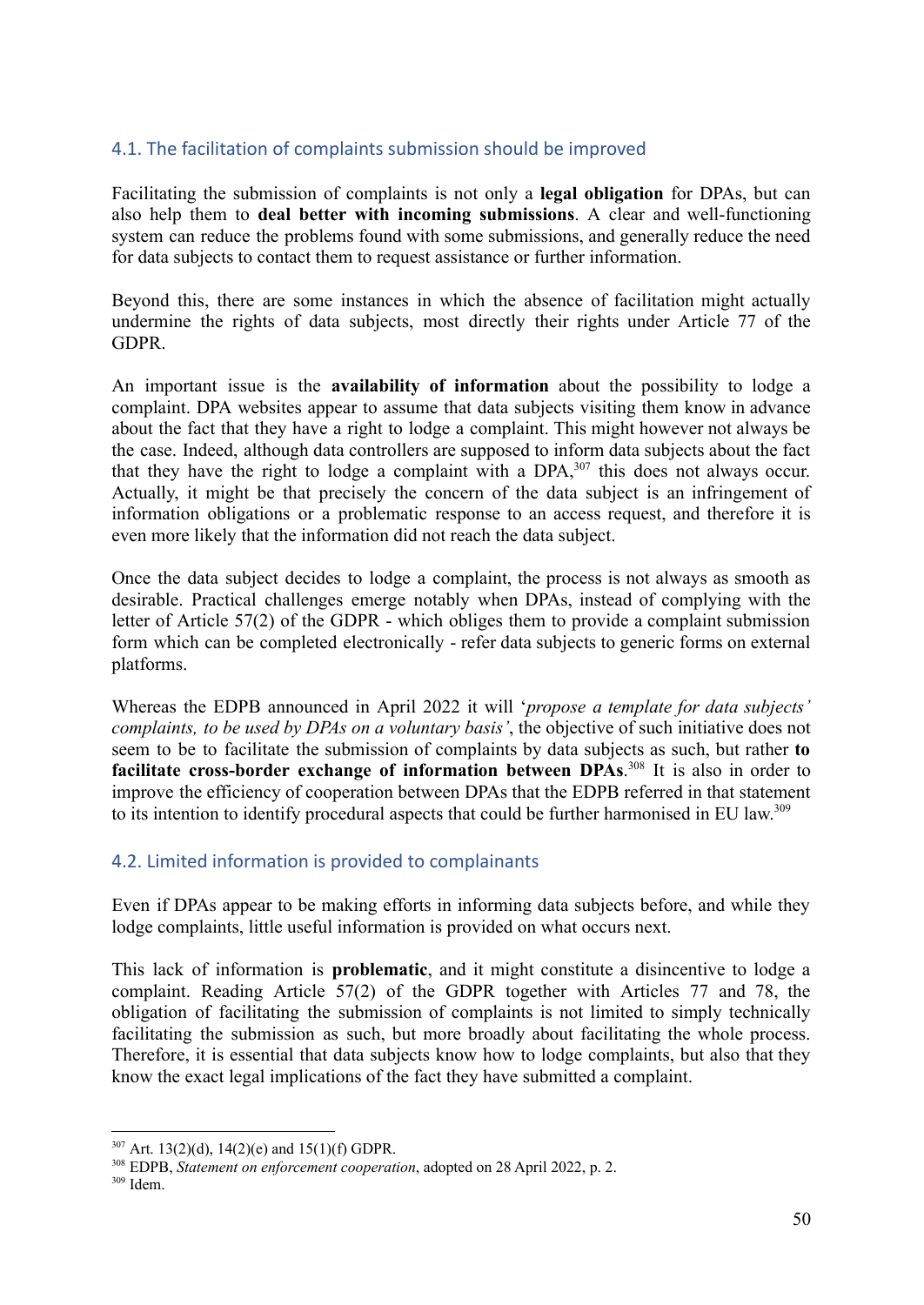At the latest immediately after data subjects have submitted a complaint, they should be provided information about the right under Article 78 of the GDPR – most crucially, about their right to effective judicial remedy in case they do not hear from the DPA after three months.

The increasing reliance on 'fast-tracking' procedures, implying a certain degree of informality and unpredictability, can also render it more difficult for data subjects to understand what is supposed to happen, and what they are entitled to demand from controllers and processors, and from DPAs.

Similarly, any procedures or avenues not resulting in public and/or contestable decisions may lead to less jurisprudence being developed and a loss of knowledge on how to interpret and apply the GDPR in a consistent manner.

Regarding information obligations imposed on DPAs, it must be recalled that Article 57(1)(f) of the GDPR makes an explicit reference to the need to '*inform the complainant of the progress and the outcome of the investigation within a reasonable period, in particular if* (...) *coordination with another supervisory authority is necessary*'. This could be read as implying that when the one-stop-shop mechanism applies, appropriately informing the complainant is even more important than in domestic cases.

#### <span id="page-50-0"></span>4.3. Significant opaqueness and fragmentation of complaint handling

**The empirical research on DPA practices has shown discrepancies that concern very fundamental aspects of the submission and handling of complaints, with potentially serious implications on the level of data protection in the EU.** The EDPB has emphasised that '*(d)ata subjects shall enjoy equal access to exercise their right to data protection regardless of which supervisory authority would handle a given complaint'.*<sup>310</sup> It is extremely doubtful if this is the case at this moment.

Recent trends towards handling with diverse degrees of intensity, coupled with the fact that DPAs websites often fail to provide useful information about the probable outcome of a complaint, make it difficult to exercise the Article 77 GDPR right in a meaningful way. The legal consequences of the different approaches being implemented at national level deserve **more scrutiny**. As an example of existing problem, the Belgian DPA warns prospective complainants that if their complaint is 'filed without follow-up' in line with the authority's own policy, policy which explicitly conditions the follow-up of complaints to the DPA's own priorities, the opposing party will be in principle informed, by receiving a copy of the decision filing the complaint. The opposing party will thus know, the DPA notes, that complaints on the subject matter at stake are not going to be further investigated.<sup>311</sup>

The will to seek 'friendly solutions' to data protection issues is not new, and many DPAs have made efforts in this direction for decades.<sup>312</sup> Currently it is primarily the responsibility of DPAs and of the EDPB to make sure the GDPR is enforced and applied consistently. It is however not clear that their actions will be enough.

<sup>310</sup> EDPB, *Internal Document 02/2021*, p. 4.

<sup>312</sup> Cf., for instance, CNIL, *Dix ans d'informatique et libertés, Economica,* 1988, p. 72, referring to '*solutions amiables'*. <sup>311</sup> APD – Chambre Contentieuse, Politique de classement sans suite de la Chambre Contentieuse, op. cit., p. 4.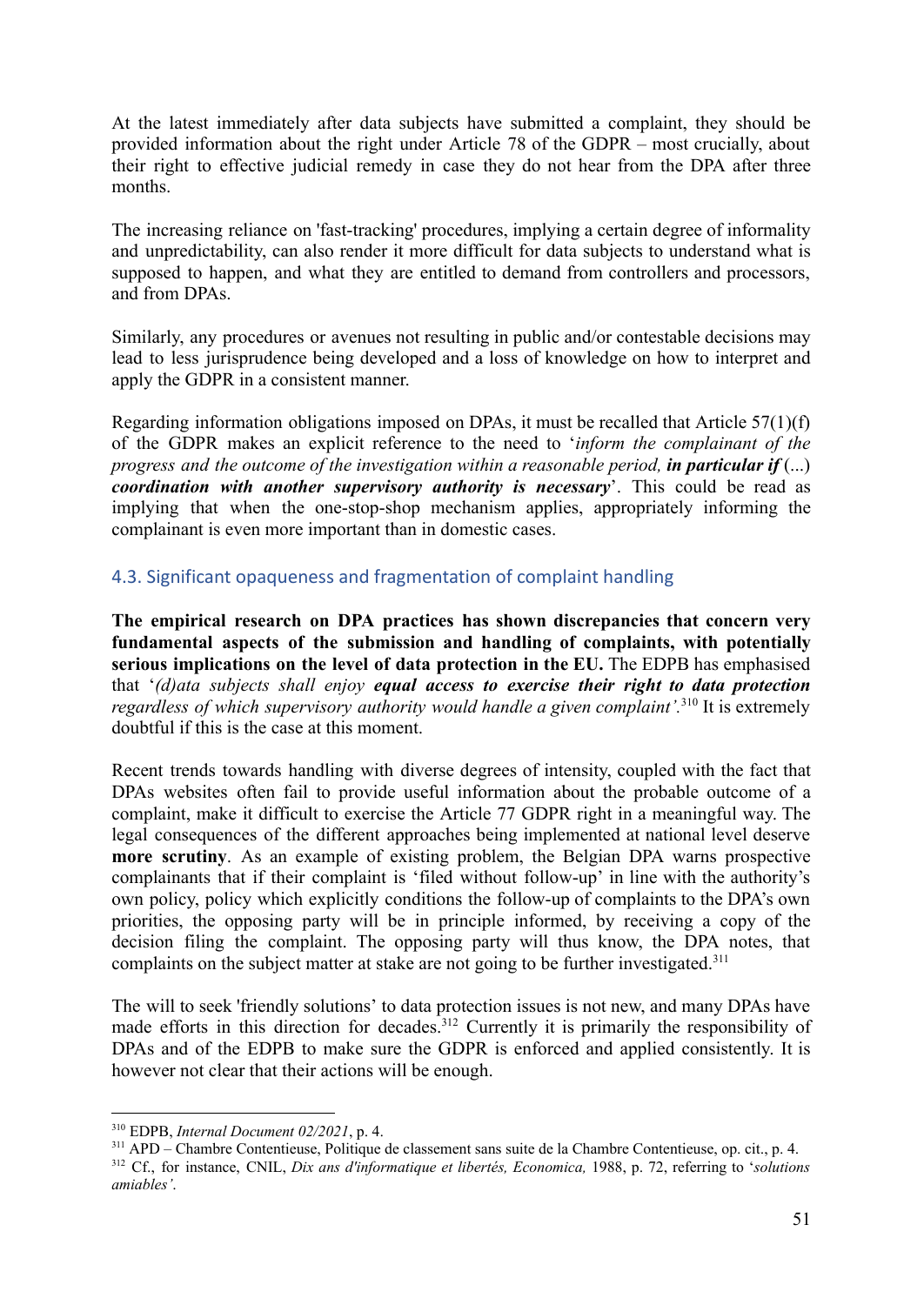Despite the EDPB's activities in this realm during the last couple of years, **the fact is that the current state of complaints handling in the EU is still fragmented and opaque.** This is true both for standard, 'domestic', non-one-stop-shop complaints, and for complaints subjected to the one-stop-shop procedure, and has serious implications for the enjoyment of Article 77 of the GDPR (the data subject's right to lodge a complaint with a DPA) and Article 78 (the right to an effective judicial remedy against a DPA). As such, **it directly affects the EU fundamental rights to personal data protection (Article 8 of the Charter), and to an effective judicial remedy (Article 47 of the Charter)**.

As repeatedly illustrated above, the EDPB has been working on different aspects related to the lodging of complaints, and it has produced a number of documents useful to obtain a better understanding of the DPA approaches in this area.<sup>313</sup> For unclear reasons,<sup>314</sup> some of these documents have originally been adopted as EDPB internal documents, and not publicly shared. Nevertheless, some have in the meantime been rendered public through access to document requests by concerned individuals and civil society organisations. Sometimes the eventually disclosed EDPB documents refer to other documents in ways that make it difficult to know if they are referring to not-yet-disclosed documents.<sup>315</sup> The EDPB did eventually publish its *Guidelines 02/2022 on the application of Article 60 GDPR* but decided not to subject the document to a period of public consultation. The document that was to become the EDPB's *Guidelines 06/2022 on the practical implementation of amicable settlements* was originally adopted as Internal Document 06/2021, presumably because '*EDPB members decided to discuss the publication of the document after a period of 6 months, allowing the EDPB members to gain experience from practice during that time'*. <sup>316</sup> There was no public consultation on its content.

In light of the seriousness of the issues at stake, which directly concern EU fundamental rights, and the absence – in principle – of any particular interest to protect through secrecy, it is difficult to understand how this lack of openness can be justified. In any case, it appears to be unproductive and **contrary to the objective of ensuring a consistent application** of the GDPR.

Also, it is unclear which institution – if any – perceives itself as responsible for acting when DPA actions contradict (secret or non-secret) EDPB guidance. For example, as noted above, the EDPB has emphasised that DPAs should not require more than a substantiated complaint, presenting circumstances that explain the reason of the complaint – and data subjects should

<sup>313</sup> On 2 February 2021 the EDPB adopted its *Internal EDPB Document 02/2021 on SAs duties in relation to alleged GDPR infringements;* it emerges from its introduction text that in July 2019 the EDPB granted its Enforcement Expert Subgroup the mandate to, *inter alia, 'Develop a common interpretation of Article 57(1)(f) and a common understanding of the minimum requirements to fulfil the obligation to "investigate the complaint to the extent appropriate"* (p. 3).

<sup>&</sup>lt;sup>314</sup> The EDPB Rules of Procedure establish as a general principle a principle of transparency: 'In accordance with the principle of transparency, the Board shall operate as openly as possible so as to be more effective and more accountable to the individual' (Art. 3).

<sup>315</sup> Cf. for instance the reference to 'Internal Guidance on Local Cases' in EDPB, *Internal Document 02/2021,* p. 13.

<sup>316</sup> EDPB, *Guidelines 06/2002 on the practical implementation of amicable settlements*, p. 2. There is no reference to such foreseen period for gaining experience in the original Internal Document (EDPB, *Internal EDPB Document 06/2021 on the practical implementation of amicable settlements*, adopted on 18 November 2021). The agenda of the meeting of the EDPB of 12 May 2022 did not foresee the adoption of the document in the form of standard Guidelines, but the publication of the Internal Document (cf. Agenda of 65th EDPB meeting, 12 May 2022 Remote). All accessible preparatory documents related to such Guidelines refer to them as Internal Guidelines (cf. request for access to documents 2022/27, submitted by Johnny Ryan to the EDPB).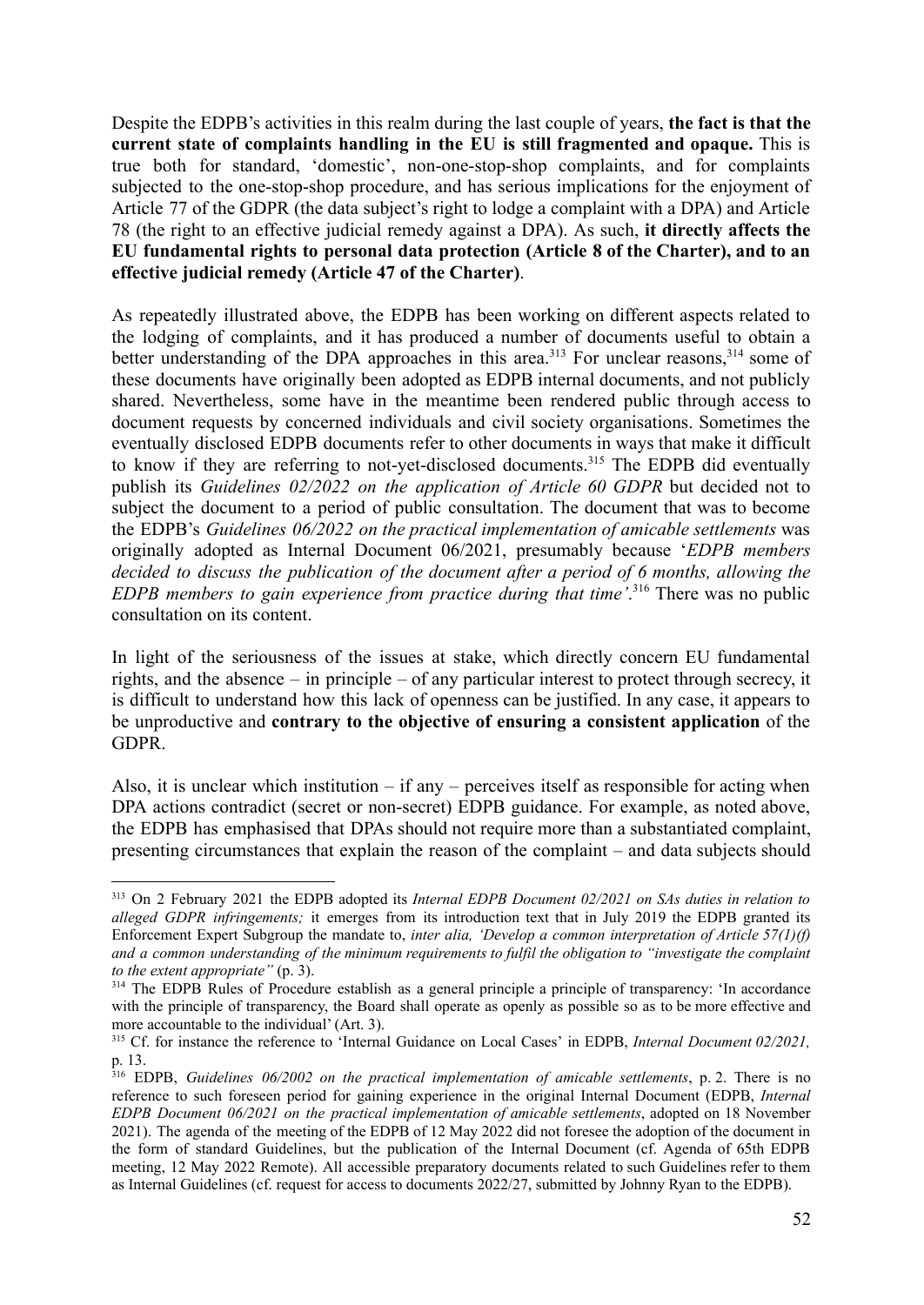be given the opportunity to elaborate on unsubstantiated issues before their complaint is dismissed. Despite this guidance, the research carried out shows that DPAs apply different requirements.

More broadly, it is important to note that a certain degree of uncertainty persists regarding some key aspects of cooperation between DPAs. Basic issues such as which national law applies when should be clear to all, including data subjects. Also, there is uncertainty on how the current approaches supported at EDPB-level (e. g. admissibility requirements determined by the Member State in which the complaint was lodged, procedural law applying to the investigation determined by the Member State of the lead supervisory authority, etc.) shall still to be considered in light of the exact relation between Article 77 and Article 79 of the GDPR,<sup>317</sup> on which there is also uncertainty pending clarification by the EU Court of Justice.

On this point, it must be noted that despite the wording of Article 77(1), according to which *'every data subject shall have the right to lodge a complain*t' with a DPA '*(w)ithout prejudice to any other administrative or judicial remedy',* several national laws establish that DPAs shall not handle complaints when the matter at stake is also in front of the courts.<sup>318</sup>

The EDPB has in the past highlighted that there exists a 'patchwork of national procedures and practices' related to *'differences in complaint handling procedures'.*<sup>319</sup> The EDPB noted in this regard that the European Commission should monitor national procedures, and that '*eventually legislators may also have a role to play in ensuring further harmonization'*. 320 While this might be correct to some extent, it is nevertheless also true that some differences in procedures emanate directly from DPA practices and DPA rules. In this sense, for instance, the Luxembourg DPA follows what it describes as 'internal rules of procedure' for the handling of complaints, adopted by the DPA itself, and made available through its website.<sup>321</sup>

#### <span id="page-52-0"></span>4.4. Serious obstacles to the cross-border enjoyment of rights

Current practices by DPAs make it particularly difficult for data subjects not residing in a Member State to lodge a complaint with the DPA of such Member State. This is in direct tension with the most basic goals of the GDPR, based on the idea that everyone shall enjoy the same level of data protection '*whatever their nationality or residence'*. 322

<sup>&</sup>lt;sup>317</sup> Applicable law applying when courts adjudicate is itself also subject to debate; see, for instance: Ioannis Revolidis (2017), 'Judicial Jurisdiction over Internet Privacy Violations and the GDPR: a Case of''Privacy Tourism''?', *Masaryk University Journal of Law and Technology* 11(1), pp. 7-37.

<sup>&</sup>lt;sup>318</sup> Ssee, for instance, the Lithuanian law obliging the DPA to reject the complaint if its subject matter – or part of it - has been examined or is being examined in the court of Lithuania or another Member State: EDPS/2019/02-07, February 2020, p. 3, and Milieu, *Study on the national administrative rules impacting the cooperation duties for the national supervisory authorities: Questionnaire for the national supervisory authorities (Lithuania),* EDPS/2019/02-07, February 2020, p. 4); see also, on the Slovak Republic, Milieu, *Study on the national administrative rules impacting the cooperation duties for the national supervisory authorities: Questionnaire for the national supervisory authorities (Slovak Republic)*, EDPS/2019/02-07, February 2020, p. 3. Further complicating the overall picture, the GDPR lacks specific rules for DPA coordination similar to those of its Art. 81, concerning the suspension of court proceedings in certain cases.

<sup>319</sup> EDPB, *Annual report 2019: Working together for stronger rights,* 2020, p. 10; EDPB, *Contribution of the EDPB to the evaluation of the GDPR under Article 97,* op. cit., p. 3.

<sup>320</sup> Idem.

<sup>321</sup> Commission nationale pour la protection des données (CNPD), *Procédure relative aux réclamations devant la CNPD,*

<sup>&</sup>lt;sup>322</sup> Recital 2 GDPR. <https://cnpd.public.lu/dam-assets/reglements-cnpd/CNPD-Procedure-Reclamationsversdef20201016.pdf>.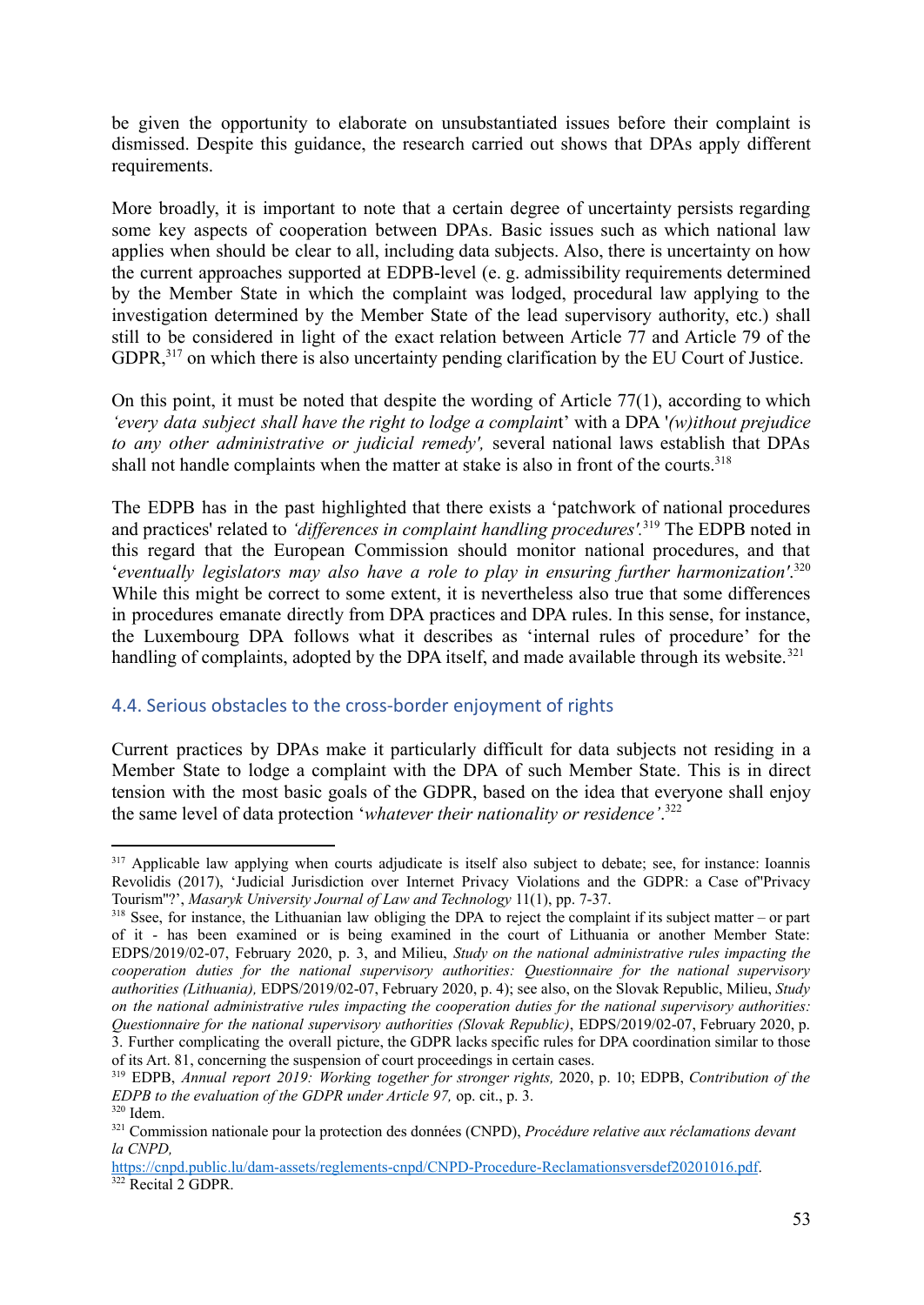Beyond the obligation to remove these obstacles, there could be an added-value in generally encouraging data subjects to consider lodging their complaints with the DPA of the place of infringement, if that would allow them to avoid the one-stop-shop and thus, possibly, obtain a better follow-up to their complaint.

There is a certain tension in the GDPR between provisions that fully recognise and embrace the realities of the single market, for instance by asserting the free flow of the free movement of personal data across internal EU borders, and provisions which are nevertheless made contingent on internal borders – as is the case, for example, in the rules applying to the competence of DPAs, which will be dependent on the territory of their Member State.

The GDPR provisions on complaints are also affected by this tension. On the one hand, data subjects are granted under Article 77 of the GDPR the possibility to lodge a complaint with potentially three different DPAs, and to freely choose between all the available options. On the other hand, however, much of the discourse surrounding the one-stop-shop appears to be grounded on the assumption that it is a problem, or a significant burden, for data subjects to enter in contact with the DPA of a Member State different from the one in which they are. An EDPB brochure, for example, presents the one-stop-shop by giving an example involving three Italian citizens whose personal data is processed by a Swedish company; '*thankfully',* says the leaflet, they can nevertheless lodge a complaint with the Italian DPA, and thus eventually contest the decision of the DPA in front of a court '*in their native language'*. 323

Whereas proximity is certainly a very important factor in access to remedies, data subjects might wish to consider a variety of factors when deciding with which DPA to lodge a complaint. Taking into account that all DPAs must facilitate the online submission of complaints, they are actually all equally (non-)distant for data subjects in general. In the example mentioned, the data subjects might actually prefer to lodge with a DPA in a different Member State than the one of their residence if that would increase the chances of effective handling, regardless of the potential interest in taking a DPA to court in their native language.

The GDPR does not distinguish between 'domestic' or direct complaints and other types of complaints, but for the purpose of explaining the current situation it is possible to refer to complaints lodged with a DPA different from the DPA of the Member State of habitual residence as '**cross-border complaints'**.

#### <span id="page-53-0"></span>4.5. Almost non-existent acknowledgment of the role of NGOs

Data subjects visiting DPAs websites in search of information on how to exercise their data protection rights are unlikely to encounter meaningful and useful information on their rights under Article 80 of the GDPR.

This state of play seems to ignore the potential of not-for-profit bodies, organisations and associations to contribute to strengthening the access to data protection remedies and GDPR enforcement.

In principle, NGOs could be of use at many levels. First, they could be of use as a first line of information for data subjects, providing general guidance that would allow the data subject to

<sup>323</sup> EDPB, *The EDPB: Guaranteeing the same rights for all ('One-Stop-Shop Leaflet'),* June 2021.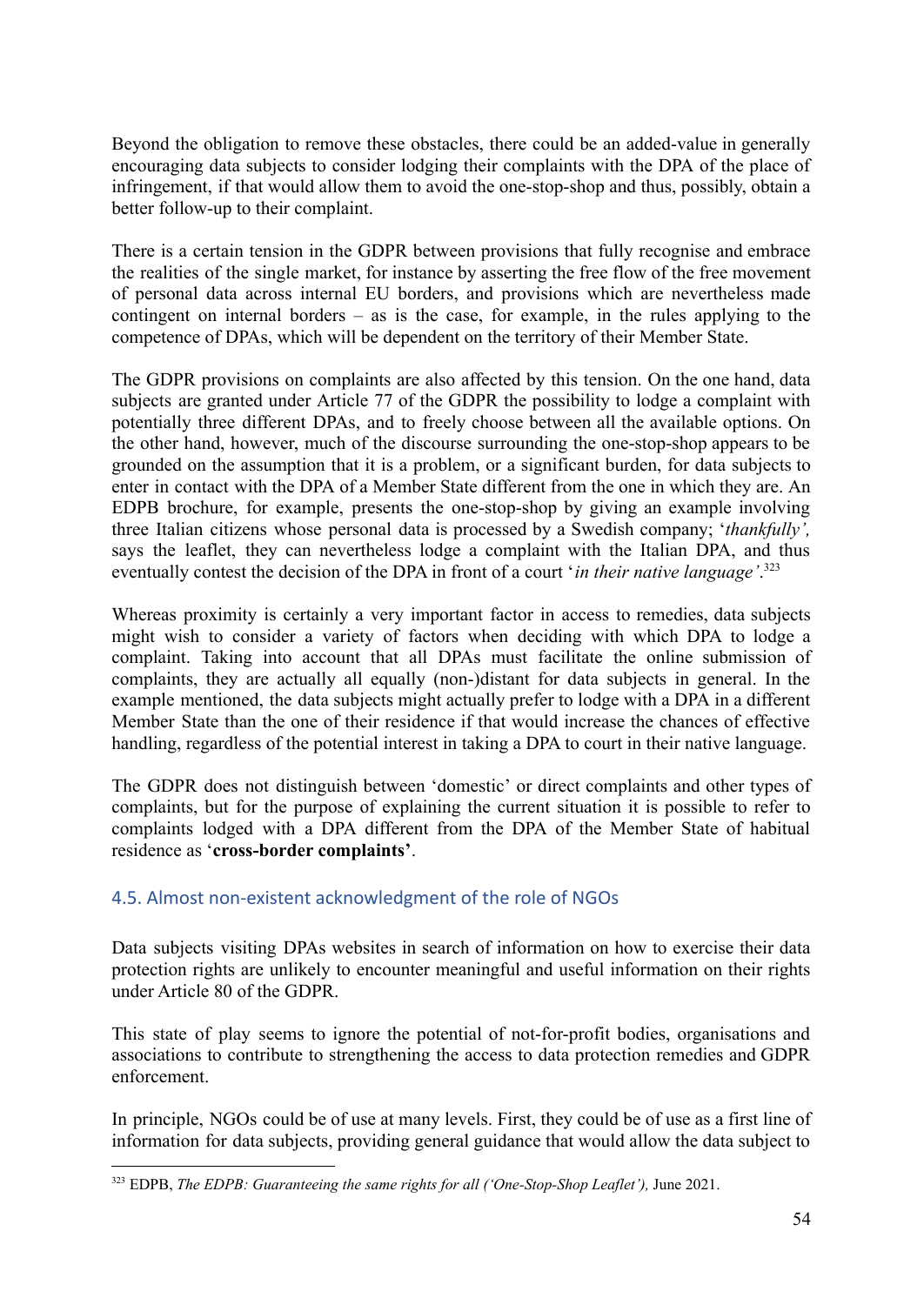make (better) informed decisions about whether to lodge a complaint, and with which DPA. Second, they could assist during the submission procedure. Third, they could help data subjects situations where an effective remedy against the DPA is sought pursuant to Article 78 of the GDPR.

The EU legislator has recently agreed to impose on competent national authorities under the Data Governance Act (DGA)<sup>324</sup> the obligation to '*keep and regularly update a public national register of recognised data altruism organisations',*<sup>325</sup> and the European Commission '*shall keep and regularly update a public register of all data intermediation services providers providing their services in the Union'.* <sup>326</sup> A similar register of entities qualified to represent data subjects in court or in front of DPAs could be established. It appears particularly timely to consider the possibility to devise either public national registers and/or an EU-wide public register of entities that fall within Article 80 of the GDPR.

# <span id="page-54-0"></span>5. Ways forward

In light of the problems identified, a number of options may be considered to improve access to remedies under the GDPR, in particular in relation to complaints. When considering future action, it is important to be mindful of the fact that improving access to remedies is not only crucial for the benefit of the individuals actively seeking remedies, but more broadly to improve GDPR enforcement. Not all data subjects whose rights need protection will take the steps necessary to lodge a complaint.<sup>327</sup> However, all would benefit from improved enforcement.

A key priority must be further **improving legal certainty and transparency about the handling of complaints lodged with DPAs**. Over the years, DPAs have been developing a variety of different approaches to complaint handling. These innovations are bringing an added level of confusion to a landscape which already lacked transparency for data subjects,<sup>328</sup> and demand a detailed exploration.

The 'fast-tracking' of complaints can have advantages in terms of efficiency.<sup>329</sup> Some procedures, however, may be problematic if they would distort the nature of complaints, and divert data subjects from the remedies to which they are entitled under the GDPR. The remedies under Article 78(2) are only available to data subjects after a complaint is lodged; **this remedy might be unavailable if a complaint is treated as 'withdrawn'** by a DPA, depending on how this takes place. Data subjects' complaints shall in any case not be treated as mere 'tips', but as real complaints.

<sup>&</sup>lt;sup>324</sup> Regulation (EU) 2022/868 of the European Parliament and of the Council of 30 May 2022 on European data governance and amending Regulation (EU) 2018/1724 (Data Governance Act) [2022] OJ L152.

 $325$  Art. 17(1) Data Governance Act.

 $326$  Art. 11(10) Data Governance Act.

<sup>327</sup> The European Commission noted in 2012 that '*Many individuals may have experienced detriment, but either* resolved the issue with the data controller or did not pursue the complaint. Those that pursue a complaint are *likely to have experienced significant harm'* (SEC(2012) 72 final, p. 29).

<sup>&</sup>lt;sup>328</sup> Already in 2014, the FRA echoed that DPAs should be more transparent and communicate more effectively in order to ease access to remedies in practice (FRA, 2014, op. cit., p. 9).

<sup>&</sup>lt;sup>329</sup> The European Commission has celebrated that 'amicable settlements' might spare DPAs resources (Answer given by Mr Reynders on behalf of the European Commission to Parliamentary Question ref. E-002629/2021, 23 July 2021).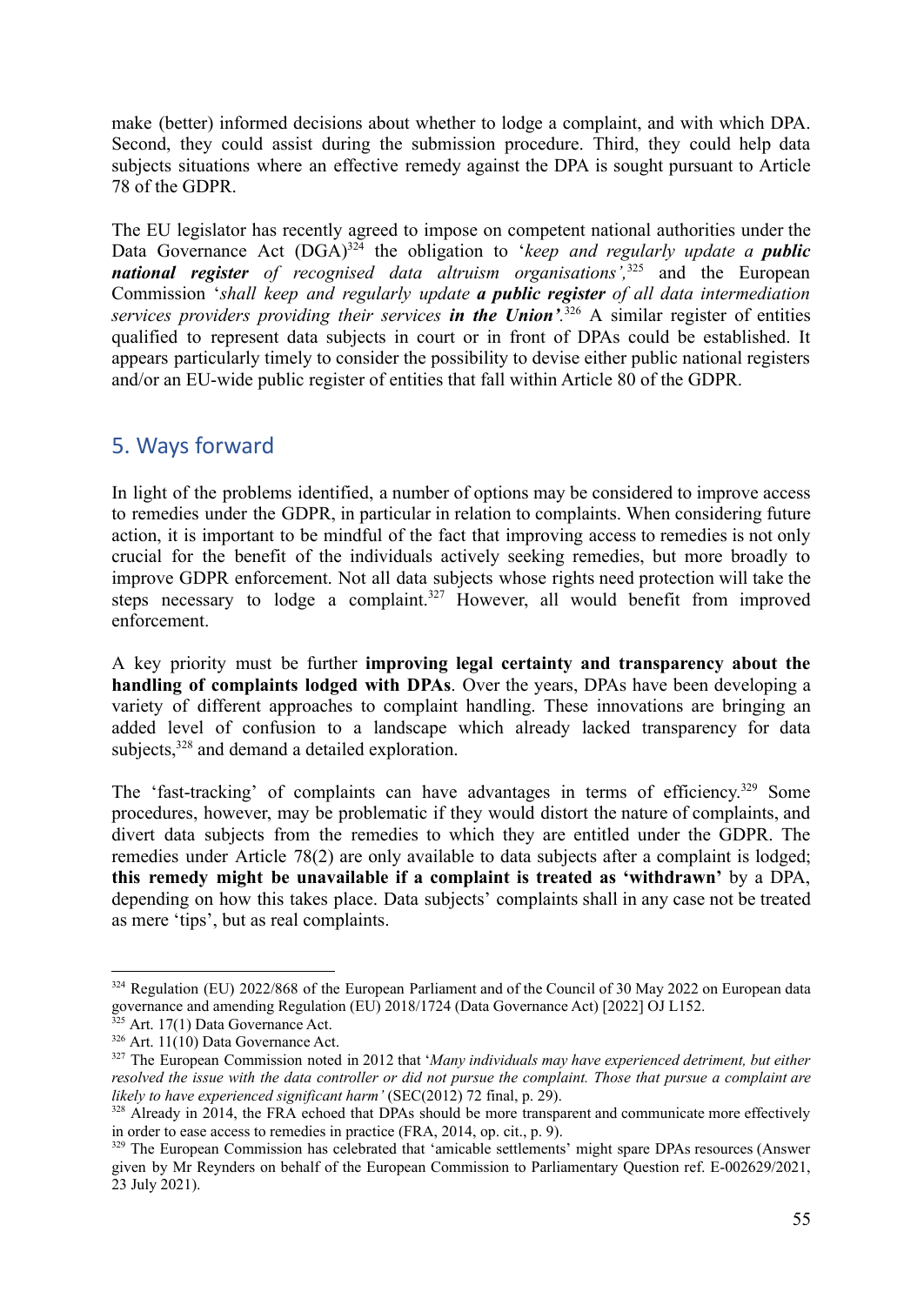Also importantly, inappropriate 'fast-tracking' could be at odds with the DPAs obligation to execute their responsibility for ensuring that the GDPR is **fully enforced, with all due diligence**. More clarity is thus needed on the limits of 'fast', 'light', 'soft' procedures for complaint handling together with the recognition that data subject's right to an effective remedy cannot be superseded.

Clarity about handling goes hand in hand with **improved metrics**, which must be based on harmonised or at least compatible definitions, **registration and reporting practices**. Knowing how many complaints are being lodged, and what occurs to them, is crucial to assess and improve GDPR enforcement.

Defining the best strategy for registration and reporting nevertheless requires a prior open discussion about what are the objectives of such practices. Leaving the definition of priorities completely in the hands of DPAs might lead to a situation in which statistical data offer only a partial picture of the phenomenon – illustrating for instance the burden represented by incoming complaints, without keeping track of other important aspects such as admissibility thresholds, delays in handling and nature of the outcome of complaints.

There is evidence of best practices among DPAs in relation to their obligation to **facilitate the submission of complaints**. DPAs should be encouraged to share and broadly adopt these practices. The EDPB might also consider to formally issue best practices, in line with its tasks.<sup>330</sup> Good practices identified include, for instance, clearly signalling a form for exercising the right to lodge a complaint with a visible button on the homepage; to automatically and systematically provide data subjects with proof of submission after the online submission of a complaint, which clearly indicates the exact date of submission; or to provide appropriate information about Article 78 of the GDPR after the submission of a complaint.

In addition, 'facilitating' the submission of complaints might be understood broadly, not as merely technically allowing the effective uploading of a complaint, but as putting in place practices that guarantee that the submission is a meaningful act, and that data subjects effectively have access to real remedies. **The minimal support currently offered is not in keeping with the role of DPAs as guardians of data protection enforcement.**

The '**cross-border lodging of complaints'** is currently generally not facilitated. Article 77 of the GDPR establishes that data subjects have the right to lodge complaints with the DPA of their habitual residence, the DPA of their place of work, or the DPA of the alleged infringement. Data subjects are thus given the possibility to choose, potentially, between three different DPAs. In practice, however, data subjects might not be able to exercise this right to choose, either because they have not been informed about its existence (even after reading all the information available on a DPA website), or because of obstacles complicating or rendering impossible the lodging of cross-border complaints. Most of the encountered problems stem from a lack of effort to visibly welcome non-domestic complainants, for instance by offering templates that would allow complainants to select their Member State of residence, as well as from technical choices that favour certain identification requirements that are difficult for non-residents to satisfy.

<sup>330</sup> The tasks of the EDPB include to issue *'best practices in order to encourage consistent application of this Regulation'* (Art. 70(1)(e) GDPR).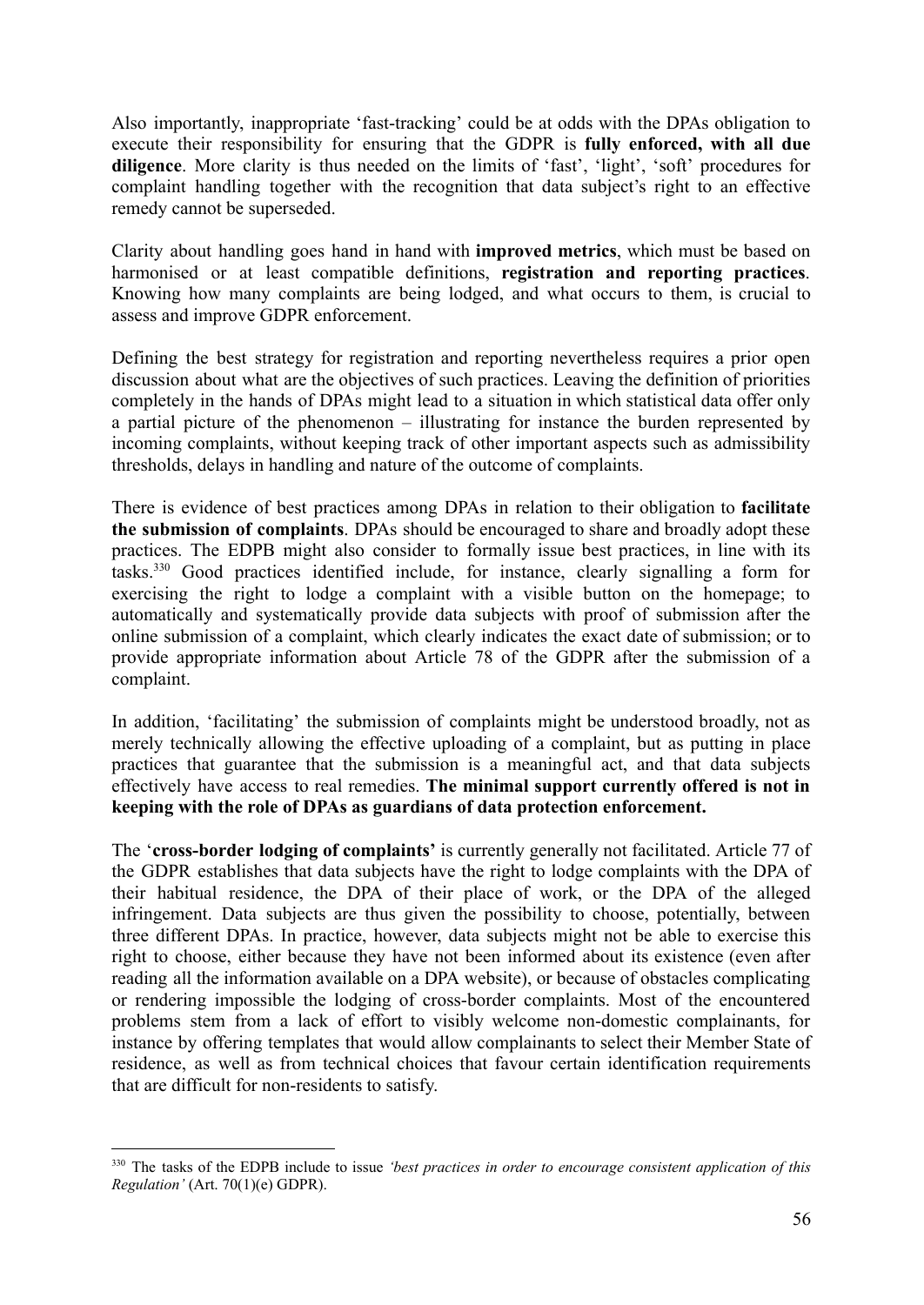DPAs have a key role to play in making sure that data subjects can effectively exercise **all of their rights under Article 77 of the GDPR**. In addition, specialised not-for-profit bodies, organisations or associations could also be of particular help for data subjects to effectively have access to all their rights under Article 77 of the GDPR, including in cross-border scenarios, by making available their knowledge.

It should be explored whether the '**cross-border lodging of complaints'** should be more **actively promoted**. Encouraging data subjects to lodge complaints directly with the DPA which might otherwise become the lead supervisory authority in a one-stop-shop procedure, as opposed to with the DPA of their habitual residence, could have a positive impact on a variety of actors. It could possibly contribute to limiting the total number of cases which have to be subject to the one-stop-shop, a mechanism which is typically more cumbersome than the standard procedure, as it requires the involvement of multiple DPAs.

Data subjects should in any case benefit from having more information and being able to make a real informed choice. Such information could be provided by the DPAs themselves. Existing initiatives such as the European Consumer Centre (ECC), could be involved in this process. The ECC's mission is to deliver free information, advice and assistance on cross-border shopping, and helps consumers who have a problem with a trader based in a different Member State, Iceland or Norway for purchases made abroad, physically or online.

One of the main drawbacks for data subjects lodging complaints with a DPA other than the one of the Member State of their habitual residence is that in case they eventually wish to exercise their right to an effective judicial remedy against the decision of the DPA, they will have to exercise such right in a Member State different from the Member State of their habitual residence. The significance of this drawback could nevertheless be mitigated by better supporting specialised not-for-profit bodies, organisations or associations available to be mandated by data subjects wishing to exercise their right under Article 78 of the GDPR in such cross-border situations.

The GDPR marked an important step in the recognition of the role of not-for-profit bodies, organisations or associations in the enforcement of EU data protection law. DPAs, nevertheless, often fail to inform data subjects about their rights under Article 80 of the GDPR. It could be explored whether DPAs should be encouraged or mandated to provide information on **exactly which not-for-profit body, organisation or associations can be mandated by data subjects**, under the national law of their Member State, to exercise the rights referred to in Articles 77 and 78 on their behalf – for instance in national registers, or an EU-wide register. Alternatively, public listings could be made available by other stakeholders.

Such information might be provided on the websites of the DPAs, or alternatively by the EDPB or other EU institutions or bodies, or by civil society organisations supported for such purpose.

Finally, it should be examined how to monitor compliance by DPAs with their own obligations both in relation to complaint handling in general and in the context of their cooperation under Article 60. The role of the EDPB to make sure that DPAs '*reach a common understanding of the obligations entrusted to them by the GDPR'*<sup>331</sup> is crucial, but

<sup>331</sup> EDPB, *Internal Document 02/2021*, p. 11.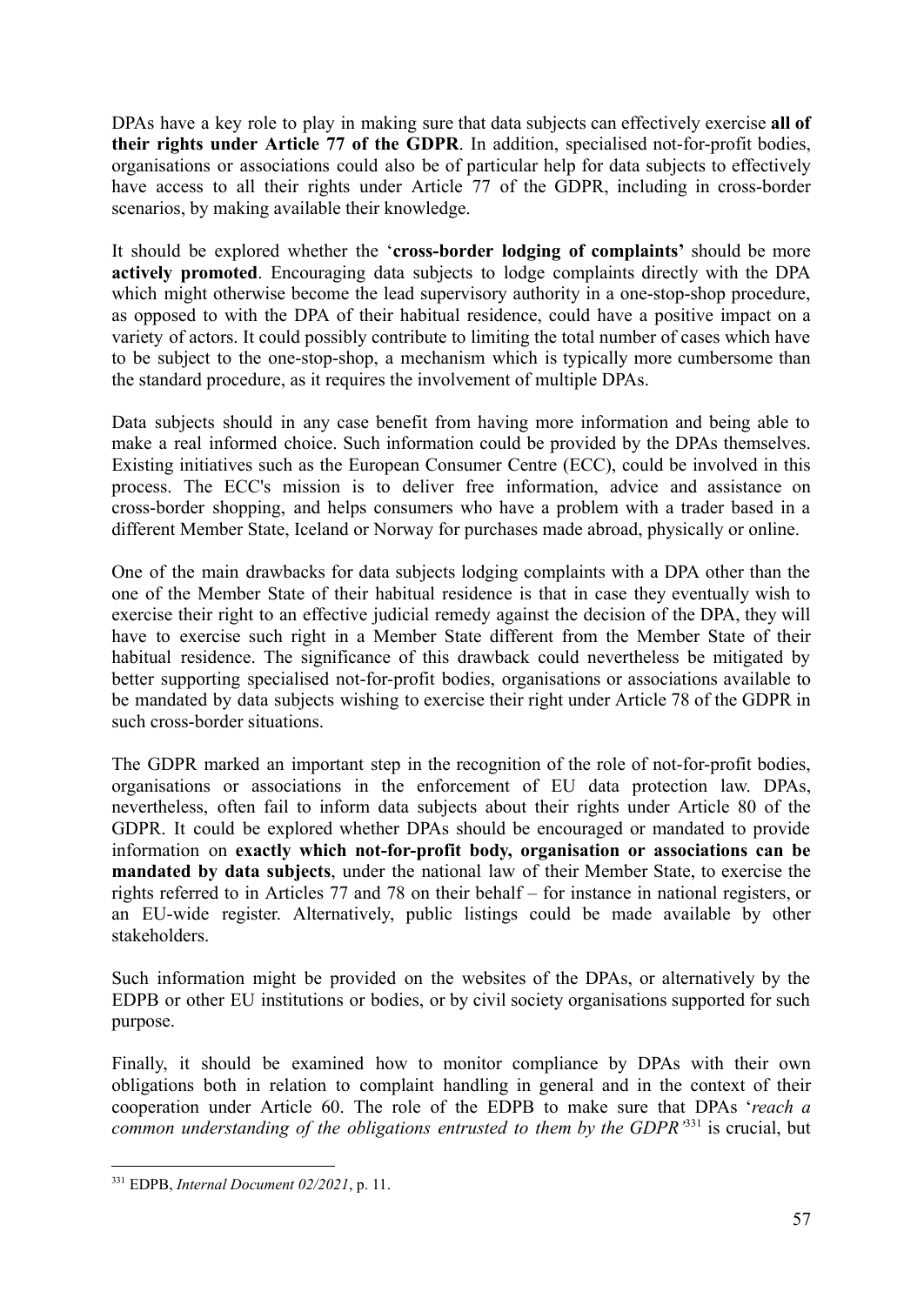the question of how to make sure that in addition to understanding them, they consistently comply with them, remains open.

The EDPB has over the years progressively improved the transparency of its activities, which is laudable. Such a continuous effort should be sustained and further strengthened, also – crucially - in relation to EDPB work on data subject remedies, and most notably DPA obligations in relation to facilitating the submission of complaints and their handling, which directly touch upon Articles 8 and Article 47 of the EU Charter.

# <span id="page-57-0"></span>6. Concluding remarks

This study has provided an overview of current practices concerning access to remedies under the GDPR by combining legal analysis and empirical research, based on the observation of DPAs websites. The study offers pertinent materials in order to support more informed discussions as well as to inform future research. It highlights the potential and challenges of research in this domain. Two points stand out.

First, the study of DPAs practices – and the many ways in which these practices intersect with EU fundamental rights – is nowadays hindered by the limited availability of information about them. The annual reports that DPAs are obliged to produce (following a long-established tradition, dating from the very origins of European data protection law), are generally very useful, but other extremely valuable sources have proven much more difficult to access. This concerns, for instance, the questionnaires answered by EU DPAs in 2020 for the consultancy Milieu, $332$  despite the fact that such data collection was financed by public funds. Some important documents related to the work of EU DPAs are currently available for the research community only thanks to the efforts of civil society organisations and their use of public access requests. Regrettably, some of the documents, they have obtained, have been partially redacted by DPAs, with answers to fundamental questions such as '*Does your SA investigate all complaints lodged with it*?' deliberately masked.

Given that the availability of such information would help to scrutinise the activities of DPAs with the ultimate aim of securing more effective data protection for EU residents, the DPAs and the EDPB must do more to embrace openness and further facilitate the public availability of all relevant information.

Second, the study has shown that to better understand the implementation and enforcement of the GDPR it is imperative to mobilise knowledge of both EU and national laws. This study clearly demonstrates how the procedures applicable at national level have the capacity to hinder the effective protection of EU Charter rights. These procedures therefore require further scrutiny which will necessarily touch upon a variety of fields of national law while also requiring attentiveness to the many languages and contexts in which the GDPR is applied in practice. This will demand additional efforts and cooperation from researchers, but it is scientifically valuable work. We hope this study will pave the way for further such future research collaborations.

<sup>&</sup>lt;sup>332</sup> Access to the answered questionnaires for the purposes of this study was possible via the request for access to documents 2022-19, submitted by *noyb* to the EDPB (documents obtained in April 2022).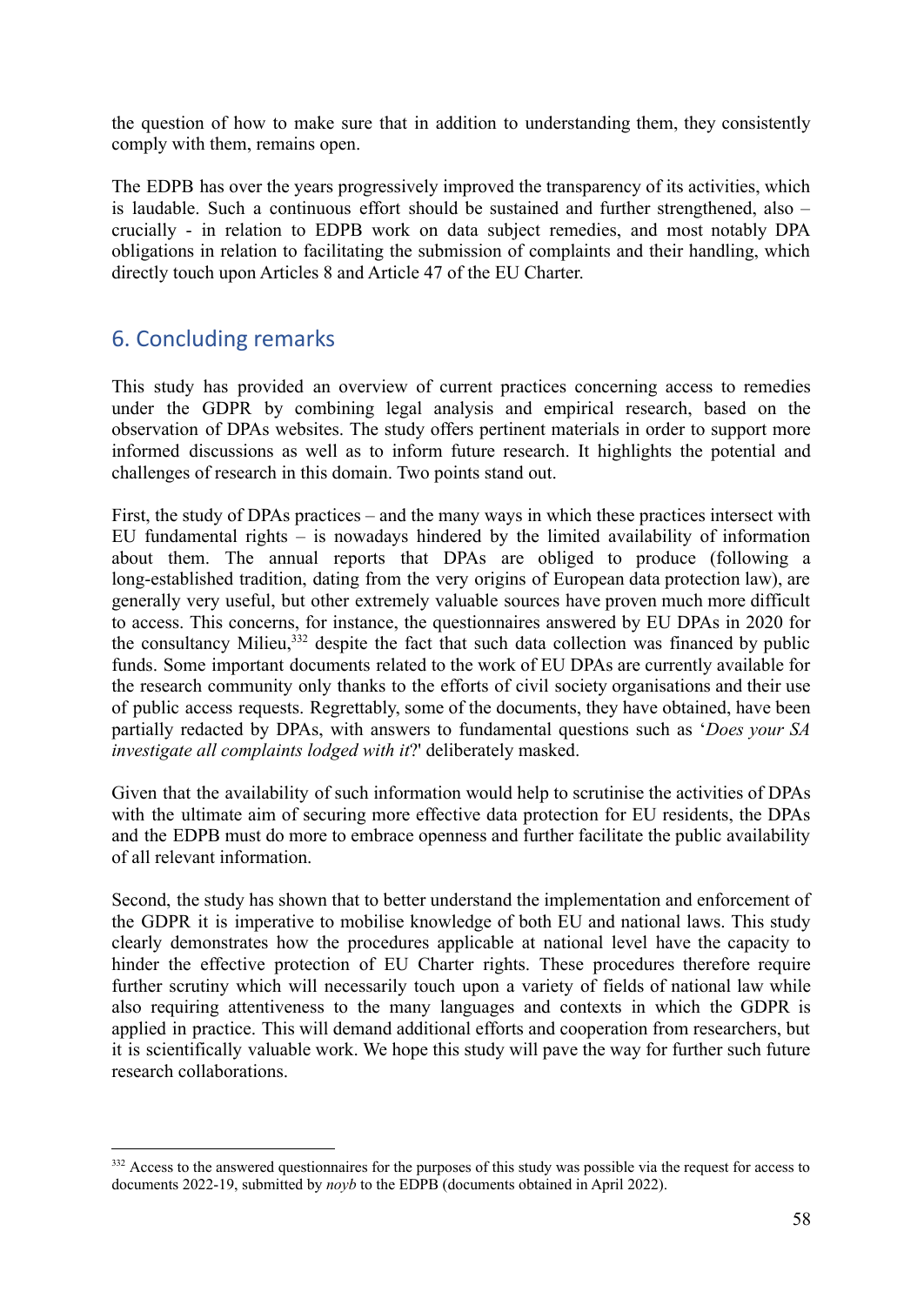## <span id="page-58-0"></span>References

Agencia Española de Protección de Datos (AEPD), *Memoria anual 2018*, 2019.

--- *Memoria anual 2021*, 2022.

Autorité de Protection des Données (APD) – Chambre Contentieuse, *Politique de classement sans suite de la Chambre Contentieuse*, 18 June 2021.

Autoriteit Persoonsgegevens (AP), *Beleidsregels Prioritering klachtenonderzoek*, 2018.

--- *Jaarverslag 2018*, 2019.

--- *Jaarverslag 2019*, 2020.

--- *Jaarverslag 2020*, 2021.

Bieker, Felix (2022), *The Right to Data Protection Individual and Structural Dimensions of Data Protection in EU Law*, Asser/Springer.

Clifford, Damian and Yung Shin Van Der Sype (2016), 'Online dispute resolution: Settling data protection disputes in a digital world of customers', *Computer Law & Security Review,* Vol. 32, Issue 2, pp. 272-285.

Comissão Nacional de Proteção de Dados (CNPD), *Relatório de atividades de 2017/2018*, 2019.

--- *Relatório de atividades de 2019/2020*, 2021.

Commission nationale de l'informatique et des libertés (CNIL), *Dix ans d'informatique et libertés, Economica,* 1988.

*--- 40e Rapport annuel 2019 : Protéger les données personnelles, Accompagner l'innovation, Préserver les libertés individuelles*, 2020.

--- *Rapport annuel 2021 : Protéger les données personnelles, Accompagner l'innovation, Préserver les libertés individuelles,* May 2022.

Courmont, Antoine (2022), *'« On a beaucoup de droits, ok, mais pour les faire valoir, c'est compliqué » : les épreuves de l'exercice des droits',* LINC/CNIL, 25 February 2022, [https://linc.cnil.fr/fr/beaucoup-de-droits-ok-mais-pour-les-faire-valoir-cest-complique-les-epr](https://linc.cnil.fr/fr/beaucoup-de-droits-ok-mais-pour-les-faire-valoir-cest-complique-les-epreuves-de-lexercice-des-droits) [euves-de-lexercice-des-droitshttps://linc.cnil.fr/fr/beaucoup-de-droits-ok-mais-pour-les-faire](https://linc.cnil.fr/fr/beaucoup-de-droits-ok-mais-pour-les-faire-valoir-cest-complique-les-epreuves-de-lexercice-des-droits)[valoir-cest-complique-les-epreuves-de-lexercice-des-droits](https://linc.cnil.fr/fr/beaucoup-de-droits-ok-mais-pour-les-faire-valoir-cest-complique-les-epreuves-de-lexercice-des-droits)

Data Protection Commission (DPC) *Annual Report - 25 May - 31 December 2018*, 2019.

---- *One-Stop-Shop Cross-Border Complaint Statistics, 25 May 2018 – 31 December 2021*, 2022.

--- DPC, *Annual Report 2021,* 2022.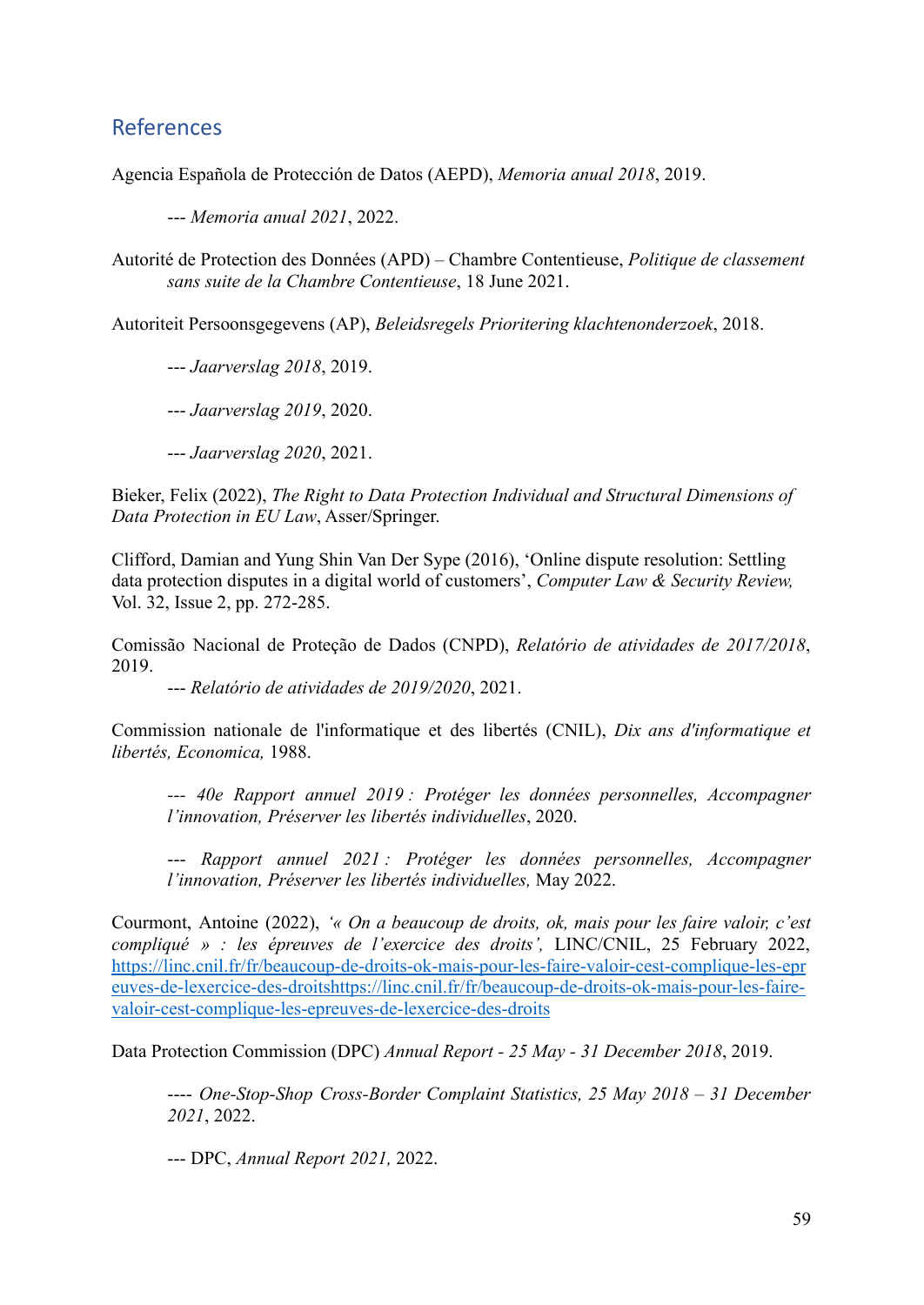Datenschutzbehörde (DSB), *Datenschutzbericht 2018,* 2019.

*--- Datenschutzbericht 2019,* 2020.

*--- Datenschutzbericht 2020,* 2021.

*--- Datenschutzbericht 2021,* 2022.

Der Hamburgische Beauftragte für Datenschutz und Informationsfreiheit, *30. Tätigkeitsbericht Datenschutz des Hamburgischen Beauftragten für Datenschutz und Informationsfreiheit 2021*, April 2022.

European Commission (EC), *Analysis and impact study on the implementation of Directive EC 95/46 in Member States*, 2003.

*--- Communication from the Commission to the European Parliament, the Council, the Economic and Social Committee, and the Committee of the Regions, A comprehensive approach on personal data protection in the European Union,* COM(2010) 609 final, Brussels, 4.11.2010.

--- *Impact Assessment,* Commission Staff Working Document accompanying COM(2012) 10 final, COM(2012) 11 final, SEC(2012) 73 final, SEC(2012) 72 final, Brussels, 25.1.2012.

--- *Implementation and transposition of Articles 85 and 78 GDPR and Article 53 LED: Overview of discussions with the members of the GDPR/LED expert group*, November 2021.

--- *April infringements package: key decisions*, 6 April 2022.

European Commission's Expert group on the Regulation (EU) 2016/679 and Directive (EU) 2016/680, *Questions for the GDPR/LED Member States Expert Group*, May 2021.

European Data Protection Board (EDPB), *Rules of procedure,* Version 8, adopted on 25 May 2018, as last modified and adopted on 6 April 2022.

--- *Annual report 2018: Cooperation and transparency*, 2019.

--- *First overview on the implementation of the GDPR and the roles and means of the national supervisory authorities,* 2019.

--- EDPB, *Info Note: Cooperation subgroup, Outline – The practical implementation of the amicable settlement,* 25 September 2019 (Document 34 of request for access to documents 2022/27, submitted by Johnny Ryan to the EDPB (documents obtained in May 2022).

--- *Annual report 2019: Working together for stronger rights*, 2020.

--- *Contribution of the EDPB to the evaluation of the GDPR under Article 97*,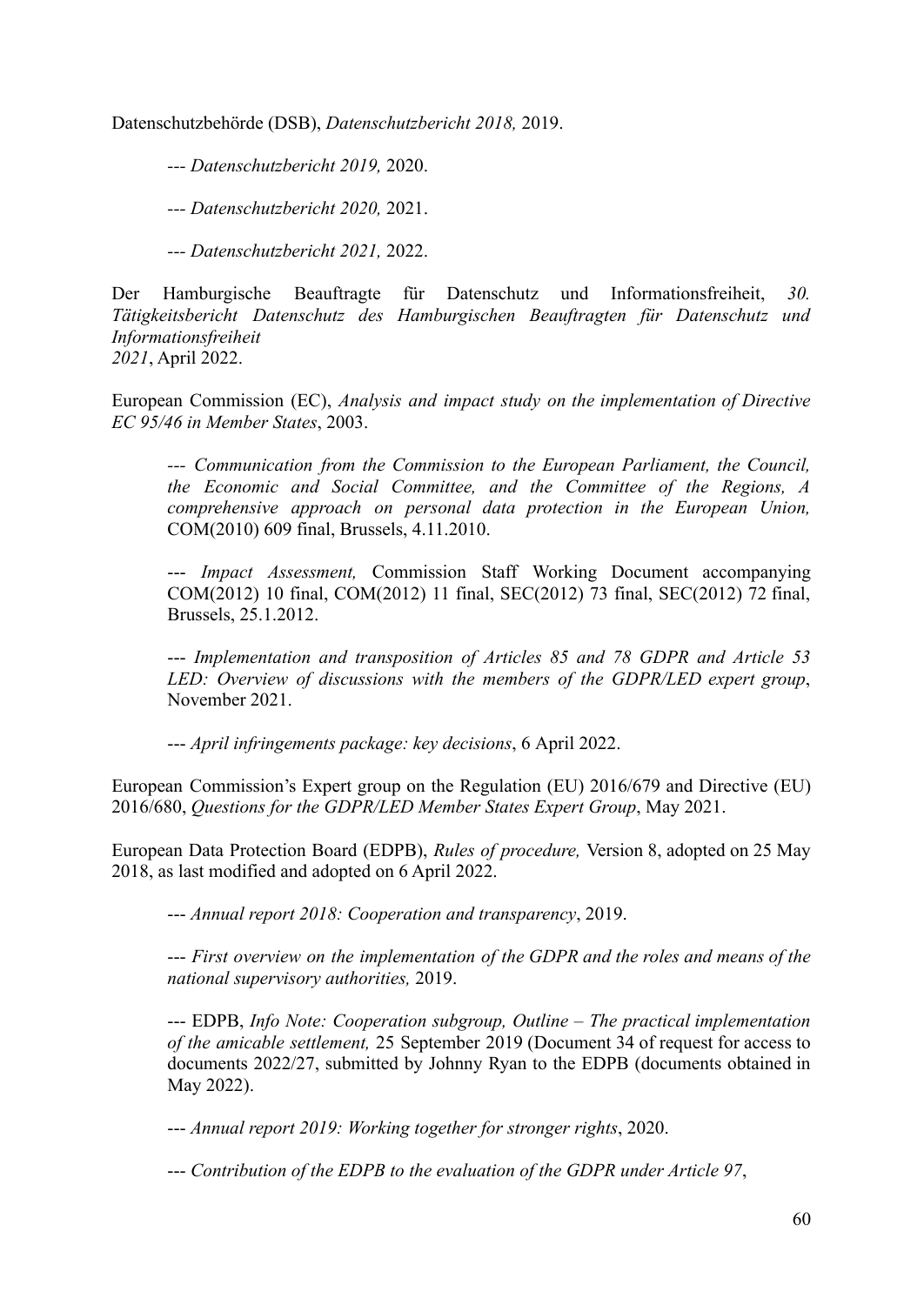adopted on 18 February 2020.

--- *Internal EDPB Document 06/2020 on preliminary steps to handle a complaint: Admissibility and vetting of complaints,* adopted on 15 December 2020.

--- *Handling cross border complaints against public bodies or authorities,* document without date, probably dated 2021 (a request for mandate is mentioned in the Agenda of the 43rd EDPB meeting of 15 December 2020), Document 89 of request for access to documents 2022-19, submitted by *noyb* to the EDPB (documents obtained in April 2022).

--- *Annual report 2020: Ensuring data protection rights in a changing world,* 2021.

--- *Internal EDPB Document 02/2021 on SAs duties in relation to alleged GDPR infringements,* Version 1.0, adopted on 2 February 2021.

--- *45th Plenary meeting 2 February 2021 (Remote),* 2021*.*

--- *The EDPB: Guaranteeing the same rights for all* ('One-Stop-Shop Leaflet'), June 2021.

--- *Overview on resources made available by Member States to the Data Protection Authorities and on enforcement actions by the Data Protection Authorities*, August 2021.

--- *Internal EDPB Document 06/2021 on the practical implementation of amicable settlements*, adopted on 18 November 2021.

--- *Guidelines 02/2022 on the application of Article 60 GDPR*, Version 1.0, adopted on 14 March 2022.

--- *Statement on enforcement cooperation,* adopted on 28 April 2022.

--- *Agenda of 65th EDPB meeting, 12 May 2022, Remote,* 2022.

--- *Guidelines 06/2022 on the practical implementation of amicable settlements*, adopted on 12 May 2022.

European Data Protection Supervisor (EDPS), Opinion 3/2015, *Europe's big opportunity, EDPS recommendations on the EU's options for data protection reform,* 2015.

European Parliament, *Resolution of 25 March 2021 on the Commission evaluation report on the implementation of the General Data Protection Regulation two years after its application* (2020/2717(RSP).

European Union Agency for Fundamental Rights (FRA), *Access to data protection remedies in EU Member States,* 2014.

Gegevensbeschermingsautoriteit (GBA), *Jaarverslag 2018,* 2019.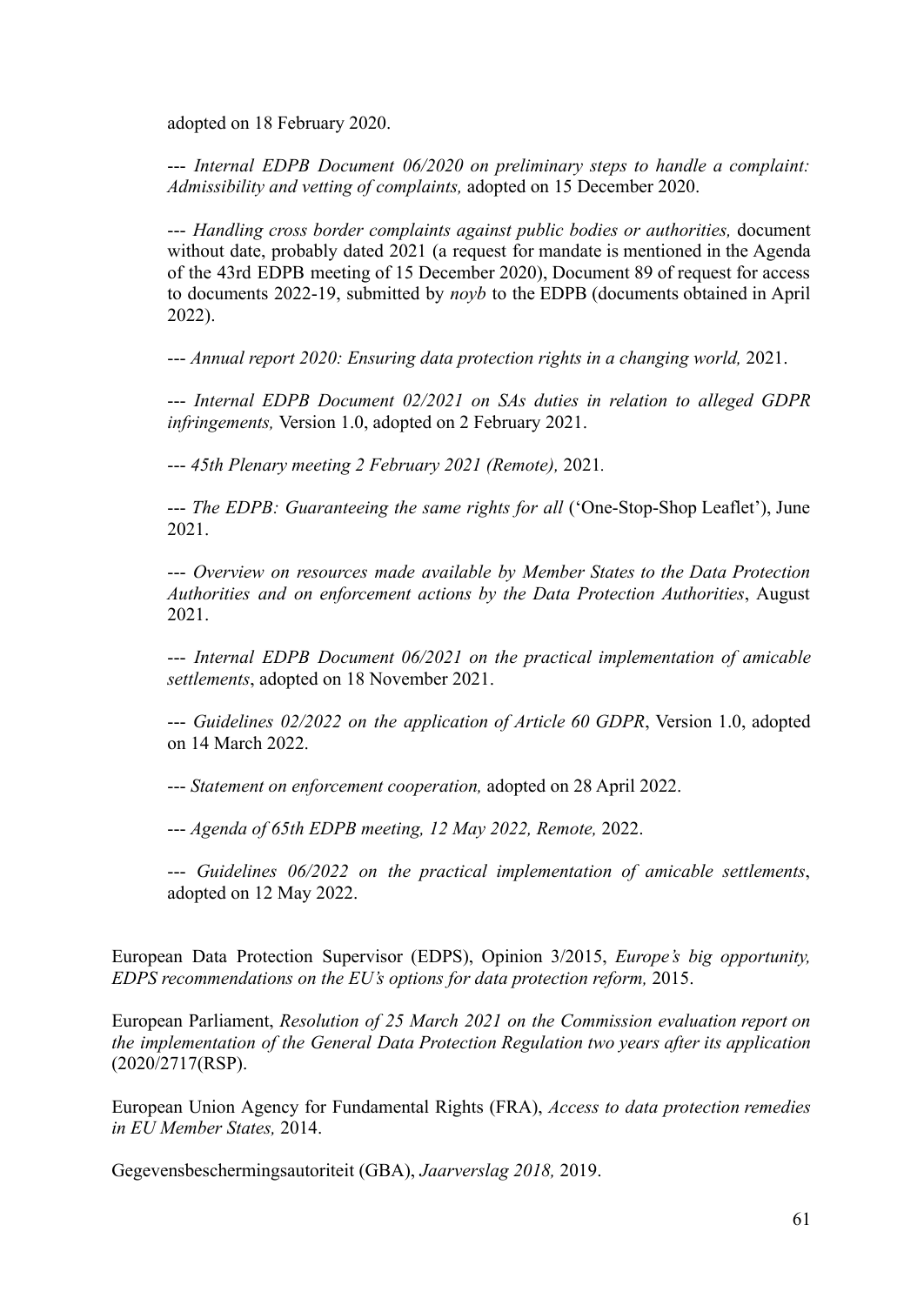--- *Jaarverslag 2019*, 2020.

--- *Jaarverslag 2020*, 2021.

González Fuster, Gloria (2020), 'Article 80', in Christopher Kuner, Lee A. Bygrave and Christopher Docksey (eds.), *The EU General Data Protection Regulation (GDPR): A Commentary* (Oxford University Press, 2020)*,* pp. 1142-1152.

Hellenic Data Protection Authority, *Ετήσιες εκθέσεις* 2018, 2019 and Summary of Annual Report 2018, 2019.

--- *Ετήσιες εκθέσεις* 2019, 2020, and Summary of Annual Report 2019, 2020.

--- *Ετήσιες εκθέσεις* 2020, 2021.

Irish Council for Civil Liberties (ICCL), *Europe's enforcement paralysis: ICCL's 2021 report on the enforcement capacity of data protection authorities*, 2021.

Jančiūtė, Laima (2019), 'Data protection and the construction of collective redress in Europe: exploring challenges and opportunities', *International Data Privacy Law*, Volume 9, Issue 1, February 2019, pp. 2–14.

Kantor Management Consultants (2007), *Evaluation of the Means used by National Data Protection Supervisory Authorities in the promotion of personal Data Protection: Final report*.

Korff, Douwe and Ian Brown (2010), *Comparative Study on Different Approaches to New Privacy Challenges, in Particular in the Light of Technological Developments,* European Commission.

Milieu, *Study on the national administrative rules impacting the cooperation duties for the national supervisory authorities: Questionnaire for the national supervisory authorities -*as completed for *Austria, Belgium, Cyprus, Hungary, Netherlands, Lithuania, Luxembourg, Slovak Republic*, EDPS/2019/02-07, February 2020 as made available in the context of request for access to documents 2022-19, submitted by *noyb* to the EDPB (documents obtained in April 2022).

Petroiu, Marius (2018), 'Romania: overview of the GDPR implementation', *European Data Protection Law Review (EDPL*), 4(3), pp. 366-369.

Ramón-Díaz, Alonso (2022), 'La inadmisión a trámite de las reclamaciones presentadas ante la Agencia Española de Protección de Datos', *Diario La Ley*, No 9985, Sección Tribuna, 10 de enero de 2022, Wolters Kluwer.

Revolidis, Ioannis (2017), 'Judicial Jurisdiction over Internet Privacy Violations and the GDPR: a Case of''Privacy Tourism''?', *Masaryk University Journal of Law and Technology* 11(1), pp. 7-37.